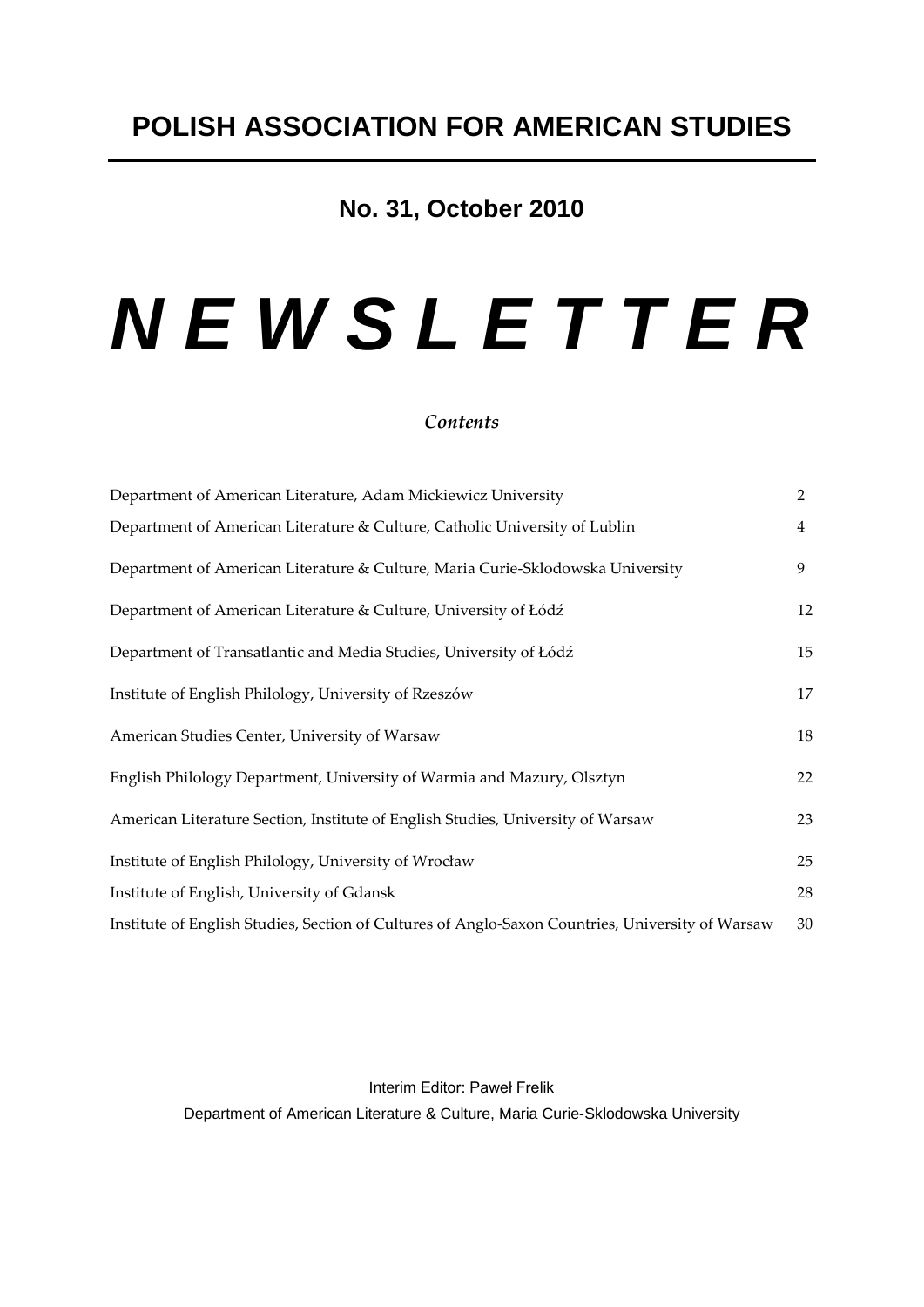### **Department of American Literature, Adam Mickiewicz University**

| <b>Mailing address</b> | Department of American Literature, School of English, Adam Mickiewicz<br>University, al. Niepodległości 4, 61-874 Poznań<br>tel. (61) 829 3506, 829 3530<br>fax (61) 852 3103                                                                                                                                                                                                                                                                                                                                                                                                                                                                                                                                                                                                                                                                                                                                                                                                                                                                                                                                                                                                                                                                                                                                                                                                                                                                                                                                                                                                                                                                                                            |
|------------------------|------------------------------------------------------------------------------------------------------------------------------------------------------------------------------------------------------------------------------------------------------------------------------------------------------------------------------------------------------------------------------------------------------------------------------------------------------------------------------------------------------------------------------------------------------------------------------------------------------------------------------------------------------------------------------------------------------------------------------------------------------------------------------------------------------------------------------------------------------------------------------------------------------------------------------------------------------------------------------------------------------------------------------------------------------------------------------------------------------------------------------------------------------------------------------------------------------------------------------------------------------------------------------------------------------------------------------------------------------------------------------------------------------------------------------------------------------------------------------------------------------------------------------------------------------------------------------------------------------------------------------------------------------------------------------------------|
| Events                 | In June Agnieszka Rzepa completed her post-doctoral degree. Feats and<br>٠<br>Defeats of Memory: Exploring Spaces of Canadian Magic Realism is the<br>crowning achievement of her post-doctoral research.<br>Agnieszka Rzepa is now Head of the American Literature Department<br>٠<br>(American Literature Section and Canadian Literature Section).<br>In February Katarzyna Kuczma defended her PhD dissertation<br>٠<br>"Remembering Oneself, Charting the Other - Memory as Intertextuality and<br>Self-Reflexivity in the Works of Paul Auster" at IFA, UAM. Her doctorate<br>was supervised by Prof. dr hab. Marek Wilczyński and Prof. Dr. Ansgar<br>Nünning.                                                                                                                                                                                                                                                                                                                                                                                                                                                                                                                                                                                                                                                                                                                                                                                                                                                                                                                                                                                                                    |
| Conferences            | Paulina Ambroży-Lis<br>The Annual PAAS Conference, Puławy, Poland, 2009;<br>$\circ$<br>LIES, Adam Mickiewicz University Poznań, Poland, 2010;<br>O<br>The Biannual EAM Conference, Adam Mickiewicz University,<br>O<br>Poznań, Poland, 2010.<br><b>Dagmara Drewniak</b><br>British Association for Canadian Studies Conference, Oxford,<br>$\circ$<br>England, 2009. 'Memory is also a form of negotiation' $-$ the<br>concept of post/memory in recent immigrant writing in Canada.<br>Fenomen Ducha Europy, Konferencja Centrum Badań im. Edyty<br>O<br>Stein, UAM, Poznań, 2009. Ścieżki pamięci, duchowe drogi<br>Europy w kanadyjskiej literaturze Holocaustu.<br>19 PASE, Kalisz, 19-21.04.2010, "Crossing the Frontiers of Death<br>O<br>- a Journey through War Memories and Continents in Anne<br>Michaels' Fugitive Pieces.<br>Katarzyna Kuczma received the EAAS Travel Grant to participate in<br>٠<br>Margaret Fuller Conference, Paris, France, 8-10. October 2009, where she<br>presented her paper: "The Garden and the Bookshelf - Margaret Fuller's<br>American and European Travels."<br><b>Agnieszka Rzepa</b><br>٠<br>$5th$ Congress<br>Canadianists<br>of Polish<br>"Towards"<br>Critical<br>$\circ$<br>Multiculturalism:<br>Dialogues<br>Between/<br>Canadian<br>Among<br>7 <sup>th</sup><br>9 <sup>th</sup><br>Diasporas"<br>(Kraków,<br>October<br>2010); paper: "What Use Is Transculturalism for Native Canada?<br>Towards "Continuous Communities" in Native Canadian<br>Literatures.<br>"guest lecture: "Exploring Spaces of Canadian Magic Realism" at<br>$\circ$<br>Canadian Studies Center at Nicolaus Copernicus University<br>(Toruń, 12 January 2010) |
| New courses            | American Literature of the 20 <sup>th</sup> century, a B.A. Seminar by <b>Paulina</b><br>٠<br>Ambroży-Lis<br>The quest for identity in Canadian contemporary literature, B.A. Seminar by<br>٠<br><b>Dagmara Drewniak</b><br>Paulina Ambroży-Lis and Katarzyna Kuczma each teach a course on<br>٠<br>Academic Discourse.                                                                                                                                                                                                                                                                                                                                                                                                                                                                                                                                                                                                                                                                                                                                                                                                                                                                                                                                                                                                                                                                                                                                                                                                                                                                                                                                                                  |
| Publications           | Paulina Ambroży-Lis<br>"To love is to relinquish what one would like to keep - Weird fish<br>$\circ$                                                                                                                                                                                                                                                                                                                                                                                                                                                                                                                                                                                                                                                                                                                                                                                                                                                                                                                                                                                                                                                                                                                                                                                                                                                                                                                                                                                                                                                                                                                                                                                     |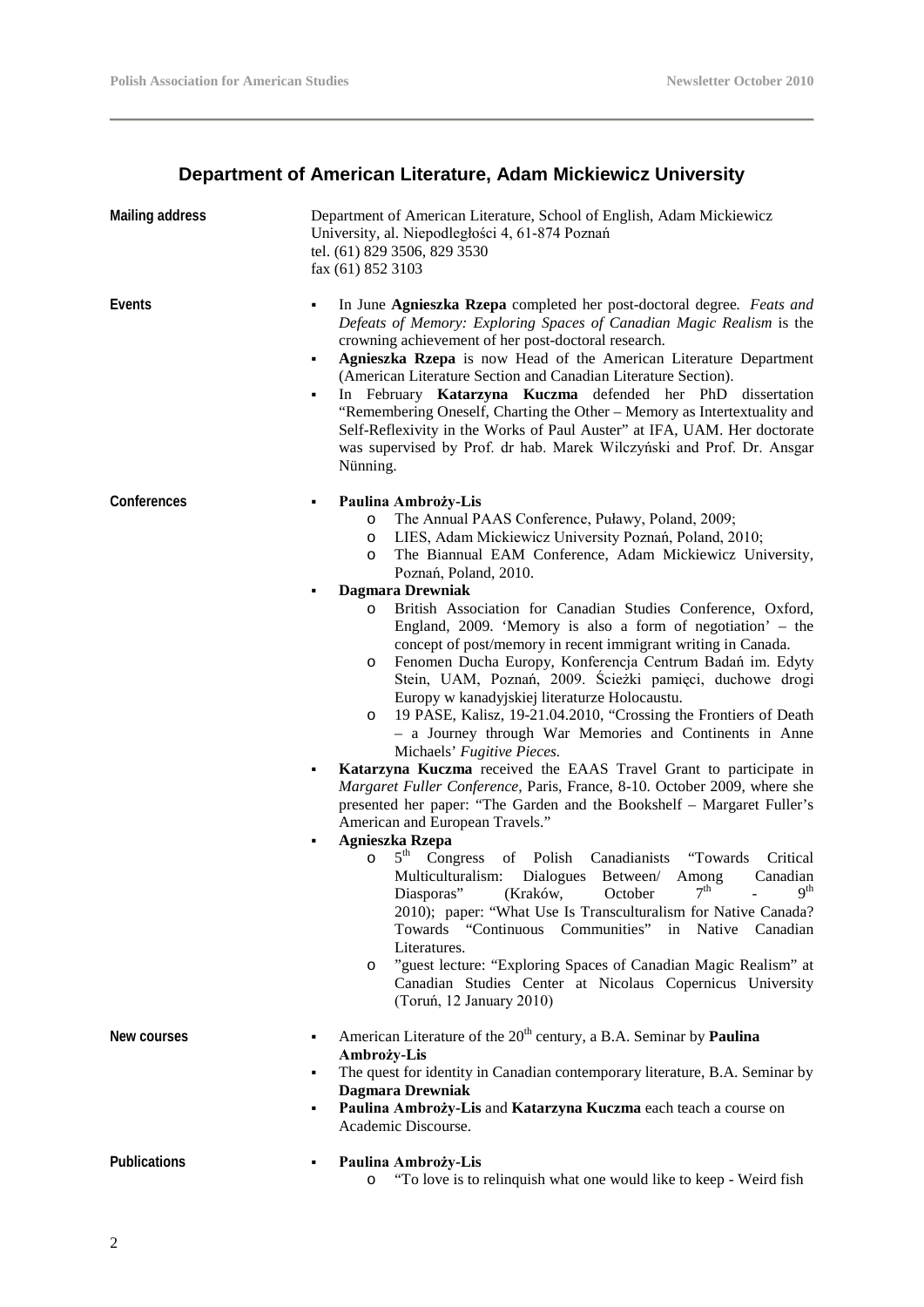and the Poetics of Bliss in Printed and Digital Poetry." 2010. In: Lashinger, Verena and Ralph J. Poole (eds.) *E-motion: Sentiment and Technology.* Istanbul: Fatih University Press, 101- 118.

- o "Copied but with a Difference" -- On the Nature of Ekphrasis in W.C. Williams' *Pictures from Brueghel*". 2010. In: Zapędowska, Magdalena and Paweł Stachura (eds.). *The Natural and the Artificial: Construction of American Identities, Landscapes, Institutions, and Histories.* Poznań: Wydawnictwo UAM, 201-210.
- o ["Sluggish Movements and Solid Illusions of the Modern Road](http://ifa.amu.edu.pl/publications/node/2694)  [Poem: William Carlos Williams' "Spring and All" and Rosmarie](http://ifa.amu.edu.pl/publications/node/2694)  [Waldrop's "The Road is Everywhere or Stop This Body.](http://ifa.amu.edu.pl/publications/node/2694)" 2010. In: Moroz, Grzegorz. (ed.) *Metamorphoses of Travel Literature; Through Literary Traditions, Centuries, Genres and Theories*. Newcastle Upon Tyne: Cambridge Scholars Publishing, 39-48.
- **Dagmara Drewniak**
	- o Drewniak, D., 2009. "Between the Dystopia of Nazism and Utopia of the Promised Land – Lisa Appignanesi's Quest for the Past", *TransCanadiana. Polish Journal of Canadian Studies / Revue Polonais d'Etudes Canadienne* 2: 127- 138.
	- o Drewniak, D., Branach-Kallas, A., Jarzębowska-Sadkowska, R., Sadkowski, P. 2009. Introduction to *Canada and Its Utopias / Canada et ses utopies*, *Essays in Red and White/Essais en rouge et blanc, TransCanadiana. Polish Journal of Canadian Studies / Revue Polonais d'Etudes Canadienne* 2: 9-15.
	- o Drewniak, D. 2009. "Dico ergo sum słowo jako element kształtowania tożsamości emigranta", In: Grzegorczyk, A., Grzywacz, M., Koschany, R. (eds.) *Fenomen słowa.* Poznań: Wydawnictwo Naukowe UAM, 155-163.
	- o Drewniak, D., Branach-Kallas, A., Jarzębowska-Sadkowska, R., Sadkowski, P. (eds.) 2009. *TransCanadiana. Essays in Red and White/Essais en rouge et blanc Polish Journal of Canadian Studies/ Revue Polonaise d'Etudes Canadiennes.* 2 (2009), 286 pages. Katowice: Agencja Artystyczna PARA Zenon Dyrszka.

#### **Joseph Kuhn**

- o *Allen Tate: A Study in Southern Modernism and the Religious Imagination* (Wydawnictwo UAM: Poznań, 2009)
- o "The Middle Ages of Late Brahmin New England: The Role of a Historical Figure in the Modernism of T.S. Eliot and Allen Tate" *Polish Journal of American Studies* (Wydawnictwo UAM: Poznań, 2009)
- "Rome and Normandy: the Forms of the Catholic Imagination in Henry Adams' *Mont-Saint-Michel and Chartres* and *The Education*" (Wydawnictwo UAM: Poznań 2010)

#### **Agnieszka Rzepa**

- o 2010. Review of: Reingard M. Nischik (ed.), *History of Literature in Canada: English-Canadian and French-Canadian*. *TransCanadiana. Polish Journal of Canadian Studies / Revue Polonaise d'Études Canadiennes* 3. 254-255.
- o 2010. "Szum na łączach. Kanadyjskie re-wizje: postkolonializm, TransKanada i Pierwsze Narody." *Er(r)go* 17. 11-20.

#### **Janusz Semrau**

- o "American Literature in *Studia Anglica Posnaniensia* 1968-2008. A Comprehensive Bibliography", *Studia Anglica Posnaniensia*  45/2: 181-185.
- Katarzyna Kuczma translated Ansgar Nünning's article .Welten -Weltbilder – Weisen der Welterzeugung: Zum Wissen der Literatur und zur Aufgabe der Literaturwissenschaft", *Germanisch-Romanische Monatsschrift*, Band 59, Heft 2, published as "Światy – światopoglądy –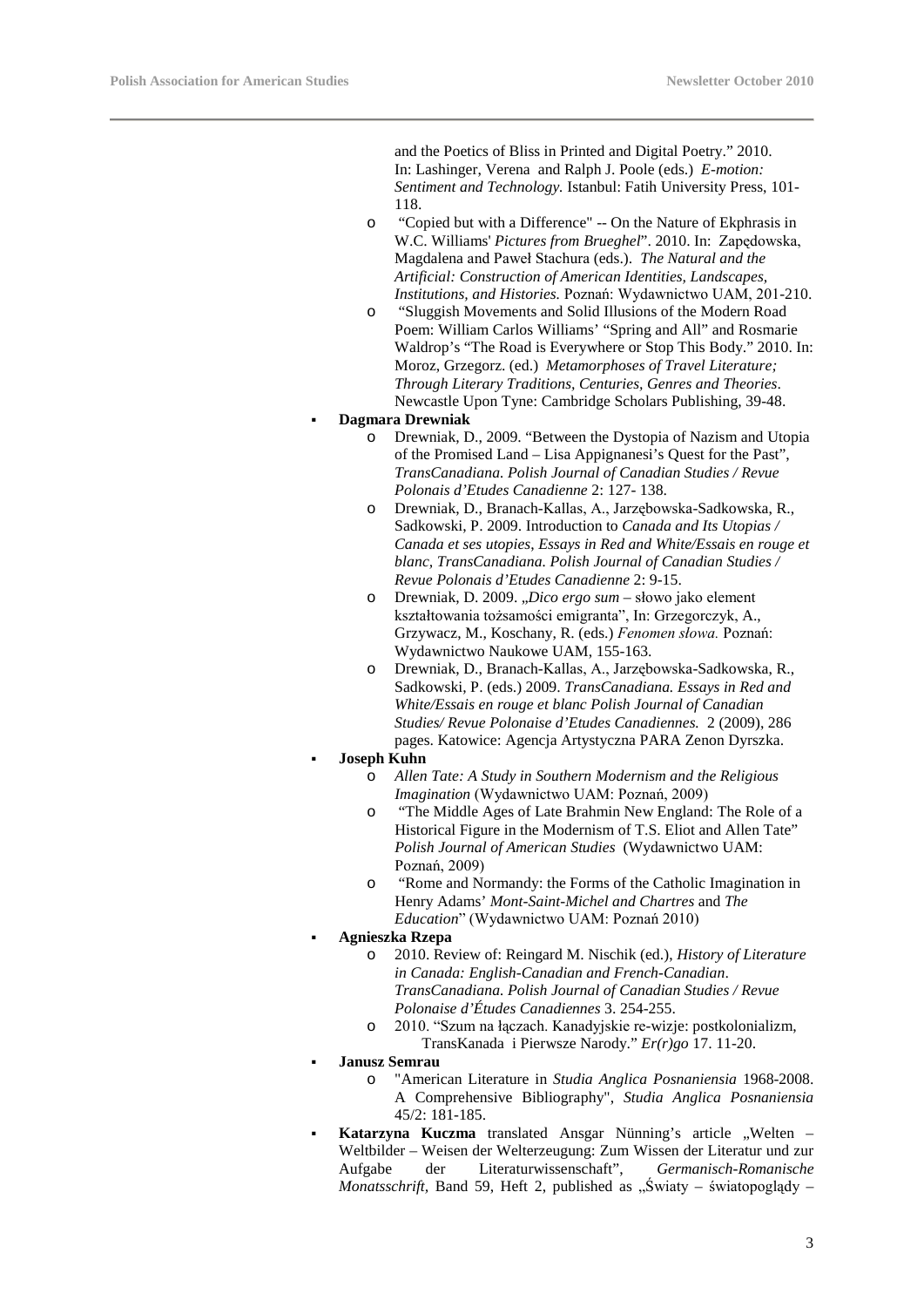sposoby tworzenia światów. O wiedzy w literaturze i o zadaniu literaturoznawstwa" in *Teksty Drugie* 3/2010, str. 109-125.

| <b>Guest lecturers</b> | On 18 February 2010 Prof. Ansgar Nünning from Justus-Liebig University in<br>Giessen, Germany, gave a lecture titled "On the Manifold Prefigurations and<br>Premediations of the Representation of Reality in the Travelogue: An Outline of<br>a Narratological Theory, Typology and Poetics of Travel Writing." |
|------------------------|------------------------------------------------------------------------------------------------------------------------------------------------------------------------------------------------------------------------------------------------------------------------------------------------------------------|
| New faculty            | Dagmara Drewniak, PhD and Katarzyna Kuczma, PhD joined the faculty.                                                                                                                                                                                                                                              |

### **Department of American Literature & Culture, Catholic University of Lublin**

| Mailing address | John Paul II Catholic University of Lublin, Department of American and British<br>Literature and Culture, Al. Racławickie 14; 20-950 Lublin,<br>Tel./fax. (081) 445-39-39 http://www.kul.lublin.pl/art_6784.html                                                                                                                                                                                                                                                                                                                                                                                                                                                                                                                                                                                                                                                                                                                                                                                                                                                                                                                                                                                                                                                                                                                                                                                                                                                                                                                                                                                                                                                                                                                                                                                                                                                                                                                                                                                                                                                                                                                                                                                                                                                                                                                                                                                                                                                                                                                                                                                                                             |
|-----------------|----------------------------------------------------------------------------------------------------------------------------------------------------------------------------------------------------------------------------------------------------------------------------------------------------------------------------------------------------------------------------------------------------------------------------------------------------------------------------------------------------------------------------------------------------------------------------------------------------------------------------------------------------------------------------------------------------------------------------------------------------------------------------------------------------------------------------------------------------------------------------------------------------------------------------------------------------------------------------------------------------------------------------------------------------------------------------------------------------------------------------------------------------------------------------------------------------------------------------------------------------------------------------------------------------------------------------------------------------------------------------------------------------------------------------------------------------------------------------------------------------------------------------------------------------------------------------------------------------------------------------------------------------------------------------------------------------------------------------------------------------------------------------------------------------------------------------------------------------------------------------------------------------------------------------------------------------------------------------------------------------------------------------------------------------------------------------------------------------------------------------------------------------------------------------------------------------------------------------------------------------------------------------------------------------------------------------------------------------------------------------------------------------------------------------------------------------------------------------------------------------------------------------------------------------------------------------------------------------------------------------------------------|
| Events          | 2009. 11. Andrzej Antoszek delivered a series of lectures invited and<br>sponsored by Polish Consulate in Sydney and Polish Embassy in<br>Canberra, Australia: "Film Translation in the Globalized Marketplace; the<br>Major Challenges", Macquarie University; "Globalization and Polish<br>Popular Culture", Polish Consulate, Sydney; "Off the Main Stream? Polish<br>Alternative Culture in the 21st Century (Film, Literature Music and Fine<br>Arts)," Canberra Institute of Technology; "Globalizacja i polska kultura<br>popularna".<br>16.12.2009 – Ewelina Bańka was invited to give lecture at Marie Curie<br>٠<br>Sklodowska University, Department of Linguistics, Lecture title:<br>"Contemporary Ethnic American Literature(s)"<br>16.03.2010 - Zofia Kolbuszewska was invited to give a lecture at Gdańsk<br>$\bullet$<br>University, Department of English. Lecture title: "Lost in the<br>Wunderkammer: (Neo)baroque in American Fiction"<br>2010. 04. Andrzej Antoszek delivered a series of invited lectures<br>٠<br>dedicated to Contemporary American Culture at Vigo University, Spain,<br>and was invited to participate in its M.A. program offering classes on the<br>exchanges between American cultures and cultures of East-Central<br>Europe.<br>2010. 04. Patrycja Antoszek conducted classes on Contemporary<br>۰<br>American Literature at Vigo University, Spain (Erasmus Program).<br>2010. 05. 05. Iwona Rospedek defended her Ph.D. dissertation. Her<br>$\bullet$<br>doctorate "The Problem of Death in Selected Novels by John Updike" was<br>supervised by prof. Józef Japola, and was reviewed by prof. Jadwiga<br>Maszewska and prof. Zofia Kolbuszewska.<br>2010. 05. 07. Koło Naukowe Anglistów with the assistance of dr.<br>$\bullet$<br>Krzysztof Flis organized the 1 <sup>st</sup> student conference "AMERICAN DREAM<br>IN THE 21 <sup>ST</sup> CENTURY". The conference featured presentations of such<br>speakers as prof. Zbigniew Zaleski, prof. Robert Westelfelhaus, prof.<br>David A. Jones, and prof. Delaine Swenson, and Thomas Palaia<br>(American Embassy).<br>2010.05.12. Department of American Literature and Culture, Catholic<br>٠<br>University of Lublin and Department of Communication, College of<br>Charleston, USA organized an international conference "AMERICAN<br>ISSUES." The foreign speakers were: Prof. Derek L. A. Hackett, Fordham<br>University School of Law, New York, Prof. Robert Westerfelhaus,<br>Department of Communication, College of Charleston, Prof. Elisabeth A.<br>Frost, Department of English, Fordham University, New York, and Prof. |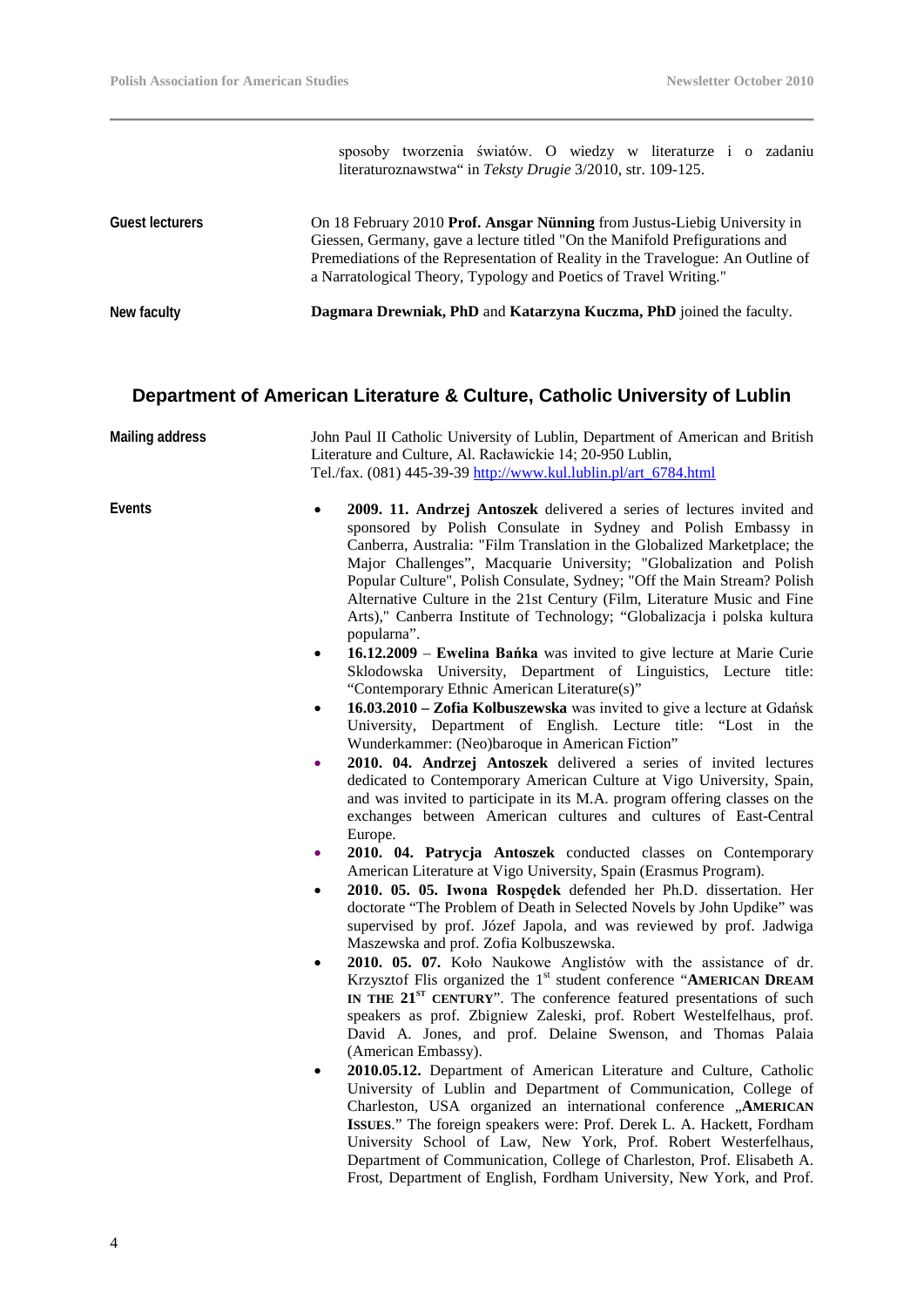Lori Kent, Kutztown University of Pennsylvania. The project leaders were dr. Krzysztof Flis and Prof. Robert Westerfelhaus.

- **2010.06.07** Within the framework of ICT seminars (Information and Communication Technology in Disseminating Results of Scientific Research) at the John Paul II Catholic University of Lublin, sponsored by the European Union, the Department of American Literature and Culture, KUL invited Professor Terence Reilly from the University of Alaska at Fairbanks to teach an eight-hour seminar "Lobotomy and Postmodern Discourse: The Interplay of Neuroscience and Literature in American and British Culture, 1935-1962." This interdisciplinary seminar was open to participants from all Polish universities and was transmitted live on the internet. Responsible for the project: dr hab. Zofia Kolbuszewska, prof. KUL
- **2010.06.09-12.** Together with American Studies Center (UW) and Department of American Literature and Culture, MCSU, Department of American Literature and Culture, Catholic University of Lublin coorganized *INTERNATIONAL PYNCHON WEEK 2010* **"***OF PYNCHON AND VICE: AMERICA'S INHERENT OTHERS."* The project leaders from our Department were dr hab. Zofia Kolbuszewska, prof. KUL and dr. Andrzej Antoszek.

#### **Conferences Andrzej Antoszek**

- 2009. 10. 21-23. Puławy**.** Annual PAAS conference *(Mis)reading America. American dreams, fictions and illusions* organized by MCSU, Lublin. Presentation: "(Mis)reading America? The Case of Contemporary American and (East)Central European Hip Hop Culture."
- 2009. 11. 19-20. Melbourne, Victoria, Australia. "Migration, Citizenship and Intercultural Relations." presentation: Cultural (Mis)Representations: African American Culture and its Local, (East-Central) European Appropriations.
- 2010. 06. 16-20. Pécs, Hungary. MESEA (The Society for Multi-Ethnic Studies: Europe and the Americas). conference, "Travel, Trade, and Ethnic Transformations", presentation: "Travel, Trade, and Ethnic Transformations"

#### **Patrycja Antoszek**

• 2009. 10. 21-23. Puławy. Annual PAAS conference *(Mis)reading America. American dreams, fictions and illusions* organized by MCSU, Lublin. Presentation: "Robert Coover's Comic Pornotopia in *The Adventures of Lucky Pierre*."

#### **Ewelina Bańka**

- May 13-14, 2010. Warsaw. *Postcolonial Discourse, Ethnicity, and Race in the United States: Past and Present* organized by University of Warsaw*.* Presentation: "Re-Imagining Postindian Country – Gerald Vizenor's *Dead Voices: Natural Agonies in the New World.*"
- June 16-20, 2010. Pécs, Hungary. Seventh Biennial *MESEA*  Conference*: Travel, Trade, and Ethnic Transformations*. Presentation: "Beyond and Not Beyond Acoma" –Simon Ortiz's Poetic Journey across Indian Country"

#### **Dominika Bugno**

- 2009. 12. 4-5. Kraków. The International Interdisciplinary Conference for Students and PhD Students 'Future (in) Religion, Religion (in) Future' organised by the Jagiellonian University, Krakow. Presentation: 'Salman Rushdie's Literary Comment on the State of Religions.'
- 2010. 04. 19-21. 19th Annual Conference of the Polish Association for the Study of English "Crossing frontiers, staking out new territories," organised by Adam Mickiewicz University, Kalisz. Presentation: "Ekphrasis – the visual conquered by the verbal??"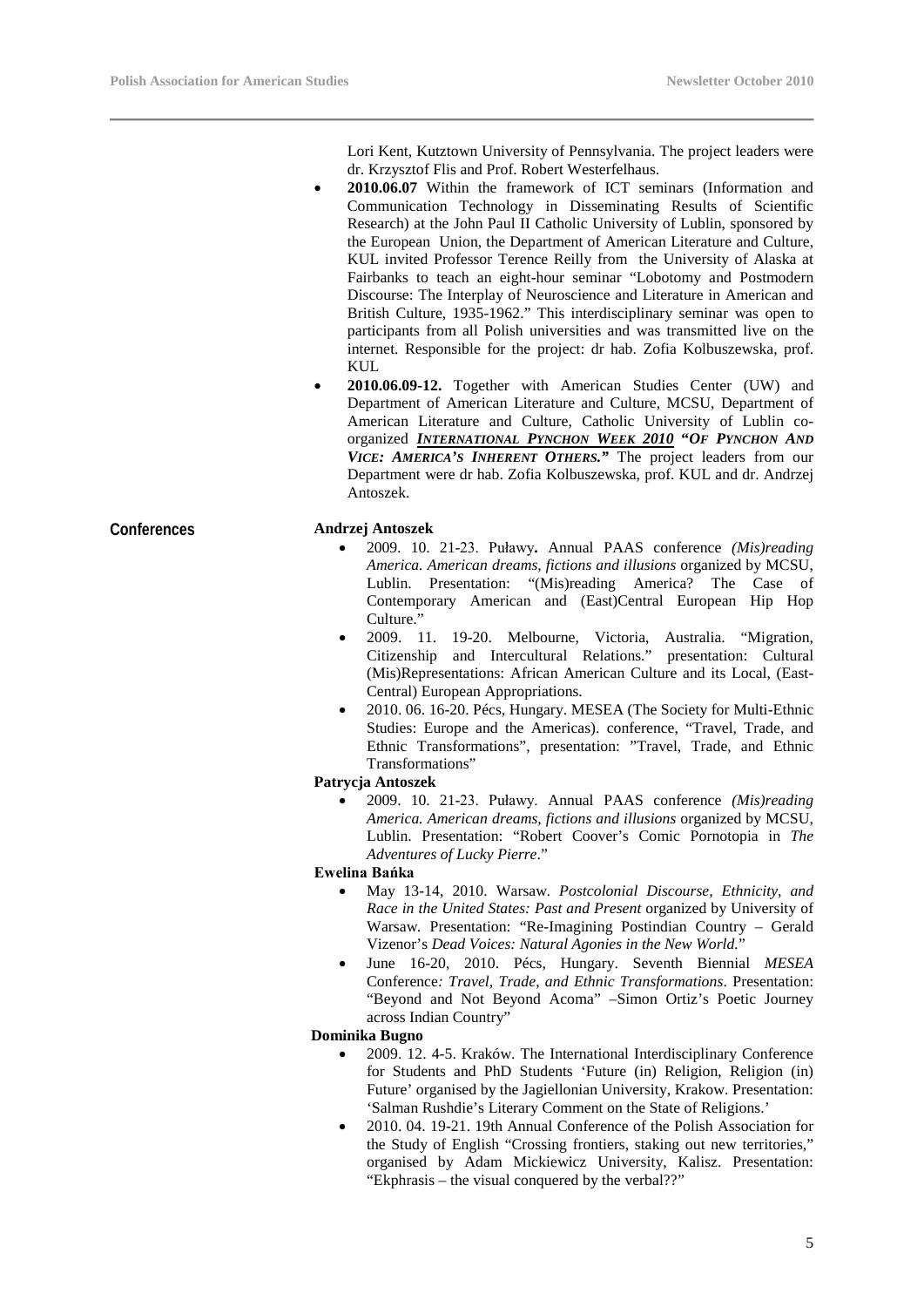#### **Anna Czyż**

• 2009. 10. 21-23. Puławy. Annual PAAS conference *(Mis)reading America. American dreams, fictions and illusions* organized by MCSU, Lublin. Presentation: "Amy Tan's *Joy Luck Club* – Oriental misreading of American Dream."

**Łukasz Dębiec** 

• 2009. 10. 21-23. Puławy. Annual PAAS conference *(Mis)reading America. American dreams, fictions and illusions* organized by MCSU, Lublin. Presentation: "Extricating the American History from the Phantasmagoric Labyrinth of Oblivion: Flannery O'Connor and Walter Benjamin."

#### **Krzysztof Flis**

- 2009. 10. 21-23. Puławy. Annual PAAS conference *(Mis)reading America. American dreams, fictions and illusions* organized by MCSU, Lublin. Presentation: "Misreading American diplomacy: John Foster Dulles and the French Dien Bien Phu (1954)."
- 2010. 03. 25. Białystok. "90 lat stosunków dyplomatycznych między Polską a USA" organized by University of Białystok.
- 2010. 06. 25-27. Białystok. *VII Forum Zaawansowanych Studiów nad Stanami Zjednoczonymi im. Profesora Andrzeja Bartnickiego*  organized by University of Białystok. The theme of this year's forum was: "The American Century: The US and International Order 1919-2010." Presentation: "Friend of Foe? Growing American Dependence on Chinese Capital."

#### **Zofia Kolbuszewska**

- 2009. 09. 16-19. Ustroń. Conference *Surplus of Culture: Sense - Common-Sense – Nonsense* organized by University of Silesia. Presentation: "Anamorphosis and Paramorphosis: Thomas Pynchon's (Neo)baroque Strategies of Figuring Surplus of Sense in *V.* and *Against the Day*."
- 2009. 10. 21-23. Puławy. Annual PAAS conference *(Mis)reading America. American dreams, fictions and illusions* organized by MCSU, Lublin. Presentation: "Hybridity and (Mis)readingat/of the American Frontier: Travelling with Nobody in Jim Jarmusch's film *Dead Man.*"
- 2009. 11. 9-10. Lublin. Conference *The Lives of Texts* organized by the Department of British Literature and Culture MCSU. Presentation: "Inverted Ekphrasis and the Schizoid Life of a Book in Edward Gorey's *The Unstrung Harp; or, Mr Earbrass Writes a Novel"*
- 2010. 04. 7-9. Łódź. Conference *Theory that Matters,* organized by the Department of American Literature and Culture, Łódź University. Presentation: "Neobaroque as an Aesthetical Trend, Cultural Complex, and Theoretical Approach"
- 2010. 07. 7-10. Lublin, International Conference of the Utopian Studies Society *The Specters of Utopia* organized by the Department of British Literature and Culture MCSU. Presentation: "Dystopian Horrors of the Wunderkammer Island in *The Piano Tuner of Earthquakes* by Quay Brothers*"*

#### **Mateusz Liwiński**

• 2009. 09. 16-19. Ustroń. Conference *Surplus of Culture: Sense - Common-Sense – Nonsense* organized by University of Silesia. Presentation: "Baroque Atomics: Excessive Foldings of the Post-Nuclear Play in Fallout"

#### **Urszula Niewiadomska-Flis**

- 2009. 10. 21-23. Puławy. Annual PAAS conference *(Mis)reading America. American dreams, fictions and illusions* organized by MCSU, Lublin. Presentation: "The fall of the house of elite: the reading of Southern aristocracy through architectural correlative."
- 2010. 05. 13-14. Warsaw. *Postcolonial Discourse, Ethnicity, and Race*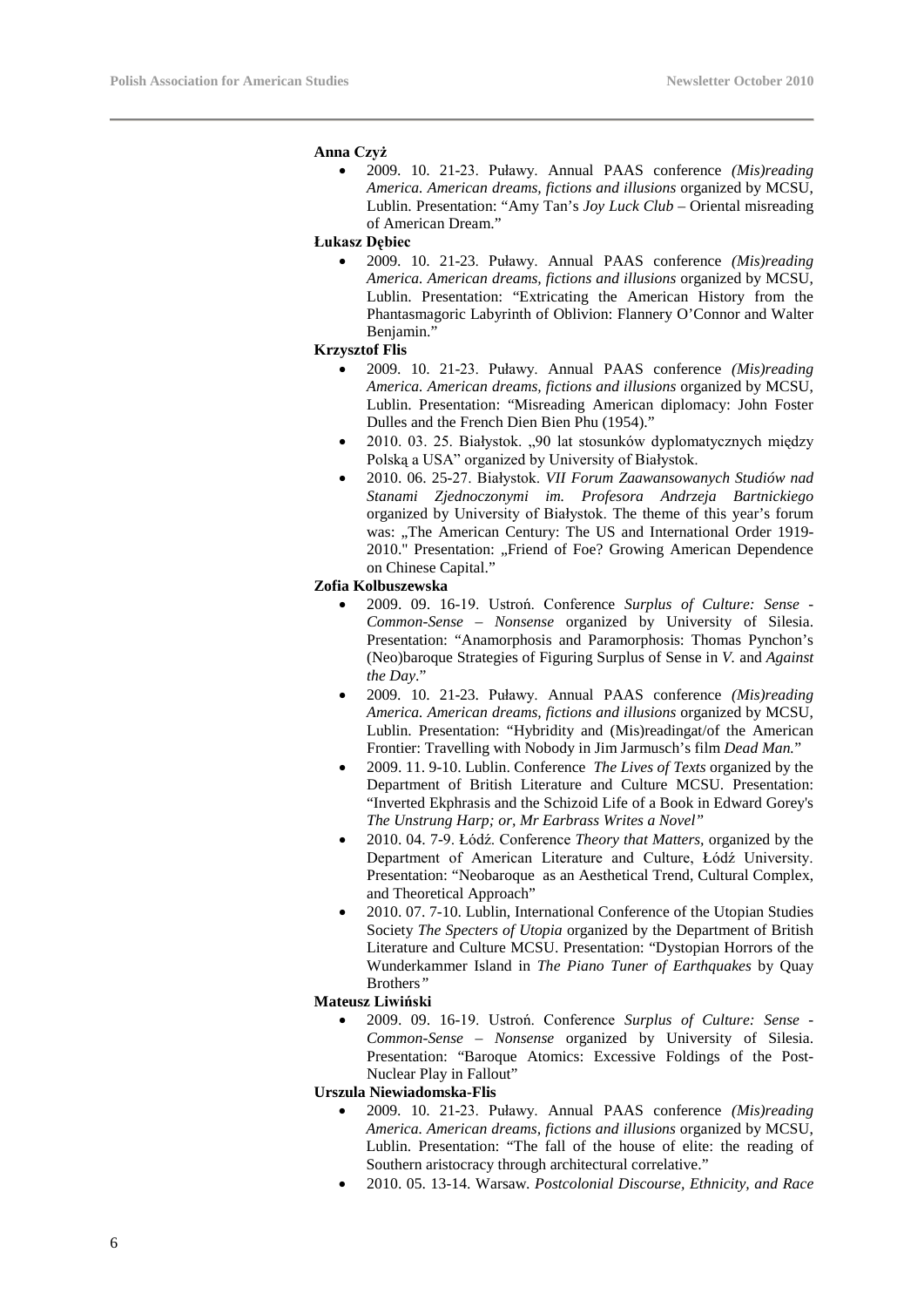*in the United States: Past and Present* organized by University of Warsaw.

#### **Ewa Partyka**

• 2009. 10. 21-23. Puławy. Annual PAAS conference *(Mis)reading America. American dreams, fictions and illusions* organized by MCSU, Lublin. Presentation: "Does America Fart, Burp and Pee? Misreading the American Popular Culture."

#### **Kamil Rusiłowicz**

- 2009. 10. 21-23. Puławy. Annual PAAS conference *(Mis)reading America. American dreams, fictions and illusions* organized by MCSU, Lublin. Presentation: "Walking Among the Ruins: Reading Postapocalyptic America in Cormac McCarthy's *The Road*."
- 2009. 11. 27-28. Lublin. *Wiedza: między słowem a obrazem* organized by KUL, Lublin. Presentation: "W poszukiwaniu utraconej rzeczywistości: ontologia świata przedstawionego."
- 2010. 4. 19-21. Kalisz. Annual PASE conference *Crossing frontiers, staking out new territories* organized by UAM, Poznań. Presentation: "The Frontiers of Spectacle: Displacing the Event in David Mamet's *Redbelt*."

#### **Michał Zwoliński**

• 2009. 10. 21-23. Puławy. Annual PAAS conference *(Mis)reading America. American dreams, fictions and illusions* organized by MCSU, Lublin. Presentation: "(Mis)reading American Vampires: Same Old Beasts or Something New?"

#### **Publications Andrzej Antoszek**

• "Cultural (Mis)-Representations: African American Culture and its Local, (East-Central) European Appropriations," in *Transatlantic Dialogues; Eastern Europe and the U.S. and Post-Cold Was Cultural Spaces,* eds. Rodica Mihaila, Roxana Oltean. Bucharest: Editura Universitati din Bucurest, 2009. 84-100.

#### **Patrycja Antoszek**

• "Woodened in Venice: Robert Coover's Re-Weaving of the Pinocchio Tale". *America: the Natural and the Artificial. Construction of American Identities, Landscapes, Social Institutions, and Histories.* Ed. M. Zapędowska and P. Stachura. Poznań: Wydawnictwo Naukowe. 2010. 45-53.

#### **Ewelina Bańka.**

• "Sherman Alexie's Report from American Indian UrbaNation." *Mapping Literary Space.* Ed. Jacek Mydla and Wojciech Kalaga. Katowice: University of Silesia Press, 2009. 11-20.

#### **Dominika Bugno**

• Translation of Fr. Piotr Moskal's article 'Affective knowledge of God' published in *Forum Philosophicum,* 14:2 (Autumn 2009), 277-284.

#### **Zofia Kolbuszewska**

• "Between the Said-ness, Ipseity of the Same and Amphibology of the Saying's Trace: Zuzanna Ładyga's Levinasian Exploration of Donald Barthelme's Ethics of Referentiality." A review of Zuzanna Ładyga *Rethinking Postmodern Subjectivity: Emmanuel Levinas and the Ethics of Referentiality in the Work of Donald Barthelme*, Peter Lang, 2009. *Polish Journal for American Studies* 3 (2009): 173-177.

#### **Urszula Niewiadomska-Flis**

• "The Natural and the Artificial: Female Friendship Versus Marriage in the Aristocratic South." *America: The Natural and the Artificial*. *Construction of American Identities, Landscapes, Social Institutions and Histories.* Magdalena Zapędowska and Paweł Stachura, ed. Seria Filologia Angielska nr. 33. Poznań: Wydawnictwo UAM, 2010. 167- 178.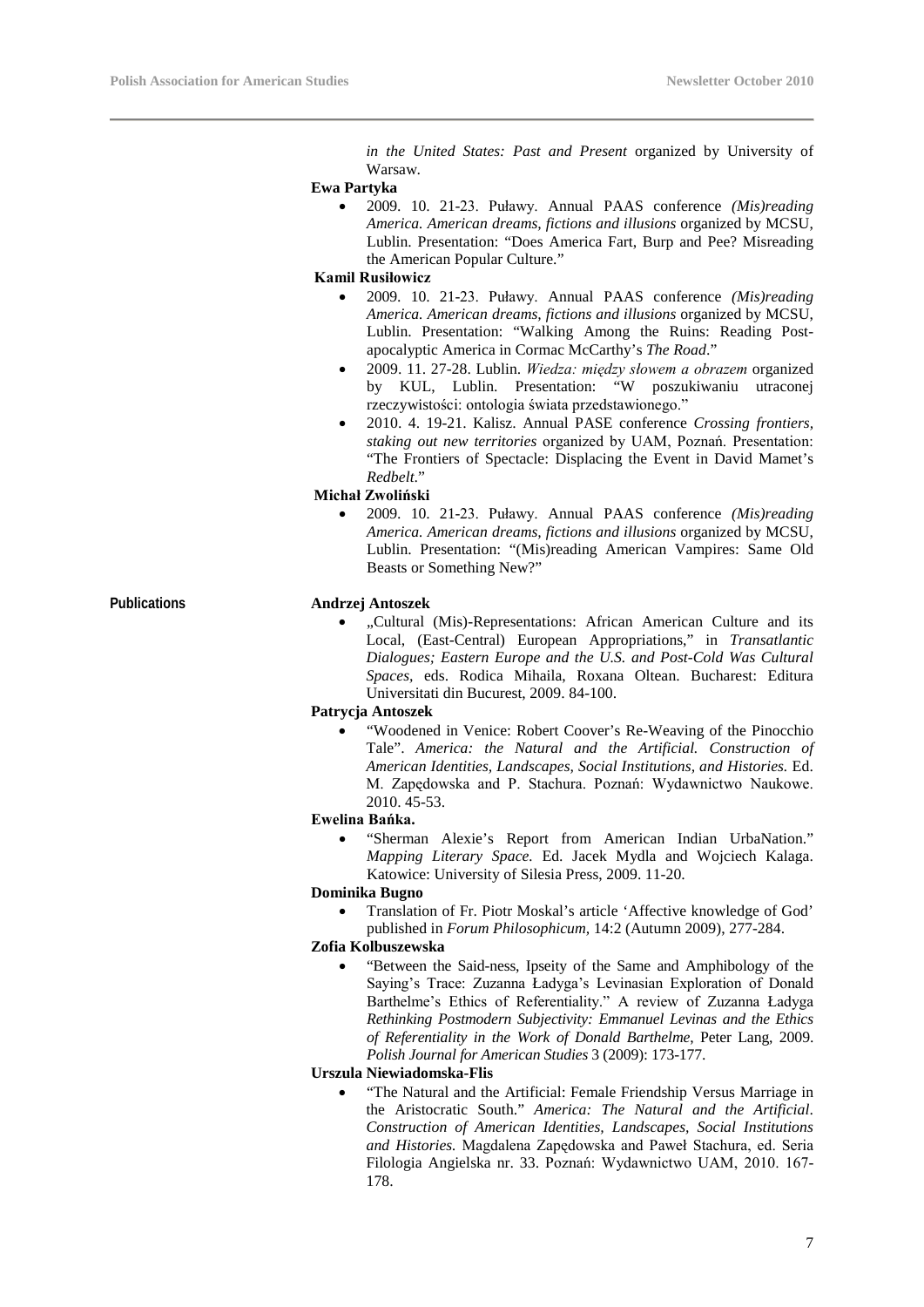L

|             | "The Grotesque Female Body, The Gothic Household and Sexual<br>Politics in Twentieth-century Southern Short Fiction." The Body:<br>Readings in English and American Literature and Culture 2. Ed. Ilona<br>Dobosiewicz and Jacek Gutorow. Ople: Wydawnictwo Uniwersytetu<br>Opolskiego, 2009. 101-120.<br>"A Fragile (dis)position - the (Ab)uses of 'Feminine Diseases' in<br>Southern Patriarchal Ideology." Zeszyty Naukowe KUL 52:3 (2009). 81-<br>91.<br><b>Anita Pasik:</b><br>"Going Back to the Roots: African- American Folklore in the Works by Alice<br>Walker, Toni Morrison and Toni Cade Bambara." Literary Liaisons: Text-<br>Culture-Society ed. Sławomir Wącior, Wydawnictwo Kul. Lublin, 2009.                                                                                                                                                                                                                                                                                                                                                                                                                                                                                                                                                                                                                                                                                                                                           |
|-------------|------------------------------------------------------------------------------------------------------------------------------------------------------------------------------------------------------------------------------------------------------------------------------------------------------------------------------------------------------------------------------------------------------------------------------------------------------------------------------------------------------------------------------------------------------------------------------------------------------------------------------------------------------------------------------------------------------------------------------------------------------------------------------------------------------------------------------------------------------------------------------------------------------------------------------------------------------------------------------------------------------------------------------------------------------------------------------------------------------------------------------------------------------------------------------------------------------------------------------------------------------------------------------------------------------------------------------------------------------------------------------------------------------------------------------------------------------------|
| New courses | Andrzej Antoszek: "Contemporary Black Identity"<br>$\bullet$<br>Patrycja Antoszek: "Space in Contemporary American literature"<br>$\bullet$<br>(MA seminar)<br><b>Ewelina Banka:</b> "New Developments in Ethnic American Literature"<br>$\bullet$<br>Krzysztof Flis: "Current American themes" (a course on American<br>$\bullet$<br>culture);<br>Zofia Kolbuszewska: "Neobaroque in American Literature and<br>٠<br>Culture" (PhD seminar)                                                                                                                                                                                                                                                                                                                                                                                                                                                                                                                                                                                                                                                                                                                                                                                                                                                                                                                                                                                                               |
| Grants      | Krzysztof Flis: a grant awarded by Friends of KUL Society for research<br>٠<br>project on Dutch-American foreign relations in the 20 <sup>th</sup> century. The grant<br>was conducted at the British Library, London in August 2010.<br>Urszula Niewiadomska-Flis: a grant awarded by Friends of KUL Society<br>٠<br>for research project on the theme of domesticity in immigrant literatures of<br>the USA. The grant was conducted at the British Library, London in<br>August 2010.<br>Urszula Niewiadomska-Flis: a research grant about domesticity in<br>٠<br>Southern literature conducted at the University of Essex, Colchester, Great<br>Britain in September 2010. The grant was sponsored by the "Modern ICT<br>Technologies in Propagation of the Achievements of Academic Research"<br>project realized by KUL. Project coordinator: Professor Peter Hulme, The<br>Department of Literature, Film, and Theatre Studies.                                                                                                                                                                                                                                                                                                                                                                                                                                                                                                                     |
| New staff   | Agnieszka Matysiak - Her MA thesis on "The Backstage as the Diegetic<br>Space in the (Neo)Gothic Dramas" presented the significance of the<br>backstage's concept in Joanna Baillie's and Sam Shepard's dramatic<br>works. In her PhD dissertation she intends to analyze the (Neo)Baroque<br>view of theatre and drama.<br>Malgorzata Miciula: her MA thesis "Haunting Absences: The Vision of<br>٠<br>the Female in <i>The Recognitions</i> by William Gaddis" is devoted to neo-<br>baroque tensions transforming the world presented into a dynamic<br>heterogeneous stage. Currently she is researching the problem of vision<br>and the visual from neo-baroque perspective.<br>Regina Żelawska wrote her MA thesis on "The 'Castle' and the Structure<br>٠<br>of the 'Family' in Shirley Jackson's Texts." Her interests include the<br>social system in the gothic literature and the haunted houses, which will be<br>analyzed in her PhD dissertation.<br>Michał Mitrut wrote his M.A. thesis on " Elements of Magic Realism and<br>٠<br>Surrealism in Salman Rushdie, Jeanette Winterson and Leonora<br>Carrington". His PhD dissertation will analyze the emergence of neo-<br>baroque in contemporary literature and film as an expression of the digital<br>age aesthetics.<br><b>Ewa Fiutka</b> wrote her M.A. thesis on dualism in the archetypal image of a<br>child in Toni Morrison's novels. In her Ph.D. dissertation she is going to |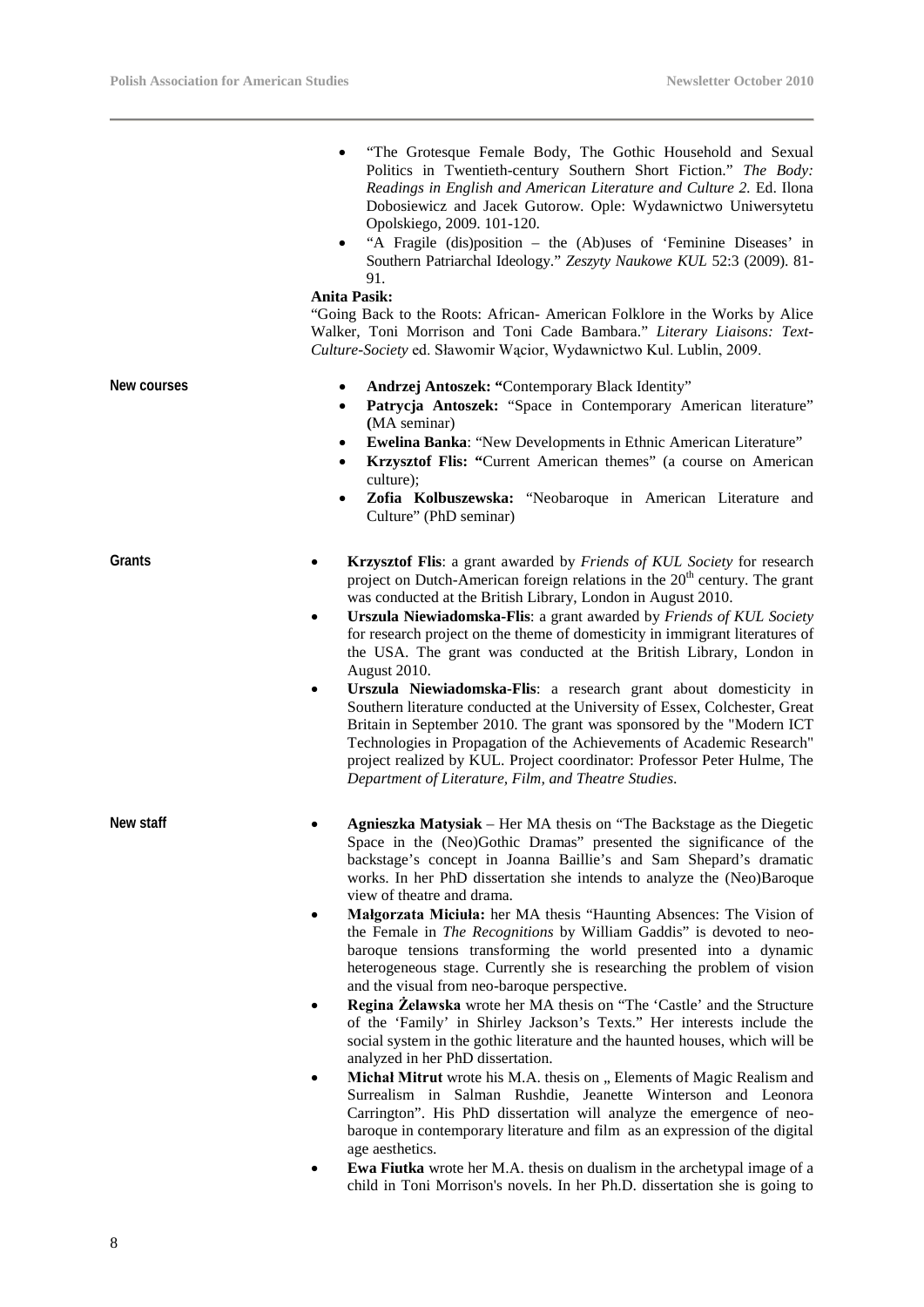concentrate on postmodern historical narrative and a historian's work in A.S. Byatt's novels.

- **Guest lectures** 15-16 October, 2009. Prof. dr hab. **Halina Parafianowicz** gave lectures on "*Mit amerykański i fascynacja Ameryką w Polsce*" and "*Amerykańskie First Ladies*"
	- 26 November 2009, Professor **Gary Thompson**, Saginaw State University, MI, USA, Visiting Scholar at MSCU, gave a lecture on "*Performing Pynchon*".
	- 14-15 December, 2009. **Terence Atkinson**, Profesor of Université Catholique de l'Ouest in Angers, France, gave lectures on the narratology as well as about *"Sex, Violence and Bad Language, all before the interval: Shakespeare as a commercial playwright."*
	- 14 January, 2010. **Robert Westerfelhaus,** Professor of communication at the College of Charleston, South Carolina, currently serving as a Fulbright lecturer at MCSU, gave a lecture on "*Beyond Statistics: Diversity in America — What Does It Really Mean?*"
	- 15 February, 2010. **Barklay Key**, an assistant professor of African American History and the History of the American South at Western Illinois University, currently serving as a Fulbright lecturer at the Uniwersytet Jana Kochanowskiego in Kielce, gave a lecture on "*Does Race Matter in the Age of Obama*"

#### **Department of American Literature & Culture & Department of American Studies, Maria Curie-Sklodowska University**

| <b>Mailing address</b> | Department of American Literature and Culture & Department of American<br>Studies, Maria Curie-Sklodowska University, Pl. Marii Curie-Sklodowskiej 4, 20-<br>031 Lublin, tel. +48 81 537 5389, fax: +48 81 537 5279, e-mail:<br>amerykanistyka.umcs@gmail.com, http://amstud-lublin.edu.pl                                                                                                                                                                                                                                                                                                                                                                                                                                                                                                                                                                                                                                                                                                                                                                                                                                                                                                                                                                                                                                                                                                                                                                                                                                                                                                                                                                                                                                                            |
|------------------------|-------------------------------------------------------------------------------------------------------------------------------------------------------------------------------------------------------------------------------------------------------------------------------------------------------------------------------------------------------------------------------------------------------------------------------------------------------------------------------------------------------------------------------------------------------------------------------------------------------------------------------------------------------------------------------------------------------------------------------------------------------------------------------------------------------------------------------------------------------------------------------------------------------------------------------------------------------------------------------------------------------------------------------------------------------------------------------------------------------------------------------------------------------------------------------------------------------------------------------------------------------------------------------------------------------------------------------------------------------------------------------------------------------------------------------------------------------------------------------------------------------------------------------------------------------------------------------------------------------------------------------------------------------------------------------------------------------------------------------------------------------|
| Events/Activities      | Together with the Catholic University of Lublin and the University of<br>Warsaw, in June 2010 the Department co-organized the International<br>Pynchon Week, a biennial event devoted to all aspects of Thomas<br>Pynchon's work. The IPW was attended by over 50 scholars and researchers<br>from all the world<br>In September 2010 Ewa Antoszek successfully defended her doctoral<br>٠<br>dissertation "Out of the Margins: Identity Formation in Contemporary<br>Chicana Writings" and received the Ph.D. degree<br>Magdalena Jung received a scholarship from the Italian Cultural Institute in<br>٠<br>Kraków at Cultura Italiana, Bologna, Italy (May-June 2010)<br>Magdalena Jung took part in the Postgraduate Skills Workshop organized<br>٠<br>during the 11th International Conference of the Utopian Studies<br>Society/Europe The Spectres of Utopia (July 7, 2010)<br>Jerzy Kutnik presented a lecture on "The Great Museums of New York" at<br>٠<br>the International Cultural Centre in Cracow during the closing of the<br>Andreas Feininger. New York in the Forties" exhibition on August 29,<br>2010.<br>In March 2010 Paweł Frelik attended the Board Meeting of the European<br>٠<br>Association for American Studies in Dublin.<br>In June 2010 Paweł Frelik delivered a keynote lecture on dispersed<br>٠<br>narratives in contemporary culture during the conference of Science Fiction<br>Research Association in Phoenix, Arizona<br>In May 2010 Paweł Frelik delivered a presentation on paragames during the<br>٠<br>G2 (Games Too) Festival in Lublin<br>In September 2010 Paweł Frelik participated in the Lubelski Festiwal Nauki<br>٠<br>with the presentation on critical readings of contemporary popular cinema |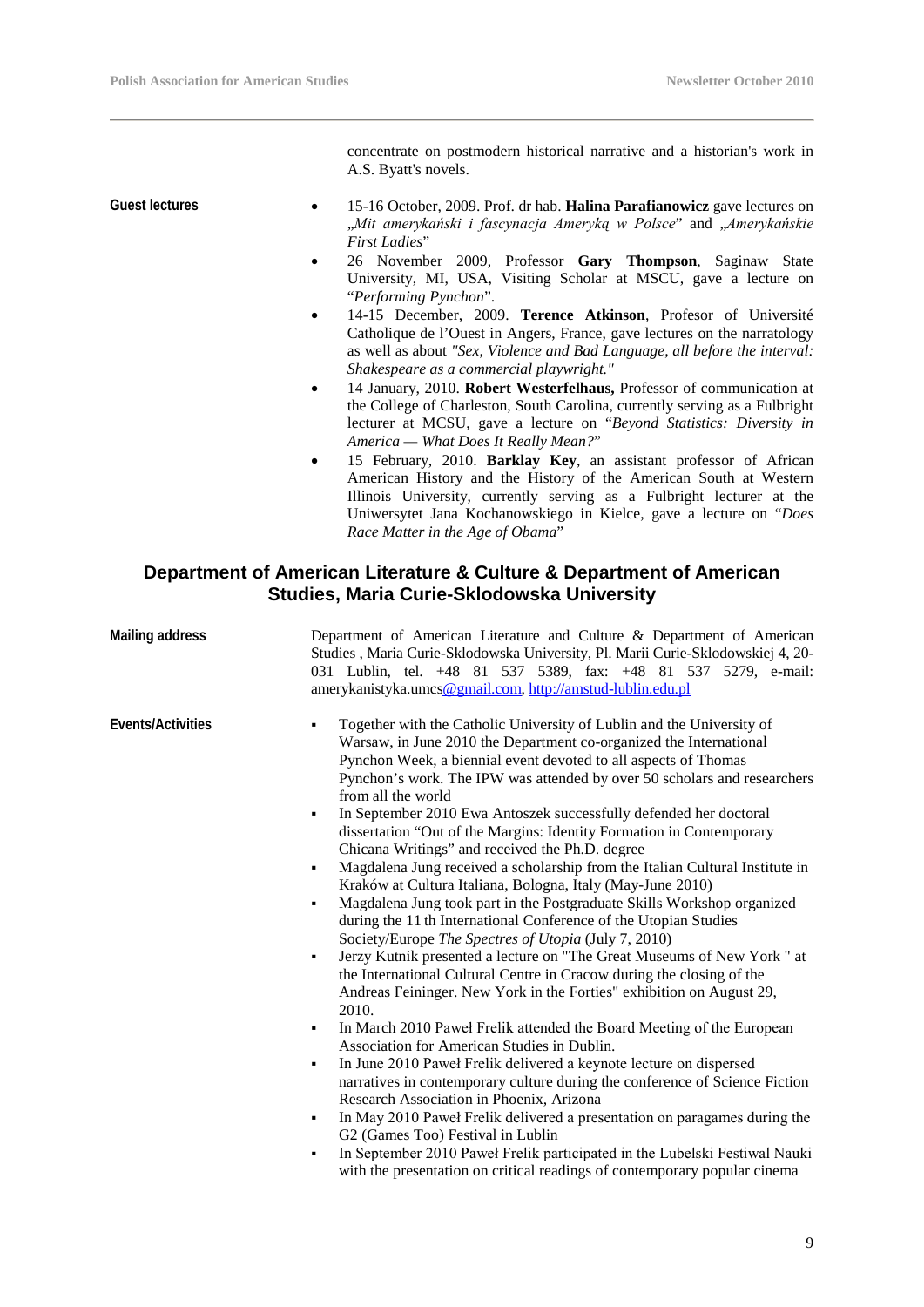**Conferences**  Jerzy Durczak EAAS Conference, Dublin, "The Shrinking World of Growing Up: From Claude Brown to Junot Diaz" Jerzy Durczak The Utopian Studies Conference, Lublin, "Photographing D-Eastopia" Joanna Durczak Polish Association for Canadian Studies Conference, Cracow "Painting Ethnicity: William Kurelek's Multicultural Canada" A. Bendrat: 21 – 23 X 2009 Annual Conference of Polish Association for American Studies in Puławy: *(Mis)reading America. American dreams, fictions and illusions*; paper: "Presidents declare war: Abraham Lincoln and constitutional 'power grabs.'" A. Bendrat: 12 – 13 XI 2009 International Conference of Polish Rhetorical Society: *Rhetoric and Politics*; University of Warsaw; paper: "'Winkelried of Nations' or a 'Trojan donkey'? Rhetorical justification of Poland's military mission in the War on Terror." Ewa Antoszek – October 21-24, 2009 Polish Association for American Studies 2009 Conference: *(Mis)reading America. American dreams, fictions and illusions*. Puławy. paper: "Marianismo and Malinchismo: the Role of Sexuality in the Production of Disfigured Images of Chicanas in *Face of an Angel* by Denise Chávez." Ewa Antoszek – May 13-14, 2010, Post-colonial Discourse, Ethnicity, and Race in the United States: the Past and the Present. Warsaw. paper: Reconstructing the Matrix – Negotiating Chicana Lesbian Identity in Terri de la Peña's Novels. Ewa Antoszek – June 16-20, 2010, 7th biennial MESEA conference in Pécs, Hungary panel: Nomads in Search of Identity. paper: "Buscando La Vida" (Searching For Life) – Chicana Nomads in Cisneros's *Caramelo* and Amparo Escandón's *Esperanza's Box of Saints*. Jerzy Kutnik and Edyta Frelik, "The Artist Under the Microscope, c. 1950 present day." An Interdisciplinary Regional Conference in the North East of England at Ustinov College, University of Durham, UK (November, 2009). Paper: "Artistic Responses to World War II and the Cold War in the Works of John Cage and Jasper Johns." Jerzy Kutnik and Edyta Frelik, " Transatlantic Decadence in Art and Literature." Centre for Studies in Literature, School of Social, Historical and Literary Studies, University of Portsmouth, UK (April, 2010). Paper: "Artistic Responses to Fin-de-Siècle Decadence in the Work of Marsden Hartley and Thomas Hart Benton." Małgorzata Rutkowska – International Conference **Writing Central Eastern Europe**, Jagiellonian University, Kraków, June 11-12 2010. Małgorzata Rutkowska "Asiatics rather than Europeans (?) Strategies for Describing Poles and Poland in Selected Travel Accounts of Western

Travelers in the  $19<sup>th</sup>$  and early  $20<sup>th</sup>$  centuries."

- Izabella Kimak 21-23 October 2009, Puławy. PAAS Conference. *(Mis)Reading America: American Dreams, Fictions and Illusions*. Paper: "Americans Misreading (Other) Americans: Racial Subjects in the post-9/11 US in two South Asian American Novels."
- Izabella Kimak 13-14 May 2010, University of Warsaw. *Post-colonial Discourse, Ethnicity, and Race in the United States: the Past and the Present*. Paper: "Bharati Mukherjee and the Post-colonial Predicament: Looking Back in *The Holder of the World*."
- Izabella Kimak 16-20 June 2010, Pecs.  $7<sup>th</sup>$  Biennial MESEA Conference. Travel, Trade and Ethnic Transformations. Paper: "Women in Transit as Postcolonial Cosmopolitan Subjects in South Asian American Literature."
- Magdalena Jung 21-23 X 2009, Puławy. PAAS Conference. (*Mis)reading America. American Dreams, Fictions and Illusions*. Paper: "Silencing Dangerous Minds: Free Speech on American Campus"
- Magdalena Jung 7-8 IX 2010, Zlín, Czech Republic. Second Annual International Conference in English and American Studies *Theories and*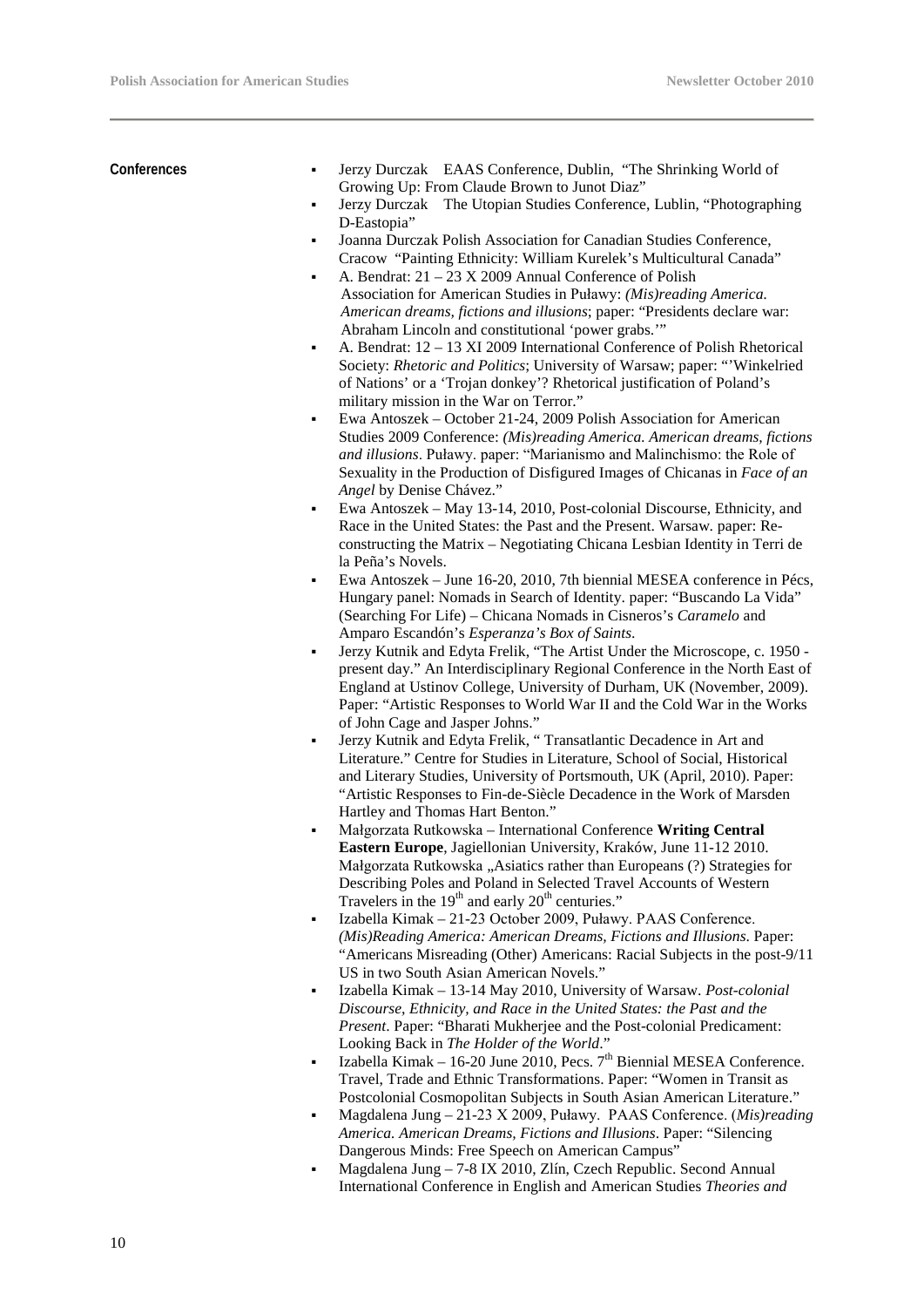*Practice* organized by Tomas Bata University. Paper: "The New Rhetoric in Practice: Chaim Perelman's Theory of Argumentation and Legal Reasoning"

- Aleksandra Bubiło PAAS 2009, Puławy 21-23.X.2009 "Heterotopias in the Novels of Chuck Palahniuk"
- Aleksandra Bubiło Znajome Staje się Przerażające pojęcie niesamowitego w języku kulturze (26-27.XI.2009) "(In)visible Monsters: American War on the Post-9/11 Uncanny"Akademia Humanistyczno-Ekonomiczna, Łódź
- Aleksandra Bubiło Theory That Matters What Practice After Theory UŁ (7-9.IV.2010) "Sexuality in- and outside Discourse: Pornological Writings of Samuel R. Delany"
- Paweł Frelik 2010 SFRA Conference Phoenix 23-26 June 2010 "No Stars in the East – the Frontier in American and Polish Science Fiction"

- **Publications** Jerzy Durczak "Disfigured Life: Lucy Grealy's *Autobiography of a Face* (in) ed. Ilona Dobosiewicz and Jacek Gutorow, *The Body* (Opole: Uniwersytet Opolski, 2009), 195-206.
	- Ewa Antoszek "Journeying In: Self-definition Travels in Selected Works by Viramontes and Cisneros," eds. Piotr Skurowski and Mirosław Aleksander Miernik. Instytut Anglistyki UW, 2009, 37-53.
	- Małgorzata Rutkowska "American Travelogue Revisited: Henry Miller's *The Air-Conditioned Nightmare*" *Polish Journal for American Studies* Vol. 4 (2010), Wydawnictwo Naukowe UAM, 45-53.
	- Małgorzata Rutkowska "The Imprint of the Desert: Space, Time and Self in Wilfred Thesiger *Arabian Sands* and Robyn Davidson's *Tracks*." *Metamorphoses of Travel Writing: Across Theories, Genres, Centuries and Literary Traditions*. Ed. Grzegorz Moroz and Jolanta Sztachelska. Cambridge Scholars Publishing, Newcastle Upon Tyne 2010*,* 166-174.
	- Edyta Frelik "Thomas Hart Benton's Personal Recovery of American History," in *British and American Literature and Culture Conference Proceedings*, ed. Piotr Skurowski and Mirosław Aleksander Miernik. Instytut Anglistyki UW, 2009, 61-68.
	- Magdalena Jung "Reklama a wolność słowa: ewolucja orzecznictwa Sądu Najwyższego USA w zakresie swobody wypowiedzi handlowej w XX wieku," in: *Reklama w społeczeństwie. Społeczeństwo w reklamie*, Agnieszka Łukasik-Turecka, ed. Wyższa Szkoła Nauk Społecznych z siedzibą w Lublinie, Lublin 2010, p. 73-83.
	- Paweł Frelik "Woken Carbon: The Return of the Human in Richard K. Morgan's Takeshi Kovacs Trilogy," *Beyond Cyberpunk. New Critical Perspectives*, eds. Graham J. Murphy and Sherryl Vint, New York: Routledge, 2010: 173-190.
	- Paweł Frelik "Slipstream 101," *SFRA Review* 290 (Fall 2009): 3-6.
	- Paweł Frelik recenzja: *Scientific Cultures – Technological Challenges. A Transatlantic Perspective*. Eds. Klaus Benesch and Meike Zwingenberger, *Polish Journal for American Studies* 4 (2010), 172-175.
	- Paweł Frelik recenzja: Justina Robson *Going Under*, *Foundation* 105, 129-132.
	- Paweł Frelik recenzja-artykuł: Jason P. Vest. *The Postmodern Humanism of Philip K. Dick*, *Science Fiction Studies* 111 (July 2010): 303-308.

- **New courses IFRIP 1989 Jerzy Durczak "The Beats and Other American Literary Rebels"** 
	- Jerzy Durczak "The New West"
	- Joanna Durczak "Environmental Awareness in American Literature and the Arts"
	- Ewa Antoszek "Who am I?/Who are we? Chicanas in search of their identity."
	- Paweł Frelik "Postmodern American Fiction"
	- Paweł Frelik "Readings in 20<sup>th</sup>-century Art, Media and Literature"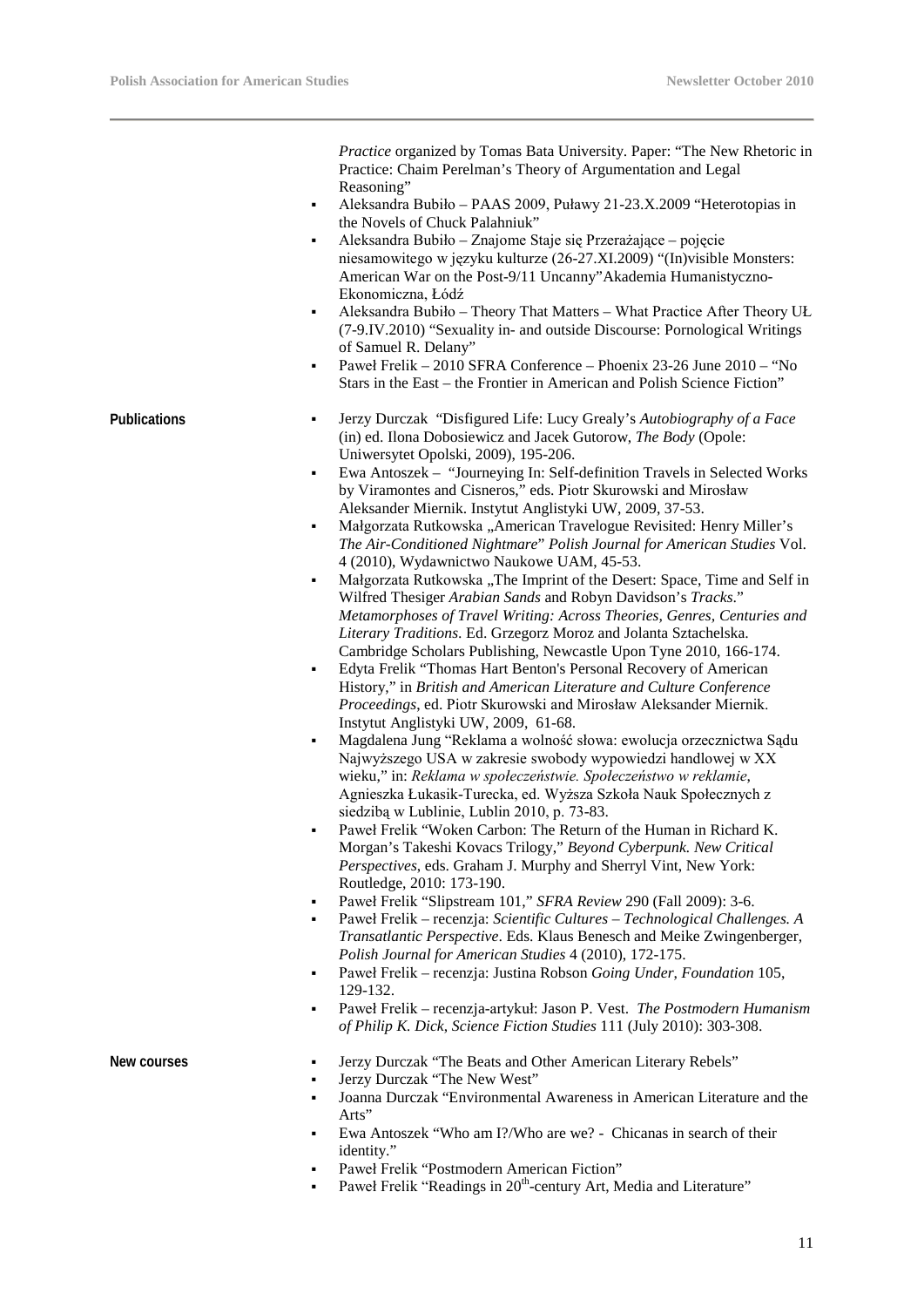| <b>Guest lecturers</b> | $\blacksquare$<br>$\blacksquare$<br>۰. | John Leo "Cultural Studies, Keywords, and Concepts: Some Thoughts on<br>Mapping the Field"<br>Andrea Herrera "Cuban American Literature"<br>Elisabeth A. Frost "Poetic Hybrids"<br>Derek L.A. Hackett 'Fool's Rush in Where Angels Fear to Tread: An<br>Interpretation of the Movie The Third Man as a Political Allegory" |
|------------------------|----------------------------------------|----------------------------------------------------------------------------------------------------------------------------------------------------------------------------------------------------------------------------------------------------------------------------------------------------------------------------|
| New faculty            | ٠                                      | Izabella Kimak                                                                                                                                                                                                                                                                                                             |

## **Department of American Literature & Culture, University of Łódź**

| <b>Mailing address</b> | American Literature & Culture Department, University of Łódź,<br>Al. Kościuszki 65, 90-514 Łódź, fax: 48 42 366337                                                                                                                                                                                                                                                                                                                                                                                                                                                                                                                                                                                                                                                                                                                                                                                                                                                                                                                                                                                                                                                                                                                                                                                                                                                                |
|------------------------|-----------------------------------------------------------------------------------------------------------------------------------------------------------------------------------------------------------------------------------------------------------------------------------------------------------------------------------------------------------------------------------------------------------------------------------------------------------------------------------------------------------------------------------------------------------------------------------------------------------------------------------------------------------------------------------------------------------------------------------------------------------------------------------------------------------------------------------------------------------------------------------------------------------------------------------------------------------------------------------------------------------------------------------------------------------------------------------------------------------------------------------------------------------------------------------------------------------------------------------------------------------------------------------------------------------------------------------------------------------------------------------|
| Events/Activities      | □ On April 7-9, 2010, the Department of American Literature and Culture held an<br>international interdisciplinary conference Theory That Matters: What<br>Practice After Theory, with keynote speeches by Professor Tadeusz Sławek<br>(University of Silesia), Professor Antoine Cazé (University Paris 7 Diderot,<br>France), and Rod Stoneman, PhD, Director of Huston School of Film and<br>Digital Media (National University of Ireland, Galway)<br>In June 2010, at the invitation of Dr Ariko Kato, Zbigniew Maszewski gave a<br>lecture on Bruno Schulz and William Faulkner as modernist writers in the<br>Slavic Department at Tokyo University in Tokyo, Japan<br>□ Mark Tardi organized The Salt of Structure: A Celebration of Miron<br>Białoszewski & Launch of Aufgabe #9, which included reading with Joan<br>Retallack, Peter Gizzi, Lisa Jarnot, Edwin Frank, Ewa Chruściel, Corina<br>Copp, Paolo Javier, Eugene Ostashevsky, and Joanna Niżyńska. The event<br>was sponsored by the Polish Cultural Institute (St Marks Poetry Project: 131<br>E. 10th Street; New York, NY 10003)                                                                                                                                                                                                                                                                           |
| Conferences            | Agnieszka Salska, "Charles Frazier's Cold Mountain - a Journey through<br>٠<br>Cultural Change and Personal Change," Annual Conference of the<br>International Society for Contemporary Literature and Theatre, Strunjan,<br>Slovenia (July 2010)<br>Agnieszka Salska was one of the invited plenary speakers at the 2009 PAAS<br>٠<br>Conference in Puławy<br>Agnieszka Salska, "Facts Resisting Form: Henry James's Perplexed<br>٠<br>Readings of the American Scene," International Conference The Synthesis of<br>the Fictional and Factional in Literature and Art, Kazan State University<br>(May 2010)<br>Jadwiga Maszewska, a paper on Olga Beatriz Torres's collection of letters<br>٠<br>Memorias de mi viaje/Recollections of My Trip, Post-colonial Discourse,<br>Ethnicity, and Race relations in the U.S.: the Past and the Present,<br>Department of American Literature, University of Warsaw (May 2010)<br>Jadwiga Maszewska, a paper on the relations between postcolonial studies<br>٠<br>and Chicana literature, Migrating Words, Chiba University, Chiba, Japan<br>(June 2010)<br>Nina Czarnecka-Pałka, "Horror films as modern rituals of defilement,"<br>٠<br>Against and Beyond: Subversion and Transgression in Drama, Theatre, Film<br>and Media. Drama Through the Ages and Medieval Literature International<br>Conference, Lodz (22-24 October 2009) |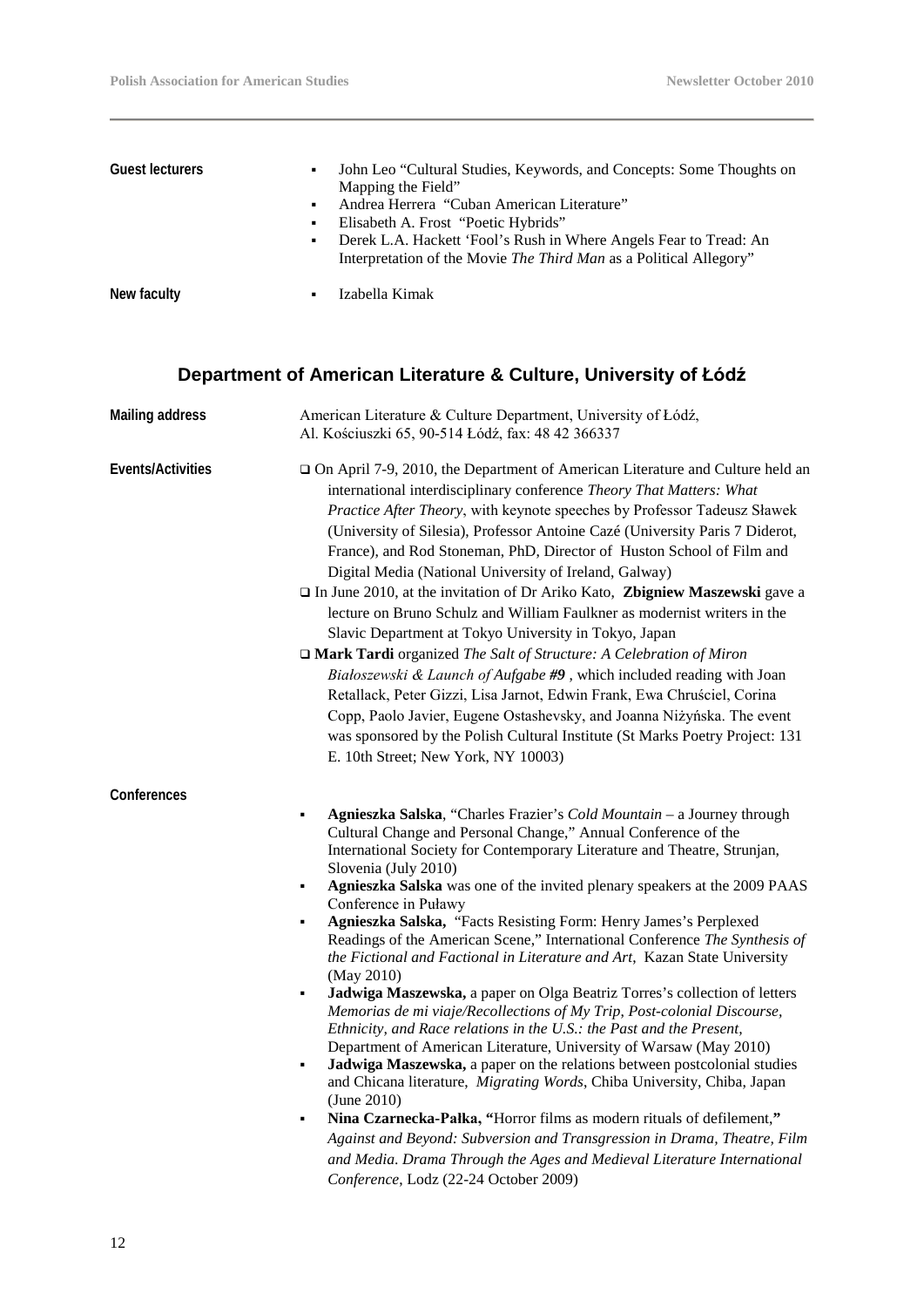- **Nina Czarnecka-Pałka**, "Can psychoanalytic film theory be saved for feminism? A few thoughts on the forty years of struggle with the phallus," *Theory That Matters: What Practice after Theory?*, Department of American Literature and Culture, University of Lodz (7-9 April 2010)
- **Grzegorz Kość**, "Robert Frost's Pre-Inaugural Hallucinations," Annual Conference of American Literature Association (ALA), San Francisco (29 May 2010)
- **Grzegorz Kość,** "Robert Frost's Chafed Boulders and the Undoing of the Maya," *Postcolonial Discourse, Ethnicity, and Race in the United States: Past and Present*, Institute of English Studies, University of Warsaw (13-14 May 2010)
- **Grzegorz Kość,** "Has Existentialism Survived Theory? The Reality of Guilt in Frank Bidart's *The Sacrifice* (1983),"*Theory That Matters: What Practice after Theory?*, Department of American Literature and Culture, University of Lodz (7-9 April 2010)
- M**ałgorzata Myk,** "Touching the Other(,)Woman: Transgressive Transactionality in Ingmar Bergman's *Persona*," *Against and Beyond: Subversion and Transgression in Drama, Theatre, Film, and Media*, Department of Drama and Pre-1800 Literature, Lodz University (October 22- 24, 2009)
- **Alicja Piechucka,** "Identity as a Linguistic and Corporeal Construct: Don DeLillo's *The Body Artist* in the Light of Ludwig Wittgenstein's Theories," *Personal Identity Through a Language Lens*, University of Lodz (20-22 May 2010)
- **Maja Sobotka**, "Mexican-American identities and cultural cross-over in *La Bamba* (1987) by Luis Valdez and *Selena* (1997) by Gregory Nava," *Postcolonial Discourse, Ethnicity, and Race in the United States: the Past and the Present*, Warsaw, (13-14 May 2010)
- **Mark Tardi,** participation in the conference *Theory That Matters: What Practice after Theory?*, Department of American Literature and Culture, University of Lodz (7-9 April 2010)
- **Mark Tardi**, **"**Great Expectations: incest and incompleteness in Kathy Acker's *Blood and Guts in High School,*" *Transgressions and Subversions,* University of Lodz (October 2009)
- **Dorota Wiśniewska**, "Transgressive Sexualities as Portrayed in American Vampire Fiction and Splatter Film," *Transgressions and Subversions*, University of Lodz ( October 2009)
- **Dorota Wiśniewska**, "(Un)homely locations in American Horror Fiction and Film," *The familiar becomes the frightening,* AHE, Lodz (November 2009)
- **Dorota Wiśniewska**, "The New Brides of Frankenstein: Reconstructed Femininity in American Horror Film," *Differences, (in)Equality and Justice*, Universidad de Camplutense, Madrid (March 2010)
- **Dorota Wiśniewska**, "Transcended Bodies, Confused Genders: Some Perspectives on the Portrayal of Sexualities in American Slashers,"<sup>Ist</sup> Global *Conference: The Gothic*, Prague (May 2010)

- **Publications Agnieszka Salska, "Life and Poetry, The Life of Poetry: Poetry and 9/11."** *Siting America/Sighting Modernity: Essays in Honor of Sonja Basic*, Zagreb: FF Press, 2010, 135-147
	- **Zbigniew Maszewski**, "Edgar Allan Poe i Thomas Mann: cytat, plagiat, utożsamienie." *Zeszyty Naukowe Państwowej Wyższej Szkoły Zawodowej we*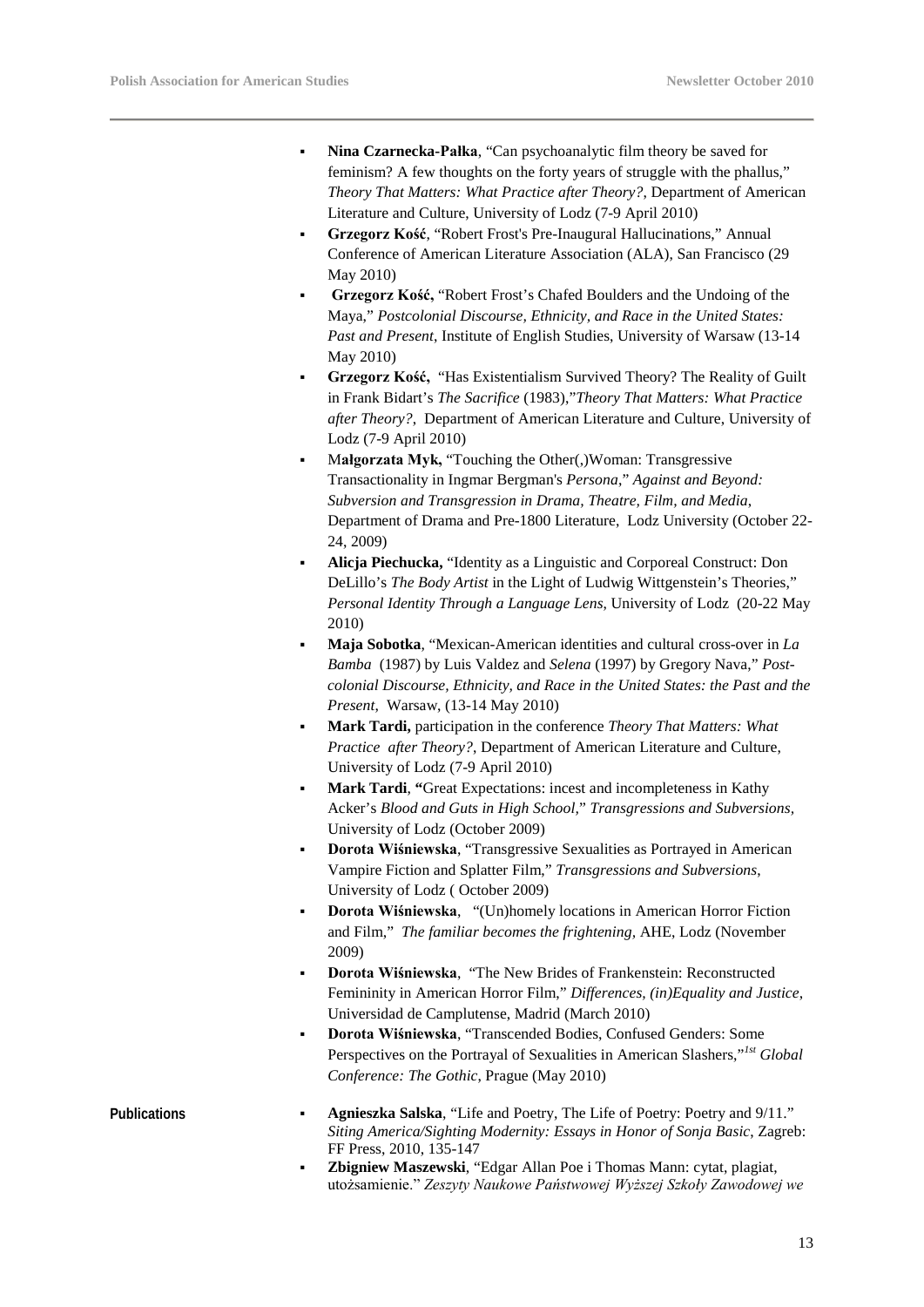*Włocławku*, vol. XII, 2010

- **Kacper Bartczak,** *Świat nie scalony*, Wrocław: Biuro Literackie, 2009
- **Kacper Bartczak**, "Tajne tradycje umysłu." *Literatura na świecie*, 5-6, 2009, 384-392
- **Grzegorz Kość**, "The Symbol of Interracial Underclass in Adrian C. Louis's *Ancient Acid Flashes Back*.*" America: The Natural and The Artificial.* Eds. Magdalena Zapędowska and Paweł Stachura. Poznań: Wydawnictwo Naukowe UAM, 2010, 79-94
- **Małgorzata Myk**, "Bret Easton Ellis's Society of the Spectacle in *Glamorama*: Towards a Definition of Postmodern Violence." *America: the Natural and the Artificial.* Ed. by Magdalena Zapędowska and Paweł Stachura. Poznań: Wydawnictwo Naukowe UAM, 2010, 189-97
- **Alicja Piechucka**, " Hart Crane's and André Gide's Readings of the Myth of Narcissus. *Polish Journal for American Studies*, 4, 2010, 5-16
- **Alicja Piechucka**, "The Religion of the Mother: Mina Loy's and Hart Crane's Poems of Childbirth in the Light of Hélène Cixous's Body-Centered Concept of écriture féminine*.*" *The Body*. Eds. I. Dobosiewicz and J. Gutorow, Opole: Wydawnictwo UP, 2009, 25-43
- **Alicja Piechucka**, " 'An Easy Commerce of the Old and the New': The Symbolist Roots of Anti-Rhetoric, Mock-Sentimentalism and Uneasy Romanticism in T. S. Eliot's Poetry." *Zagadnienia rodzajów literackich*, LII, 1-2, Łódź: Łódzkie Towarzystwo Naukowe, 2009, 191-207
- **Alicja Piechucka**, " 'A Paper Rose': The Corbière-Inspired Vision of the Natural and the Artificial in T. S. Eliot's Poetry." *America: The Natural and The Artificial*.Eds. M. Zapędowska and P. Stachura, Poznań: Wydawnictwo Naukowe UAM, 2010, 223-32
- Alicja Piechucka, "Fałszywym tropem Rimbaud. Le Clézio o cichym końcu świata". *Tygiel Kultury*, 1-3, 2010, 149-153
- **Alicja Piechucka,** "Erica Jong (od)czytana po latach." *Tygiel Kultury*, 4-6, 2010, 83-88
- Alicja Piechucka, "Co William Carlos Williams chee nam tylko powiedzieć". *Tygiel Kultury*, 10-12, 2009, 177-81
- Mark Tardi, *Aufgabe 9*, guest editor & translator of special section devoted to Miron Białoszewski and contemporary Polish poetry, 2010
- **Mark Tardi,** *Chopin with Cherries***:** *A Tribute in Verse,* Sunland, California: Moonrise Press, 2010
- **Mark Tardi,** Polish-American Fulbright Conference**:** *A Celebration of 50 Years for the Fulbright Program*, Warsaw: Polish-American Fulbright Commission, 2009
- **Dorota Wiśniewska**, "Transcended Bodies, Confused Genders: Some Perspectives on the Portrayal of Sexualities in American Slashers." *The Gothic: Exploring Critical Issues: Got(h) Sex.* www.inter-disciplinary.net

| New faculty | <b>Elizabeth Reddington</b>                                                                     |
|-------------|-------------------------------------------------------------------------------------------------|
|             | <i>American Arts and Letters</i> (Co-taught with Małgorzata Myk)                                |
|             | Mark Tardi: New Perspectives on Body, Space, and Time in Contemporary<br>$\blacksquare$         |
|             | Exploration of the Work of Cormac McCarthy & C.D. Wright                                        |
|             | Mark Tardi, MA American Specialization: Deepstep Dislocations: An<br>$\blacksquare$             |
|             | Contemporary American Television in the Digital Age                                             |
| New courses | <b>Mark Tardi, MA</b> American Specialization: <i>Re/viewing Television</i> :<br>$\blacksquare$ |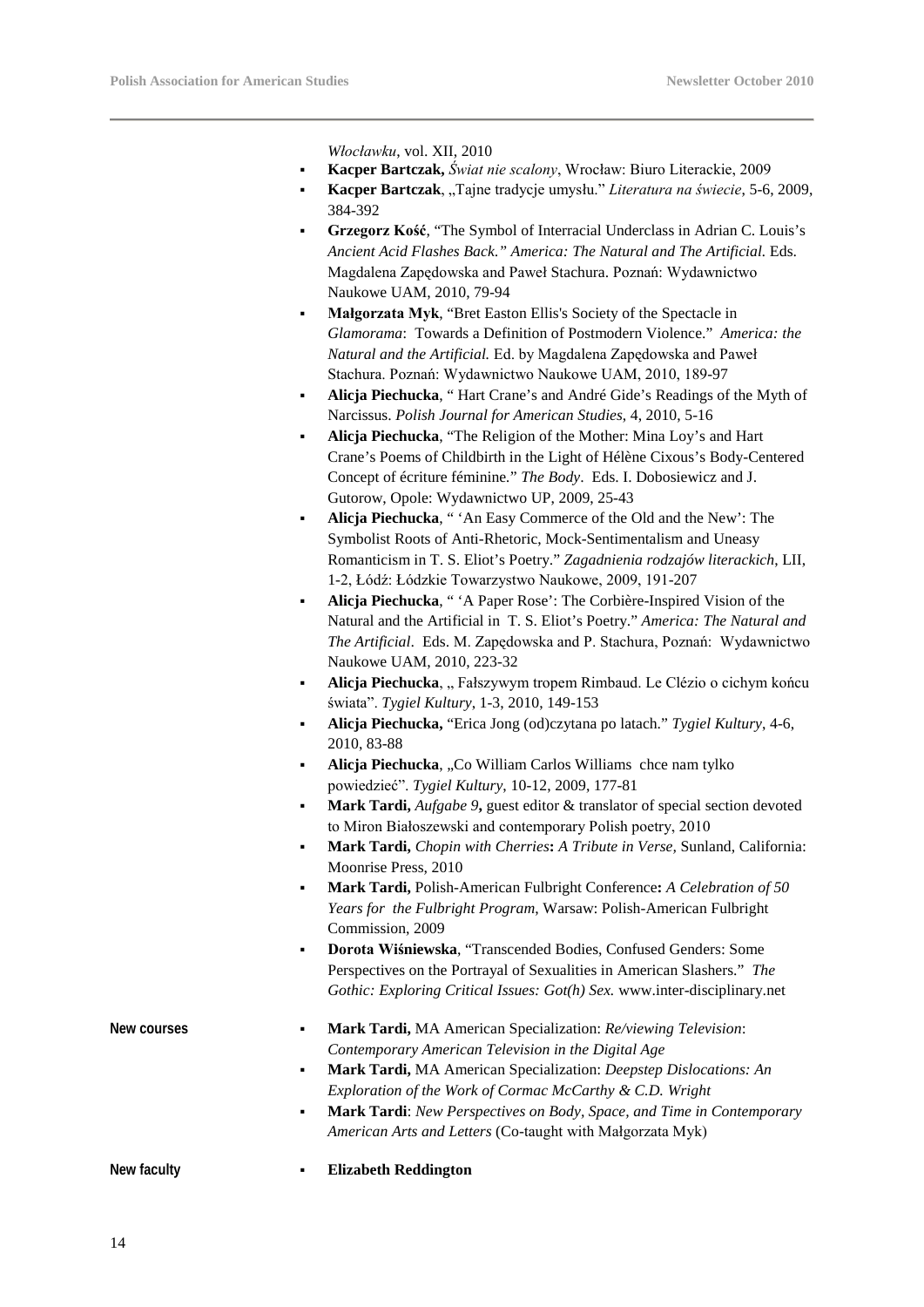### **Department of Transatlantic and Media Studies, University of Łódź**

| <b>Mailing address</b> | Department of Transatlantic and Media Studies (TSM),<br><b>Faculty of International and Political Studies,</b><br>University of Łódź,<br>ul. Lindleya 5a, 90-131 Łódź<br>Phone: (48 42) 635-42-54<br>Fax: (48 42) 635-42-60<br>e-mail: specamer@uni.lodz.pl                                                                                                                                                                                                                                                                                                                                                                                                                                                                                                                                                                                                                                                                                                                                                                                                                                                                                                                                                                                                                                                                                                                                                                                                                                                                                                                                                                                                                                                                                                                                                                                       |
|------------------------|---------------------------------------------------------------------------------------------------------------------------------------------------------------------------------------------------------------------------------------------------------------------------------------------------------------------------------------------------------------------------------------------------------------------------------------------------------------------------------------------------------------------------------------------------------------------------------------------------------------------------------------------------------------------------------------------------------------------------------------------------------------------------------------------------------------------------------------------------------------------------------------------------------------------------------------------------------------------------------------------------------------------------------------------------------------------------------------------------------------------------------------------------------------------------------------------------------------------------------------------------------------------------------------------------------------------------------------------------------------------------------------------------------------------------------------------------------------------------------------------------------------------------------------------------------------------------------------------------------------------------------------------------------------------------------------------------------------------------------------------------------------------------------------------------------------------------------------------------|
| Events/Activities      | Since September 2010 Department of Transatlantic and Media Studies has<br>٠<br>been involved in the ETICA research project (Ethical Issues of Emerging<br>ICT Applications) funded by the European Commission under the $7th$<br>Framework<br><i>(information)</i><br>Programme<br>available<br>at<br>http://moriarty.tech.dmu.ac.uk:8080/).<br>A new book by Aneta Dybska entitled Black Masculinities in American<br>٠<br>Social-Science and Self-narratives of the 1960s and 1970s. appeared in the<br>series American Studies and Media, Frankfurt am Main, Berlin, New York,<br>Wien: Peter Lang. Editors of the Series: E. H. Oleksy and W. Oleksy will be<br>glad to consider submissions of original, formerly unpublished manuscripts.<br>Elżbieta Durys was rewarded Senior Fulbright Grant and conducted her<br>٠<br>research at Department of Radio-Television-Film, University of Texas,<br>Austin during the academic year 2009—2010.<br>Dorota Golańska visited Florida International University, Miami, US<br>٠<br>(March-April 2010) as a part of ERASMUS-MUNDUS Gemma Program.<br>Elżbieta H. Oleksy visited Rutgers University as a part of ERASMUS-<br>٠<br>MUNDUS Gemma Program (June-July 2010).<br>Wiesław Oleksy visited Rutgers University to conduct library research for<br>٠<br>3 weeks in July 2010.<br>Aleksandra M. Różalska instructed a workshop "Women in the Media"<br>٠<br>within the international project "CROSSTALK: Moving Stories Across<br>Borders, Cultures and Generations" (Working Group Moving Stories and<br>Gender), which is coordinated by the University of Freiburg, Germany<br>(Lodz, April 23-24, 2010).<br>Grażyna Zygadło spent 6 weeks (February – March 2010) at the Florida<br>٠<br>International University where she was conducting research for her project<br>on Gloria Anzaldua. |
| <b>Guest lecturers</b> | In March 2010 Craig Conway from the US Embassy gave a lecture on<br>٠<br>"EU- USA Relations."<br>In March 2010 Elżbieta Durys was a guest lecturer at Keyston College, (La<br>Pluma, Pennsylvania, USA), where she delivered a presentation "Changes<br>in Cultural and Communication Patterns in Contemporary Poland."<br>In April 2010 Elibieta Durys got Occasional Lecturer Found Award and<br>$\blacksquare$<br>was a guest lecturer at the University of Washington, (Seattle, USA), where<br>she gave a lecture "Return to Democracy or Constant Crisis? Polish Cinema<br>after 1989."<br>James McGlinchey, the Coordinator of the Portuguese American<br>٠<br>Citizenship Project which includes over 50 organizations in five states<br>ranging from factory towns in Massachusetts, to inner city communities in<br>New Jersey, gave a lecture "Woring with Voters during Election<br>Campaigns" (13 April 2010).<br>In December 2009 Dorota Golańska visited the University of Granada,<br>٠<br>Spain, within LLP-Erasmus Teaching Staff Mobility.<br>Dorota Golańska was a lectures at NOISE Summer School, University of<br>Granada, Spain (August 2010).<br>Kaja Zapedowska visited the Department of Social Research at the                                                                                                                                                                                                                                                                                                                                                                                                                                                                                                                                                                                                        |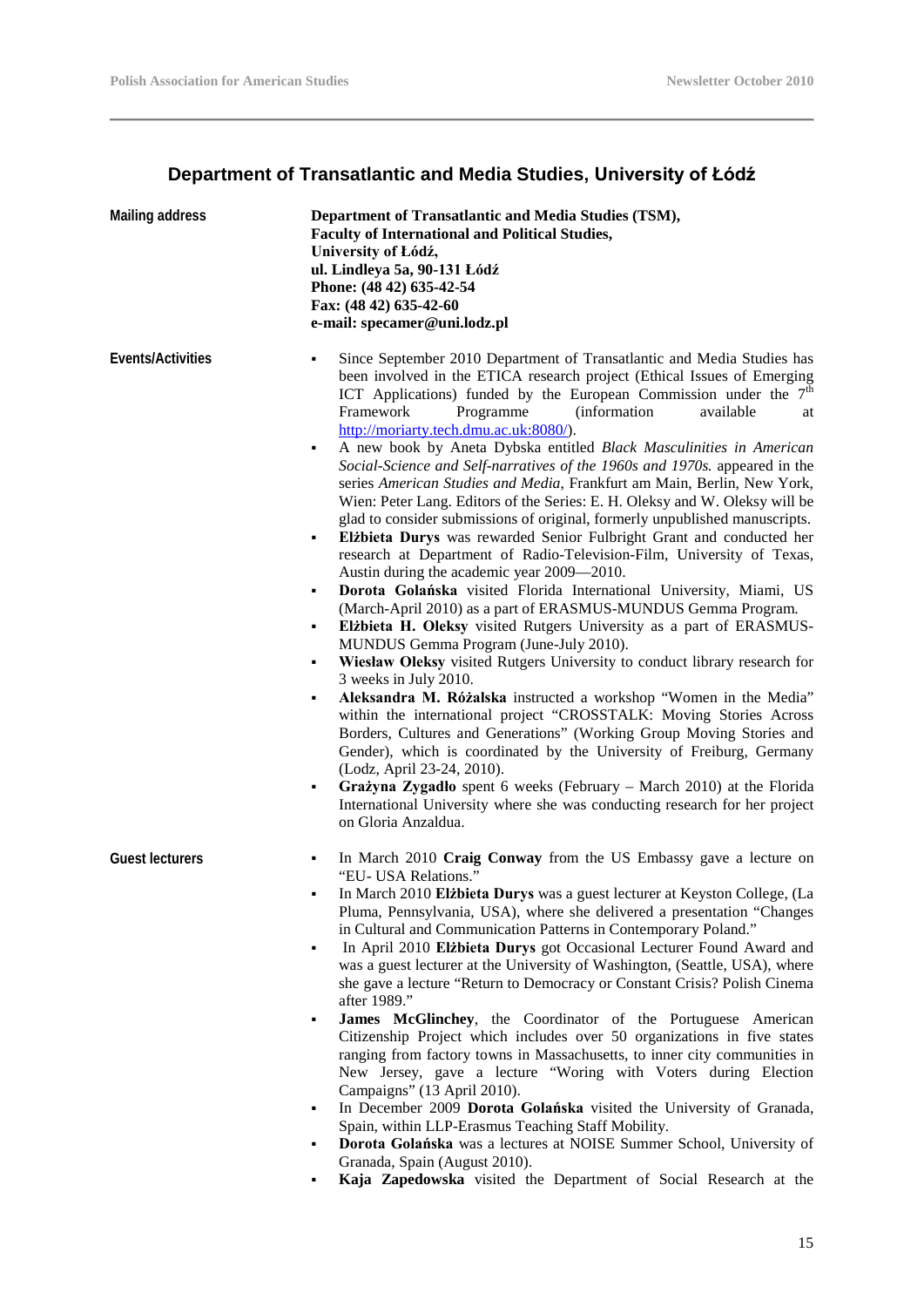University of Tampere, Finland (April 2010), within LLP ERASMUS Teaching Staff Mobility, where she gave lectures on "The Policy of Aging in International Perspective and Representations of Women in Advertising.' **Conferences Elżbieta Durys** participated in the conference "Kino polskie – wczoraj i dziś: Polskie piśmiennictwo filmowe" (Kazimierz Wielki University in Bydgoszcz, September 2010), where she presented a paper "Nowa Przygoda i okolice: Kino postklasyczne w polskim piśmiennictwie filmowym." **Paulina Matera** participated in the following conferences: 1. "Przegląd badań nad historią gospodarczą w XXI wieku" (Łódź, 28-29 September, 2010) where she presented a paper "Problem światowego bogactwa i ubóstwa jako element badań historii gospodarczej – studia z przełomu mileniów [co-author Rafał Matera]. 2. "Gospodarka i społeczeństwo a wojskowość na przestrzeni wieków" (Duszniki Zdrój, 28-20 May, 2010) with a paper "Dzielenie kosztów obrony w polityce USA na przykładzie umowy offsetowej z RFN w latach 70. XX w." [co-author Rafał Matera]. **Marek Wojtaszek** took part in a conference *Theory That Matters: What Practice After Theory?* Organized by the Department of American Culture and Literature, University of Lodz with a paper "Deterritorializing Theory: *The Soloist:* When Critique Becomes Creation" (07 – 09 April, 2010). **Grażyna Zygadło** participated at PAAS 2009 international conference "(Mis)reading America. American Dreams, Fictions and Ilusions" organized by Uniwersytet Marii Curie Skłodowskiej in Lublin, (Puławy 21 – 24 October, 2009), where she presented a paper "Heaven or Hell – Amexican Borderlands in the Eyes of the Crossers." **Publications Dorota Golańska** "From the Visible to the Visual. Negotiating the Technological in American Cinematic SF." In *Tools of their Tools: Communication Technologies and American Cultural Practice*, edited by Grzegorz Kość and Krzysztof Majer. Cambridge: Cambridge Scholar Press 2009. **Dorota Golańska** "(Re)wizja wiedzy dominującej. O wizualizacji we współczesnym kinie science fiction." In *Sztuki wizualne jako nośniki ideologii* [Ideology and Visual Arts], ed. Marcin Lisiecki. Toruń: MKU University Press 2009. **Paulina Matera** "Wpływ 'szoku Nixona' na relacje transatlantyckie." In *Rosja, Unia Europejska, Stany Zjednoczone – współpraca czy konfrontacja?,* Wydawnictwo Wyższej Szkoły Handlowej im. Króla Stefana Batorego, Piotrków Trybunalski 2009, 237-254. **Paulina Matera** [co-author Rafał Matera] "Stany Zjednoczone wobec transformacji ustrojowej w Polsce w okresie prezydentury George'a Busha." In *Instytucje i transformacja,* ed. J. Godłów-Legiędź, Wydawnictwo Adam Marszałek, Toruń 2009, 194-214. **Paulina Matera** review of Robert Dallek, *Nixon and Kissinger. Partners in*  Power, HarperCollins Publishers in "Stosunki Międzynarodowe -International Relations", Warszawa 2009, vol. 39, 299-301. **Paulina Matera** "Stany Zjednoczone Ameryki wobec członkostwa Wielkiej Brytanii w Europejskiej Wspólnocie Gospodarczej", "Politeja", Kraków 2009, no 1 (11), 195-214. **Magdalena Marczuk-Karbownik** "Konwencja w Hartford- nieudana próba zmiany Konstytucji Stanów Zjednoczonych." In *Konstytucja Stanów Zjednoczonych Ameryki Reminiscencje w 220 rocznicę uchwalenia*, ed. Jolanta Daszyńska, Wydawnictwo Uniwersytetu Łódzkiego, Łódź, 2009, 351-358. **Stanisław Obirek** "Ecumenism and a Chance for Religion." In *Towards a New multiculturalism*, Robert Kusek, Joanna Santera-Szeliga, Kraków 2010, 141-165.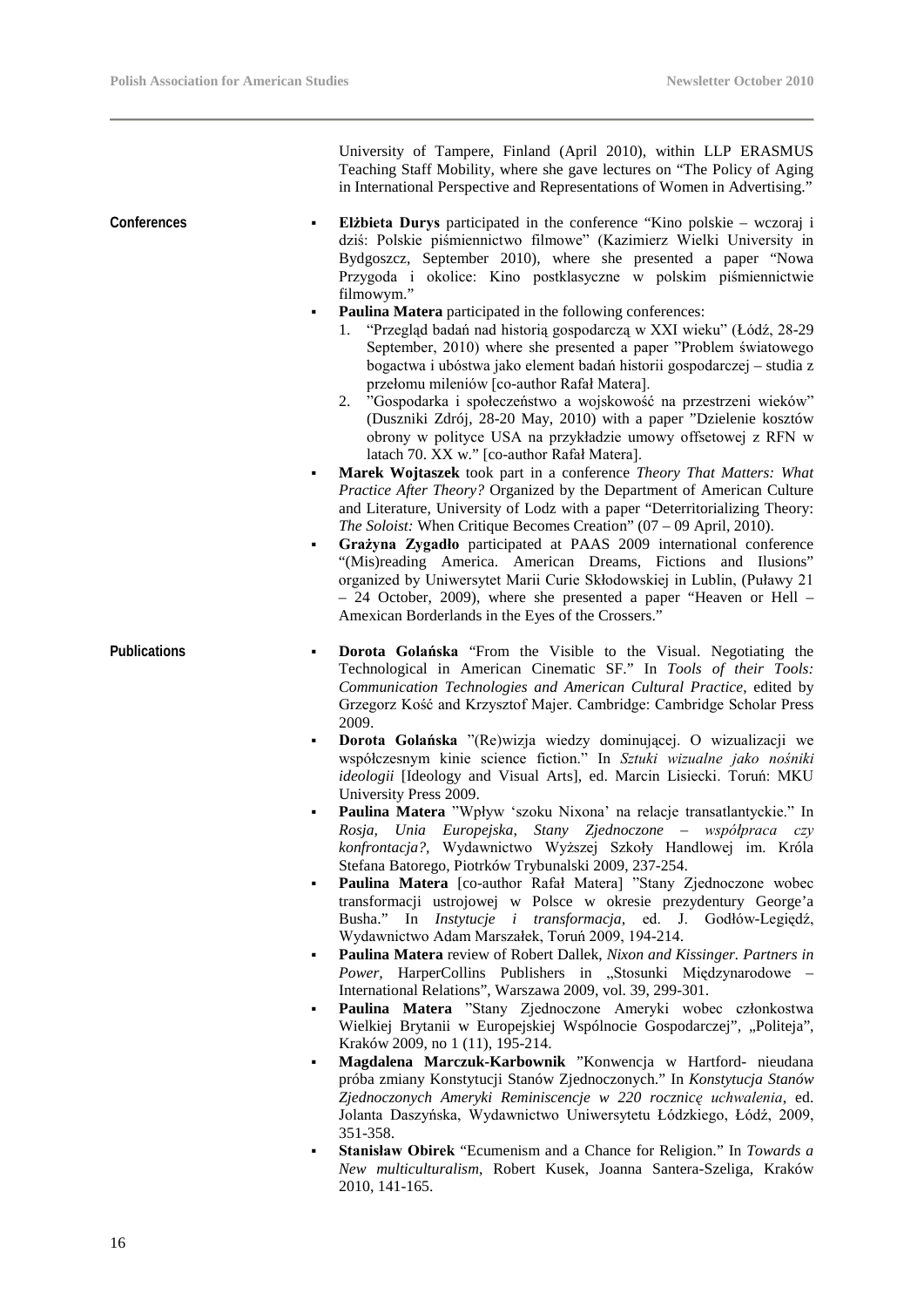|                 | Elżbieta H. Oleksy and Dorota Golańska (eds.) Teaching Visual Culture<br>٠<br>in An Interdisciplinary Classroom: Feminist (Re)Interpretations of the<br>Field. Utrecht: Uithof Drukrijen 2009.<br>Aleksandra M. Różalska "Intersectionality and Visual Culture:<br>٠<br>Approaches, Complexities and Teaching Implications." In Teaching Visual<br>Culture in an Interdisciplinary Classroom: Feminist (Re)Interpretations of<br>the Field, Eds. Elżbieta H. Oleksy, Dorota Golańska, Utrecht: Uithof<br>Drukrijen 2009, 55-74.<br>Aleksandra M. Różalska "African American Experience as Reflected in<br>٠<br>Film (Jungle Fever, Boyz N the Hood, and Daughters of the Dust)." In<br>International Studies: Interdisciplinary Political and Cultural Journal, Vol.<br>10, no. 1/2008, Wydawnictwo Uniwersytetu Łódzkiego.<br>Marek Wojtaszek and Dorota Golańska "Seeing Differently. Towards<br>٠<br>Affirmative Reading of Visual Culture." In Teaching Visual Culture in An<br>Interdisciplinary Classroom: Feminist (Re)Interpretations of the Field, eds.<br>E. H. Oleksy, D. Golańska. Utrecht: Drukkerij Zuidam & Uithof, 2009.<br>Marek Wojtaszek "Return of Men's Narratives and the Vicious Circle of<br>٠<br>Gender Play." In Intimate Citizenships. Gender, Sexualities, Politics, ed.<br>Elżbieta H. Oleksy. New York & London: Routledge, 2009, 63-75.<br>Kaja Zapędowska "Polityka starzenia się w Polsce i na świecie –<br>wyzwania, bariery, rekomendacje." In Jakość życia seniorów w XXI wieku z<br>perspektywy polityki społecznej, eds. D. Kałuża, P.<br>Szukalski,<br>Wydawnictwo Biblioteka, Łódź 2010, 108-119. |
|-----------------|-------------------------------------------------------------------------------------------------------------------------------------------------------------------------------------------------------------------------------------------------------------------------------------------------------------------------------------------------------------------------------------------------------------------------------------------------------------------------------------------------------------------------------------------------------------------------------------------------------------------------------------------------------------------------------------------------------------------------------------------------------------------------------------------------------------------------------------------------------------------------------------------------------------------------------------------------------------------------------------------------------------------------------------------------------------------------------------------------------------------------------------------------------------------------------------------------------------------------------------------------------------------------------------------------------------------------------------------------------------------------------------------------------------------------------------------------------------------------------------------------------------------------------------------------------------------------------------------------------------------------------------------|
| New courses     | Dorota Golańska MA Seminar: American Culture and Society<br>٠<br>Paulina Matera Mocarstwa globalne i regionalne na<br>٠<br>arenie<br>międzynarodowej<br>Magdalena Marczuk-Karbownik US History - part I and II<br>٠<br>Elżbieta H. Oleksy Political Cinema in the US.<br>٠<br><b>Mary Schiller</b> Media Criticism<br>٠<br>Mary Schiller Mass Media and American Society<br>٠<br>Mary Schiller Public Opinion and Propaganda<br>٠<br>Marek Wojtaszek International Mass Media<br>٠                                                                                                                                                                                                                                                                                                                                                                                                                                                                                                                                                                                                                                                                                                                                                                                                                                                                                                                                                                                                                                                                                                                                                        |
| New faculty     | In February 2010 Mary Ellen Schiller from Roosevelt University, Chicago<br>٠<br>joined the Department as Fulbright Professor.<br>In October 2010 Heather Hadar Wright from the Department of Political<br>٠<br>Science, Wittenberg University, USA joined the Department as Fulbright<br>Professor.                                                                                                                                                                                                                                                                                                                                                                                                                                                                                                                                                                                                                                                                                                                                                                                                                                                                                                                                                                                                                                                                                                                                                                                                                                                                                                                                       |
|                 | Institute of English Studies, University of Rzeszów                                                                                                                                                                                                                                                                                                                                                                                                                                                                                                                                                                                                                                                                                                                                                                                                                                                                                                                                                                                                                                                                                                                                                                                                                                                                                                                                                                                                                                                                                                                                                                                       |
| Mailing address | Institute of English Studies, University of Rzeszów<br>Al. Rejtana 16 B, 35-959 Rzeszów<br>tel. (+ 17) 872 12 14<br>tel/fax (+17) 872 12 88<br>english@univ.rzeszow.pl                                                                                                                                                                                                                                                                                                                                                                                                                                                                                                                                                                                                                                                                                                                                                                                                                                                                                                                                                                                                                                                                                                                                                                                                                                                                                                                                                                                                                                                                    |

- **Events/activities** In May 2007 Damian S. Pyrkosz received his doctoral degree in economics from the Faculty of Economic Sciences, Warsaw University. His PhD dissertation "Evolution of American Farm and Rural Policies: From Price and Income Support to Sustainable Rural Development" was supervised by Professor Jerzy Wilkin.
- **Publications Malgorzata Martynuska** "The Irish female immigrants in the USA women's role in the immigrant families, 1889-1910" (2009) [in:] *Pogranicze Kulturowe*, (eds.) O. Weretiuk, G. Jaśkiewicz, J. Wolski,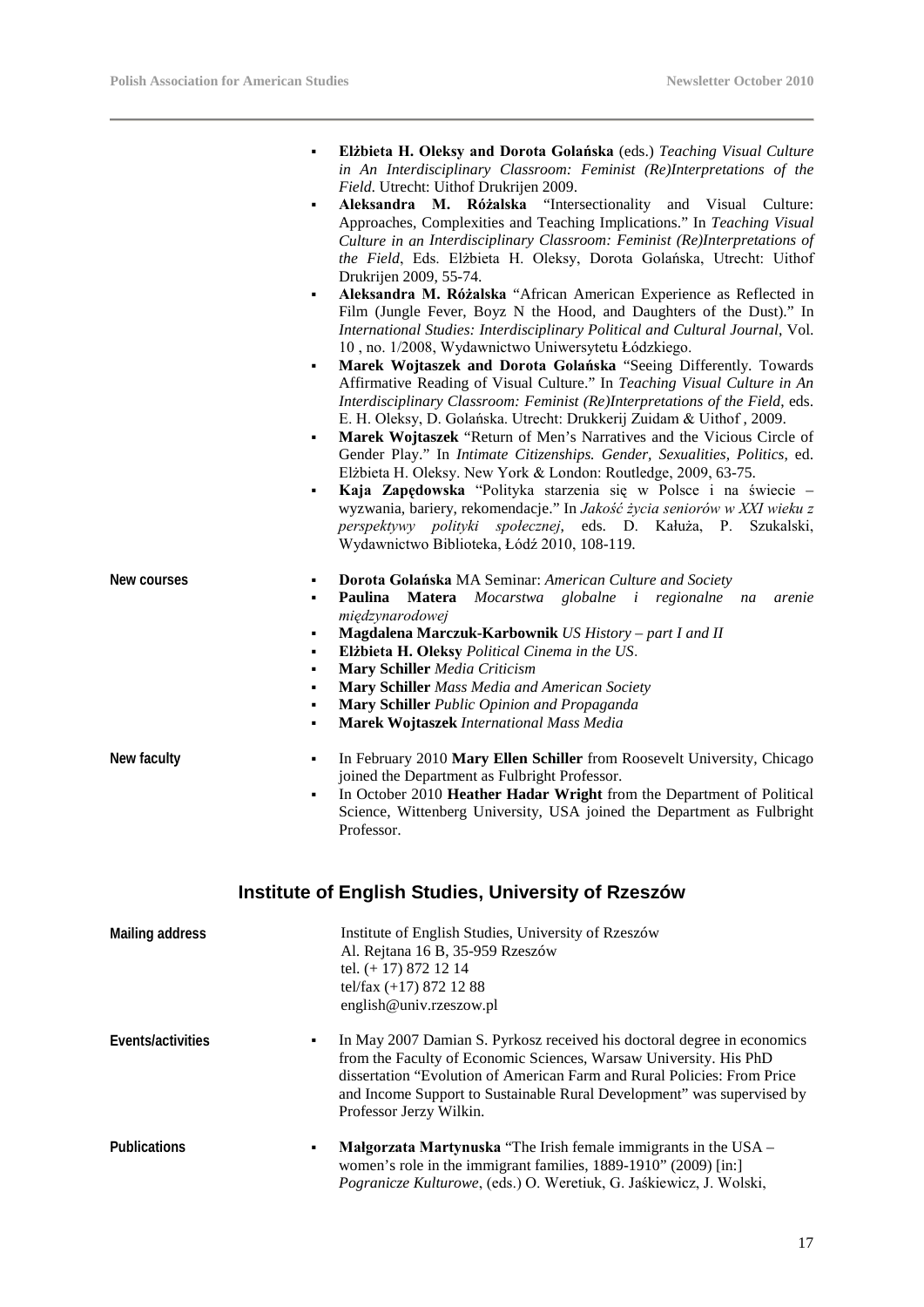L,

|                                               | Rzeszów: University of Rzeszów Publishing House - Biblioteka "Frazy",<br>pp. 426-433.<br>Małgorzata Martynuska "Evolution of western genre resulting from<br>٠<br>social changes in the USA" (2009) [in:] Studia Anglica Resoviensia<br>(Literary and Cultural Studies) Volume 6, (eds.) E. Rokosz-Piejko, O.<br>Weretiuk, Rzeszów: University of Rzeszów Publishing House, pp. 59-67.<br>Damian S. Pyrkosz "Developing Sustainable Development and its<br>٠<br>Multidisciplinary Impact" E. Rokosz-Piejko, O. Weretiuk (eds.) Studia<br>Anglica Resoviensia. 6. Rzeszów: Wydawnictwo Uniwersytetu<br>Rzeszowskiego. 60. 68-75.                                                                                                                                                                                                                                                                                                                                                                                                                                                                                                           |
|-----------------------------------------------|-------------------------------------------------------------------------------------------------------------------------------------------------------------------------------------------------------------------------------------------------------------------------------------------------------------------------------------------------------------------------------------------------------------------------------------------------------------------------------------------------------------------------------------------------------------------------------------------------------------------------------------------------------------------------------------------------------------------------------------------------------------------------------------------------------------------------------------------------------------------------------------------------------------------------------------------------------------------------------------------------------------------------------------------------------------------------------------------------------------------------------------------|
| Conferences                                   | Małgorzata Martynuska participated in 2009 PAAS, Puławy, where she<br>٠<br>gave a presentation on The Western Film Genre a an Expression of<br>American Values<br>Małgorzata Martynuska participated in conference: "James Bond & Co:<br>٠<br>spies, espionage and thrillers in cultural context," Safarik University,<br>Koszyce, 21-22 May 2010, where she delivered presentation The Portrait of<br>Spy – Noir Femme Fatale in the American Cinema.                                                                                                                                                                                                                                                                                                                                                                                                                                                                                                                                                                                                                                                                                    |
| <b>Guest lectures</b>                         | Małgorzata Martynuska visited Universidad de Castilla-La Mancha,<br>٠<br>Ciudad Real, Spain, within LLP Erasmus, 23-27 November 2009, where<br>she gave lectures on The Film Genre as an Expression of American Values.<br>Damian S. Pyrkosz visited Department of Behavioural and Social<br>٠<br>Sciences, University of Huddersfield, Huddersfield, UK, within LLP<br>Erasmus, 2-6 November 2009, where he gave lectures on The American<br>Supreme Court, Civil Rights and Liberties.                                                                                                                                                                                                                                                                                                                                                                                                                                                                                                                                                                                                                                                  |
| New courses                                   | Damian S. Pyrkosz taught a new course, Government Interventionism,<br>٠<br>at the Faculty of Economics, University of Rzeszów.<br>Damian S. Pyrkosz taught a new course, Sustainability in Business and<br>٠<br>Economy, at the Faculty of Economics, University of Rzeszów.<br>Damian S. Pyrkosz taught a new course, Trends in Economics, at the<br>٠<br>Faculty of Economics, University of Rzeszów.<br>Damian S. Pyrkosz taught a new course, English in Business and<br>٠<br>Economics, at the Faculty of Economics, University of Rzeszów                                                                                                                                                                                                                                                                                                                                                                                                                                                                                                                                                                                           |
|                                               | <b>American Studies Center, University of Warsaw</b>                                                                                                                                                                                                                                                                                                                                                                                                                                                                                                                                                                                                                                                                                                                                                                                                                                                                                                                                                                                                                                                                                      |
| <b>Mailing address</b>                        | American Studies Center, Warsaw University, Al. Niepodległości 22, 02-653<br>Warszawa                                                                                                                                                                                                                                                                                                                                                                                                                                                                                                                                                                                                                                                                                                                                                                                                                                                                                                                                                                                                                                                     |
| Events/Activities - lectures by<br>ASC guests | October, 2009: "Hip-hop generation" kontra "pokolenie hip-hopu".<br>٠<br>Znaczenie kultury hip-hop dla polskiego i amerykańskiego społeczeństwa<br>- XIII Festiwal Nauki w Warszawie, E. Grzeszczyk, S. Kuźma-Markowska,<br>S. Góźdź, R. Miszczak, M. Pisuk<br>October 16, 2009: The Spectacle of the 'Self': White Masculinity in<br>٠<br>Photography - guest lecture by Elahe Haschemi Yekani, Humboldt<br>University Berlin<br>October 20, 2009: The War of Ideas: Rhetoric, Extremism, and Security<br>٠<br>by Professor Cezary M. Ornatowski - guest lecture<br>October 21, 2009: Gay Marriage/Registered Partnership and Citizenship -<br>٠<br>open forum with John R. Leo (University of Rhode Island)<br>October 27, 2009: Theater and Trauma: how New Yorkers used theater in<br>٠<br>response to the September 11th attacks - guest lecture by Anne Nelson<br>November 19, 2009: Road Map for Graduate Education in the USA -<br>٠<br>lecture by Dr. Donald C. Martin<br>November 23, 2009: Beyond the Vernacular: Landscape and the African<br>٠<br>American Cultural Tradition - guest lecture by Dr. habil. Catrin Gersdorf, |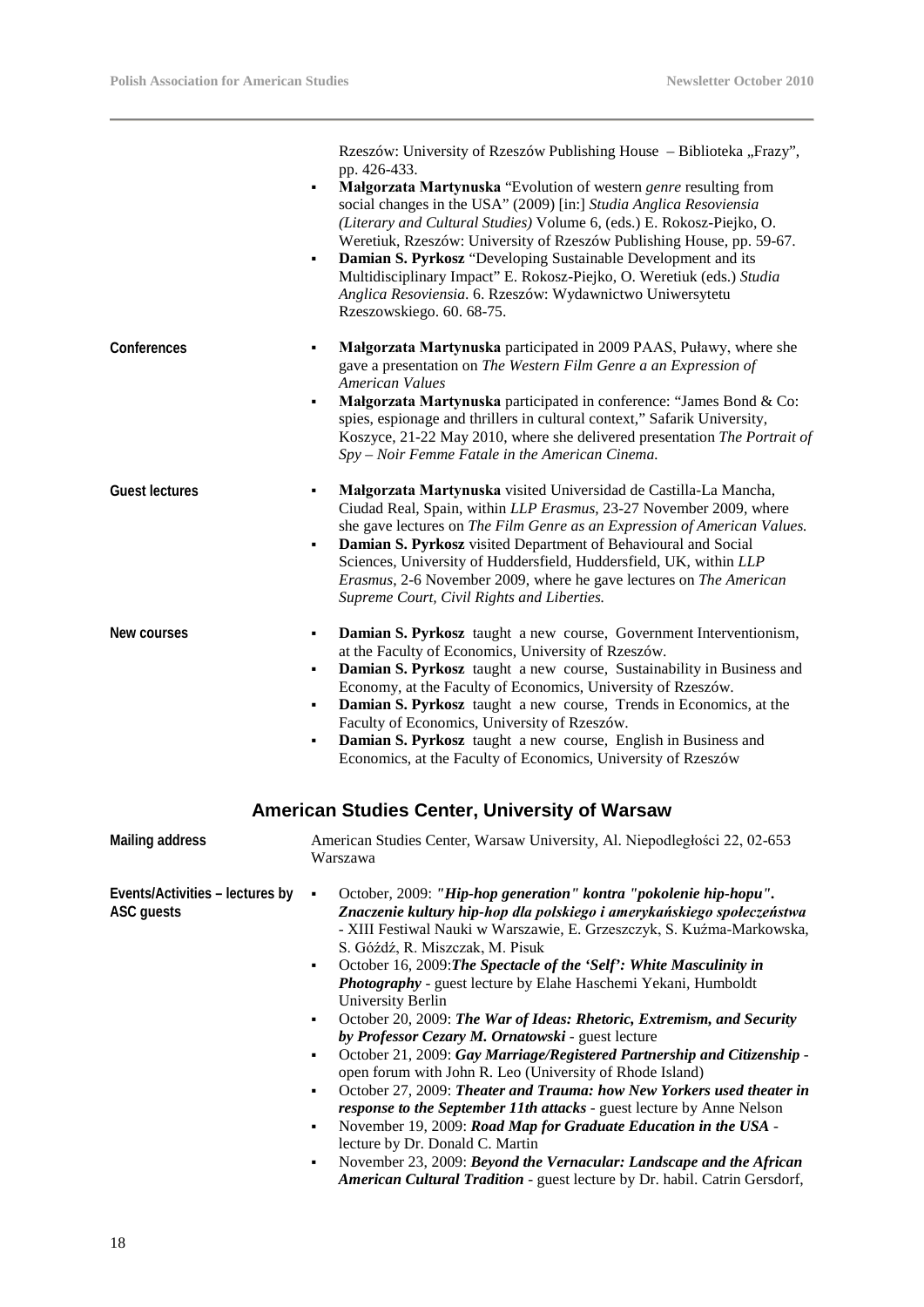John F. Kennedy Institute for North American Studies, Berlin

- December 14, 2009: *Southern Confessionals: Racial Reconciliation in the 1960s* - guest lecture by Dr. Barclay Key (Western Illinois University)
- February 24, 2010: *Obama: His First Year Leadership*  guest lecture by Mark J. Rozell
- March 10, 2010: open seminar with **Professor Rita Felski** of the University of Virginia and guest lecture *Suspicious Minds*
- April 20, 2010: *Science and Morality in Contemporary America* guest lecture by Dr. Werner Krieglstein
- April 21, 2010: *Głos Ameryki, Wolna Europa - narzędzia amerykańskiej polityki zagranicznej* - guest lecture by Maciej Wierzyński
- April 24, 2010: *The Challenges of Reporting on Islam and Muslims in a Global World: What is the Way Forward?* - guest lecture by Sheila Lalwani
- April 27, 2010: *Orientalism and Post-Colonialism* guest lecture by Kamil Aydin
- April 28, 2010: *America's Influence in Turkey* guest lecture by Kamil Aydin
- May 13, 2010: *America in the World: Polish and American Perspectives* a discussion with the students of National War College
- May, 15 and 17, 2010: *"Performin' Signifyin': The Whitman Sisters Get In Your (Black) Face"* - guest lectures by Jeff Friedman
- May 17, 2010: *The "Photo-Text": Contemporary Women Poets And Visual Artists* - guest lecture by Prof. Elisabeth Frost of Fordham University
- May 17, 2010: *'Fools Rush in Where Angels Fear to Tread': An Interpretation of the Movie The Third Man as a Political Allegory* - guest lecture by Prof. Derek Hackett of Fordham University
- May 26, 2010: *Fitting Memorials: American Jews and the Memory of the Holocaust, 1945-1962* - guest lecture by Hasia Diner of New York University
- June 1, 2010.: *Civil Rights Movement in the US as an example of non violent civil resistance* - guest lecture by Kurt Schock of Rutgers, The State University of New Jersey
- June 23, 2010: Dr. Bill Schneider, renowned expert on U.S. politics, professor at George Mason University, Virginia, and Distingished Senior Fellow and Resident Scholar at the American think tank Third Way, met with ASC to discuss the current political situation in the U.S. and in Poland
- September 20, 2010: **Czy na Greenpoincie czas się zatrzymał? Polscy imigranci w Nowym Jorku** – lecture by dr Anna Sosnowska, XIV Festiwal Nauki w Warszawie
- September 21, 2010: **Spisek, Tolkien i krykiet: Proza amerykańska XXI wieku** – lecture by mgr Karolina Krasuska, XIV Festiwal Nauki w Warszawie
- September 22, 2010: **Społeczeństwo zdezinformowane, czyli jak sprzedawano Amerykanom wojnę w Iraku** – lecture by dr Ewa Hauser and mgr Jan Szelągiewicz, XIV Festiwal Nauki w Warszawie
- **Guest lectures by ASC faculty** "Viral communications and the death drive. A comparison of Jonathan Demme's *Philadelphia* and Pedro Almodóvar's *Law of Desire*", paper by Dr. Tomasz Basiuk at Konferencja Polskiego Towarzystwa Studiów Amerykanistycznych, UMCS, Puławy, October 2009
	- "Ciągłość mimo zmian kontekstu. Polskie migracje do przemysłowej i poprzemysłowej Ameryki", paper by Dr. Anna Sosnowska-Jordanovska, at the conference Globalizacja-Współczesność-Przeszłość, Instytut Historyczny oraz Instytut Kulturoznawstwa Uniwersytetu Wrocławskiego,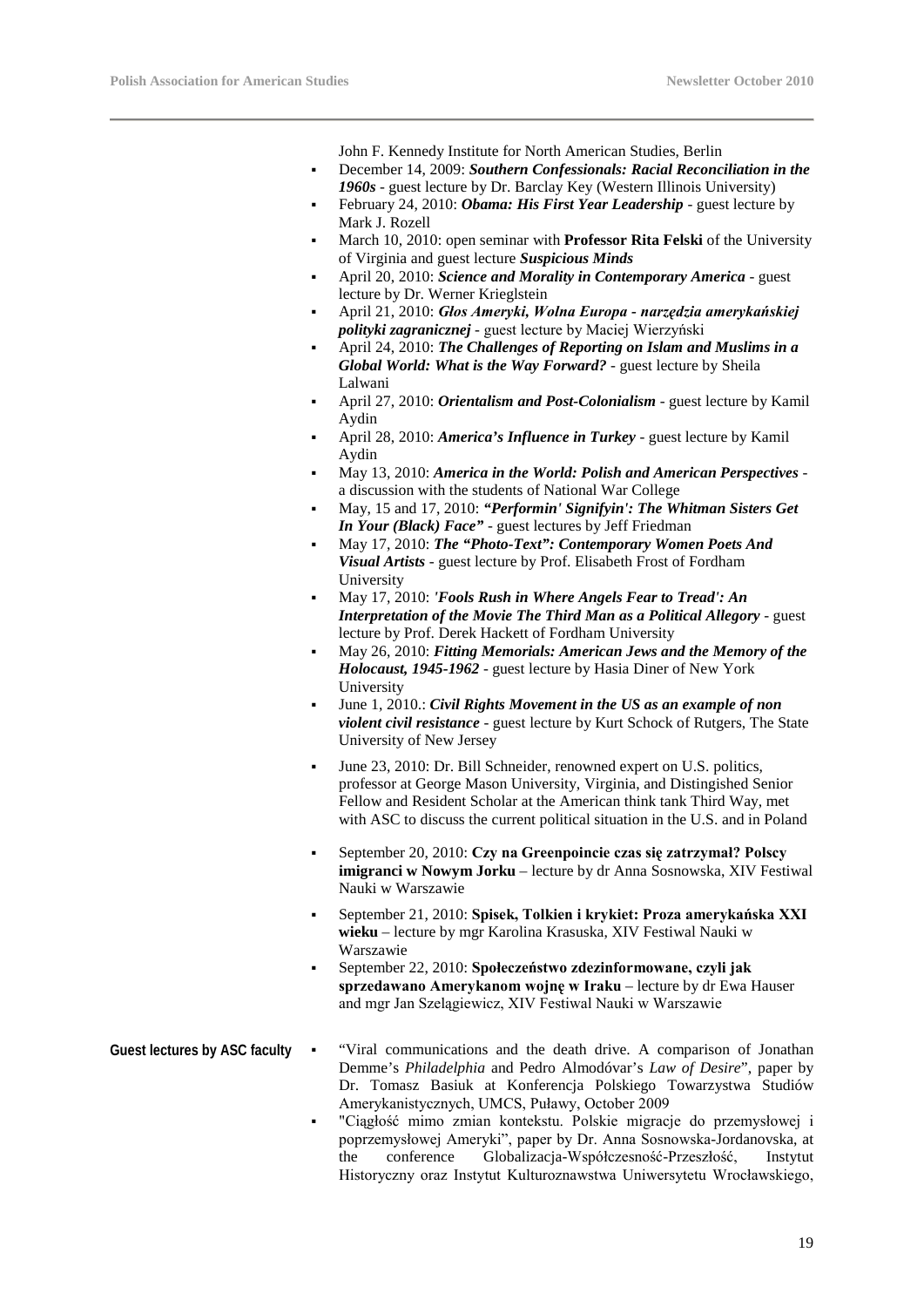October 2009

- "Packaging of prestige. Fakes and substitutes on the Polish market" podczas seminarium "The Agency of packaging. Gender, fakes and luxury", paper by Dr. Habil. Urszula Jarecka at the workshop "The Agency of packaging. Gender, fakes and luxury", Centrum för konsumtionsvetenskap (CFK) Göteborgs universitet, Sweden, November 2009
- "WW2 in Polish movies. Wounded memory", Dr. Habil. Urszula Jarecka at the workshop organized by Prof. Peter Tame, Queen's University Belfast, Ireland, November 2009
- "Social Class in 21st Century America: Has It Been Altered by the Financial Crisis?", paper by Dr. David Jones at the conference entitled "American Dream in the 21st century," John Paul II Catholic University of Lublin and sponsored by the Student Society and the Department of English Philology, May 2010
- "Cultural Translation: Mina Loy's 'Anglo-Mongrels and the Rose", paper by mgr Karolina Krasuska, European University Viadrina, Frankfurt (Oder), June 2010
- "Civil Society in Mainland China following the Taiwanese Example", paper by Dr. David Jones at a conference entitled "Mastering Civil Society: Practices and Difficulties of Civil Participation in Taiwanese and Polish Studies," sponsored by the Institute of Philosophy and Sociology, Polish Academy of Sciences (IFIS PAN), Center for East-Central Europe Studies, Soochow University Taipei, Taipei Economic and Cultural Office in Poland, August 2010
- **Publications Tomasz Basiuk, "Calling the One You Love: the Telephone in Mart** Crowley's The Boys in the Band and Robert Chesley's Jerker, or, the Helping Hand", in: Grzegorz Kość and Krzysztof Majer (ed.), *Tools of their Tools: Communication Technologies and American Cultural Practice*, Newcastle: Cambridge Scholars Publishing, Newcastle upon Tyne, UK, 2009
	- Tomasz Basiuk, Błażej Warkocki, "Odpadki energii, czyli o nieudanym wyparciu politycznego przez Joannę Tokarską-Bakir" in: *Krytyka Polityczna 16-17*, 2009
	- Clifford A. Bates, "Book Review of Campbell Craig's Glimmer of a New Leviathan: Total War in the Realism of Niebuhr, Morgenthau, and Waltz", in: *Political Studies Review*, vol. 7, 2009
	- Clifford A. Bates, "Book Review of John Lamberton Harper's American Machiavell: Alexander Hamilton and the Origins of U.S. Foreign Policy.", in: *Political Studies Review*, vol. 7, 2009
	- Clifford A. Bates, "Book review of David Walsh's "The Modern Philosophical Revolution: The Luminosity of Existence.", in: *Political Studies Review*, vol. 8, 2010
	- Małgorzata Durska, "Zarządzanie różnorodnością: kluczowe pojęcia" in: *Kobieta i biznes*, 2009
	- Małgorzata Gajda-Łaszewska "Still Cheating Us Softy: Video News Releases (VNRs) Masquerading as Solid News in American Media", in: Grzegorz Kość and Krzysztof Majer (ed.), *Tools of Their Tools: Communications Technologies and American Cultural Practice***,** Cambridge Scholars Publishing, Newcastle upon Tyne, UK, 2009
	- William Glass, "Movies and the First Amendment: From Business to Protected Speech" in: Jolanta A. Daszyńska ed. *Konstytucja Stanów Zjednoczonych Ameryki: Reminiscencje w 220 rocznicę uchwalenia*, Wyd. Uniwersytetu Łódzkiego, 2009
	- William Glass, ed. *The Americanist, Warsaw Journal for the Study of the United States*, vol. XXV, Warsaw University American Studies Center, 2010
	- William Glass, "The Convenant and American Nationalism: An Interwiev with Tomasz Żyro", in: *The Americanist, Warsaw Journal for the Study of*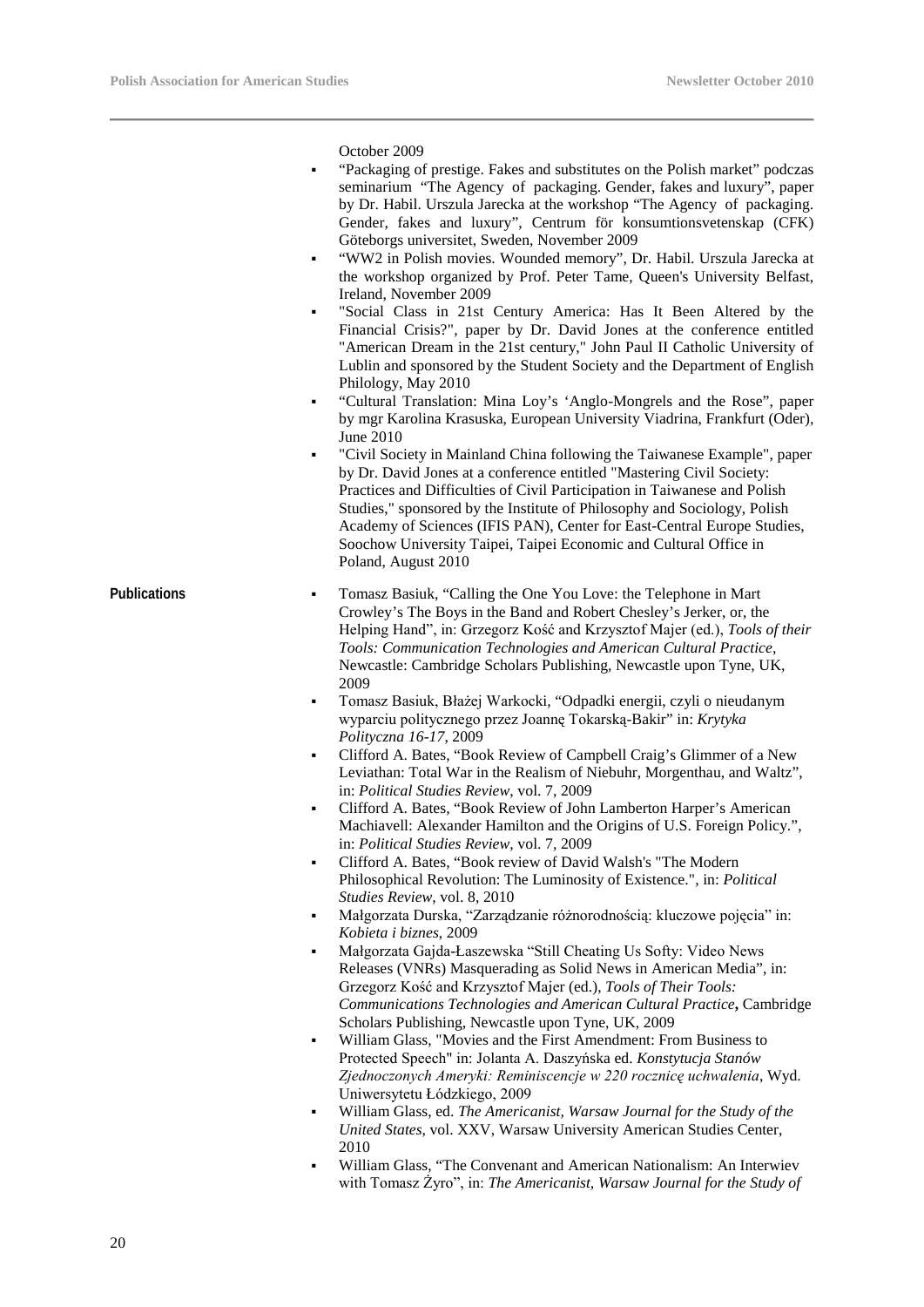*the United States*, vol. XXV, Warsaw University American Studies Center, 2010

- Agnieszka Graff and William Glass "Editors' Introduction. Rethinking American Nationalism,", in: *The Americanist, Warsaw Journal for the Study of the United States*, vol. XXV, Warsaw University American Studies Center, 2010
- Agnieszka Graff, "We Have Passed a Milestone: An Interwiev with Eric J. Sandquist", in: *The Americanist, Warsaw Journal for the Study of the United States*, vol. XXV, Warsaw University American Studies Center, 2010
- Agnieszka Graff, "Gender and Nation, Here and Now: Reflections on the Gendered and Sexualized Aspects of Contemporary Polish Nationalism." in: Elżbieta H. Oleksy, (ed.) *Intimate Citizenships: Gender, Subjectivity, Politics*, New York London, Routledge Series in Gender and Society, 2009
- Agnieszka Graff, ed. *The Americanist, Warsaw Journal for the Study of the United States*, vol. XXV, Warsaw University American Studies center, 2010
- David A. Jones, "Globalisation, Law and Policy: New International Relations Theories -Emergence of 'Amusement Park', 'Casino', 'Chance', and 'Table Sport' Theories" in: *Proceedings of the 3rd Congreso Internacional de Americanistas.*, Mexico City, 2009
- David A. Jones and Joanna Waluk, "The Golden Age of Radio: Entertainment, News, and Politics in the United States, 1926 Until 1956," in: Grzegorz Kość and Krzysztof Majer, eds., *Tools of Their Tools: Communications, Technologies, and American Cultural Practice*., Newcastle, Cambridge Scholars Publishing, Newcastle upon Tyne, UK, 2009
- David A. Jones, ed., *Ideal Realism in the 21st Century*. Boston, Pearson PLC Publishing, 2009
- David A. Jones, "Ideal Realism: International Relations Among The 'P5' Powers," in: David A. Jones, ed., *Ideal Realism in the 21st Century.*, Boston, Pearson PLC Publishing, 2009
- David A. Jones, "The Great Middle East, A Permanent Palestinian Homeland, Multi-Polar Commercial Competition: The Beginning, Not Ending, Of An Era," in: *GeoPolitica*, vol. VIII, 2009
- David A. Jones, Christopher A. Jones, "Medical Tourism and New Legal Issues Facing 21st Century Couples and Women" in: *International Journal of Fertility and Women's Medicine*, 2009
- David A. Jones, "The United States Constitution, Its Bills of Rights and Selective Disincorporation Through the Fourteenth Amendment", in: Jolanta A. Daszyńska ed. *Konstytucja Stanów Zjednoczonych Ameryki: Reminiscencje w 220 rocznicę uchwalenia*, Wyd. Uniwersytetu Łódzkiego, 2009
- Grzegorz Kość, *Tools of their Tools: Communication Technologies and American Cultural Practice*, co-ed., with Krzysztof Majer, Newcastle: Cambridge Scholars Press, Newcastle upon Tyne, UK, 2009
- Karolina Krasuska, Elahe Haschemi Yekani, Daniela Hrzán, Jana Husmann-Kastein, Carsten Junker, Beatrice Michaelis, "Where, When and How? Contextualizing Intersectionality", in: Dorota Golańska, Aleksandra M. Różalska (ed.), *New Subjectivities: Negotiating Citizenship in the Context of Migration and Diversity*, University of Łódź Publishing House, 2009
- Sylwia Kuźma-Markowska, "Stan badań nad historią antykoncepcji w XIX i XX wieku", in:
	- *Przegląd historyczny*, vol. C-3, 2009
- Sylwia Kuźma-Markowska, "Lekarze a ruch świadomego macierzyństwa w latach 30. XX wieku" in: *Zawód lekarza na ziemiach polskich w XIX i XX wieku*, ASPRA 2009
- Sylwia Kuźma-Markowska, "Margaret Sanger's and Mary Ware Dennett's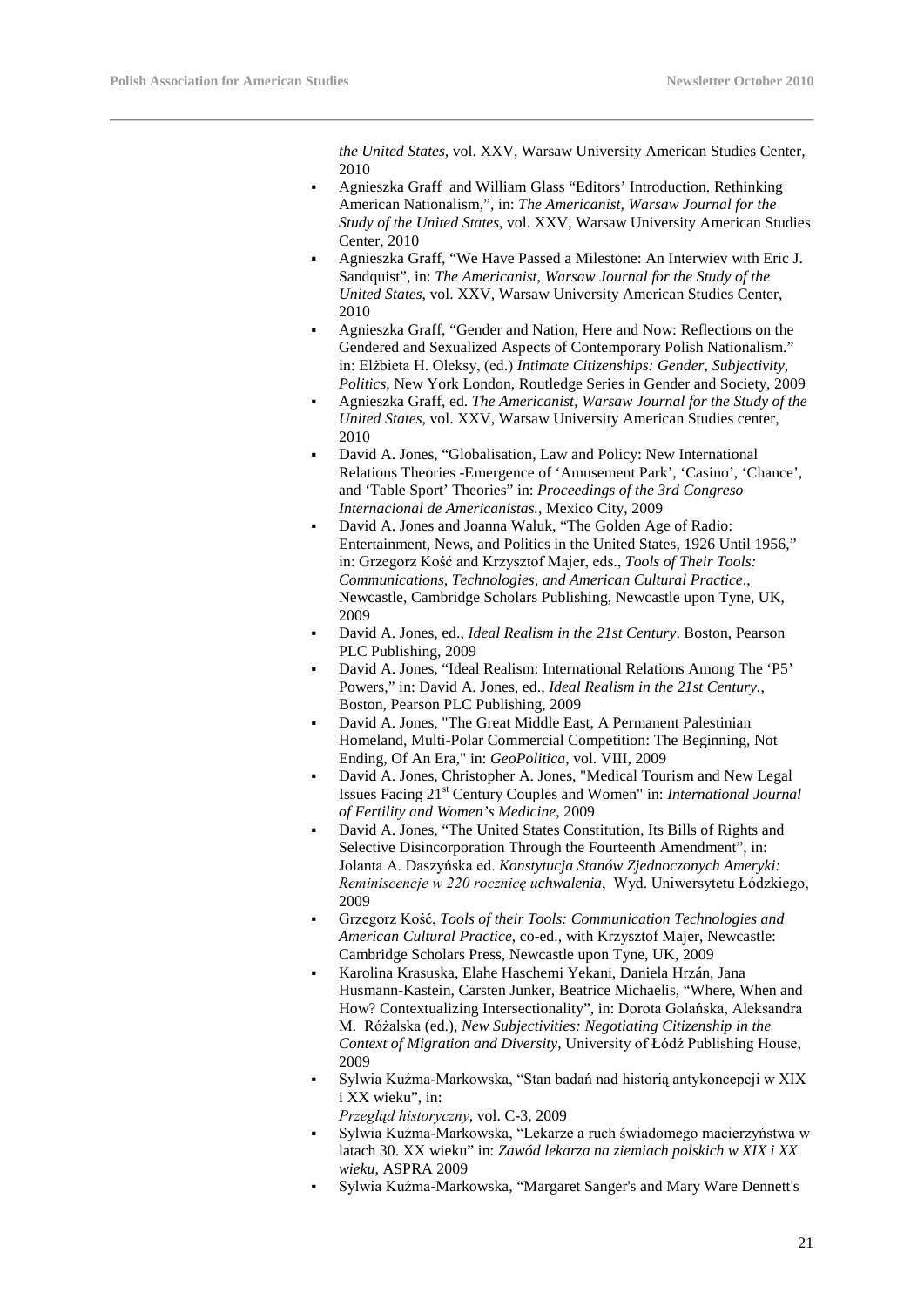|                  | Rhetoric of Birth Control. The Voluntary Parenthood Cause in the Interwar<br>Period", in: Ideology and Rhetoric. Constructing America, Cambridge<br>Scholars Publishing, 2009<br>Sylwia Kuźma-Markowska, "Świadome macierzyństwo w praktyce. Kliniki<br>٠<br>kontroli urodzeń w Stanach Zjednoczonych w dwudziestoleciu<br>międzywojennym" in: Medycyna Nowożytna. Studia nad kulturą medyczną.,<br>vol. XIV, 2009<br>Sylwia Kuźma-Markowska, "Race and Gender Intersected. Hill/Thomas<br>٠<br>Controversy,", in: Polish Journal of American Studies, vol. 2, 2009<br>Sylwia Kuźma-Markowska, Zdrowe matki chciane dzieci. Ruch kontroli<br>٠<br>urodzeń w stanie Illinois, 1923-1941, Neriton, 2009<br>Sylwia Kuźma-Markowska, "Wiele nurtów jednej fali: ruch kobiecy w<br>٠<br>Stanach Zjednoczonych w latach 70." in: Działaczki społeczne, feministki,<br>obywatelki Samoorganizowanie się kobiet na ziemiach polskich po 1918<br>roku (na tle porównawczym), Neriton, 2009<br>Sylwia Kuźma-Markowska, "Działacze ruchu świadomego macierzyństwa<br>٠<br>w latach 30. XX wieku" in B. Urbanek Zawód lekarza na ziemiach<br>polskich, Neriton, 2009<br>Zbigniew Kwiecień, "Wspomnienie o Profesorze, moim Mistrzu i<br>٠<br>Opiekunie", in: (zbiorowe) Andrzej Bartnicki. Pierwszy Rektor Pułtuskiej<br>Almae Matris, Akademia Humanistyczna im. Aleksandra Gieysztora w<br>Pułtusku, Wyd. ASPRA-JR, 2009<br>Wolniak Radosław: "MNCs and Regional Development Disparities: A<br>٠<br>Theoretical Approach.", in: Zofia Barbara Liberda, Anna Grochowska<br>(eds.): Civilizational Competences and Regional Development in Poland.,<br>Uniwersytet Warszawski, 2009 |  |
|------------------|-------------------------------------------------------------------------------------------------------------------------------------------------------------------------------------------------------------------------------------------------------------------------------------------------------------------------------------------------------------------------------------------------------------------------------------------------------------------------------------------------------------------------------------------------------------------------------------------------------------------------------------------------------------------------------------------------------------------------------------------------------------------------------------------------------------------------------------------------------------------------------------------------------------------------------------------------------------------------------------------------------------------------------------------------------------------------------------------------------------------------------------------------------------------------------------------------------------------------------------------------------------------------------------------------------------------------------------------------------------------------------------------------------------------------------------------------------------------------------------------------------------------------------------------------------------------------------------------------------------------------------------------------------------------------|--|
| New courses      | New courses offered can be viewed on our website: www.asc.uw.edu.pl                                                                                                                                                                                                                                                                                                                                                                                                                                                                                                                                                                                                                                                                                                                                                                                                                                                                                                                                                                                                                                                                                                                                                                                                                                                                                                                                                                                                                                                                                                                                                                                                     |  |
| Calls for papers | Please send submissions to The Americanist, Warsaw Journal for the Study of<br>the United States: the_americanist@uw.edu.pl                                                                                                                                                                                                                                                                                                                                                                                                                                                                                                                                                                                                                                                                                                                                                                                                                                                                                                                                                                                                                                                                                                                                                                                                                                                                                                                                                                                                                                                                                                                                             |  |

### **English Philology Department, University of Warmia and Mazury**

| <b>Mailing address</b> | English Philology Department, University of Warmia and Mazury in<br><b>Olsztvn</b><br>ul. Kurta Obitza 1, 10-725 Olsztyn; http://www.uwm.edu.pl/anglistyka/<br>tel. $+48895246327$<br>$\text{fax} + 48895352012$                                                                                                                                                                                                                                                                                                                                                                                                                                                                                                                                                                                                                                                                                                                                                                                                                                                                                         |
|------------------------|----------------------------------------------------------------------------------------------------------------------------------------------------------------------------------------------------------------------------------------------------------------------------------------------------------------------------------------------------------------------------------------------------------------------------------------------------------------------------------------------------------------------------------------------------------------------------------------------------------------------------------------------------------------------------------------------------------------------------------------------------------------------------------------------------------------------------------------------------------------------------------------------------------------------------------------------------------------------------------------------------------------------------------------------------------------------------------------------------------|
| Conferences            | Anna Krawczyk-Łaskarzewska<br>21-23 Oct 2009. Puławy. PAAS Conference. (Mis)reading America:<br>٠<br>American Dreams, Fictions and Illusions. Paper: "Rimbaud Meets Rambo:<br>Finding American Beauty in Richard Kwietniowski's Love and Death on<br>Long Island."<br>22-24 Oct 2009. Łódź, Against and Beyond: Subversion and Transgression<br>$\mathbf{R}^{\text{max}}$<br>In Drama, Theatre, Film and Media. "Smilers, Defilers, Reekers and<br>Leakers' – Dogs as Tools of Subversion and Transgression in Short Stories<br>by Edgar A. Poe, Mark Twain, and Ambrose Bierce."<br>7-9 Apr 2010. Łódź. Theory That Matters: What Practice after Theory?<br>$\blacksquare$<br>Paper: "Mulholland Drive, or the Perils and Pleasures of Psychoanalysis."<br>19-21 Apr 2010. Kalisz. PASE Conference. Paper: "Poe Goes Completely<br>٠<br>Pop, or Adapting The Fall of the House of Usher in the $21st$ Century."<br>7-8 May 2010. Olsztyn. Nowe Zjawiska w języku, tekście i komunikacji III.<br>٠<br>Kontekst a komunikacja. Paper: "Panika moralna w wersji online –<br>przypadek Romana Polańskiego." |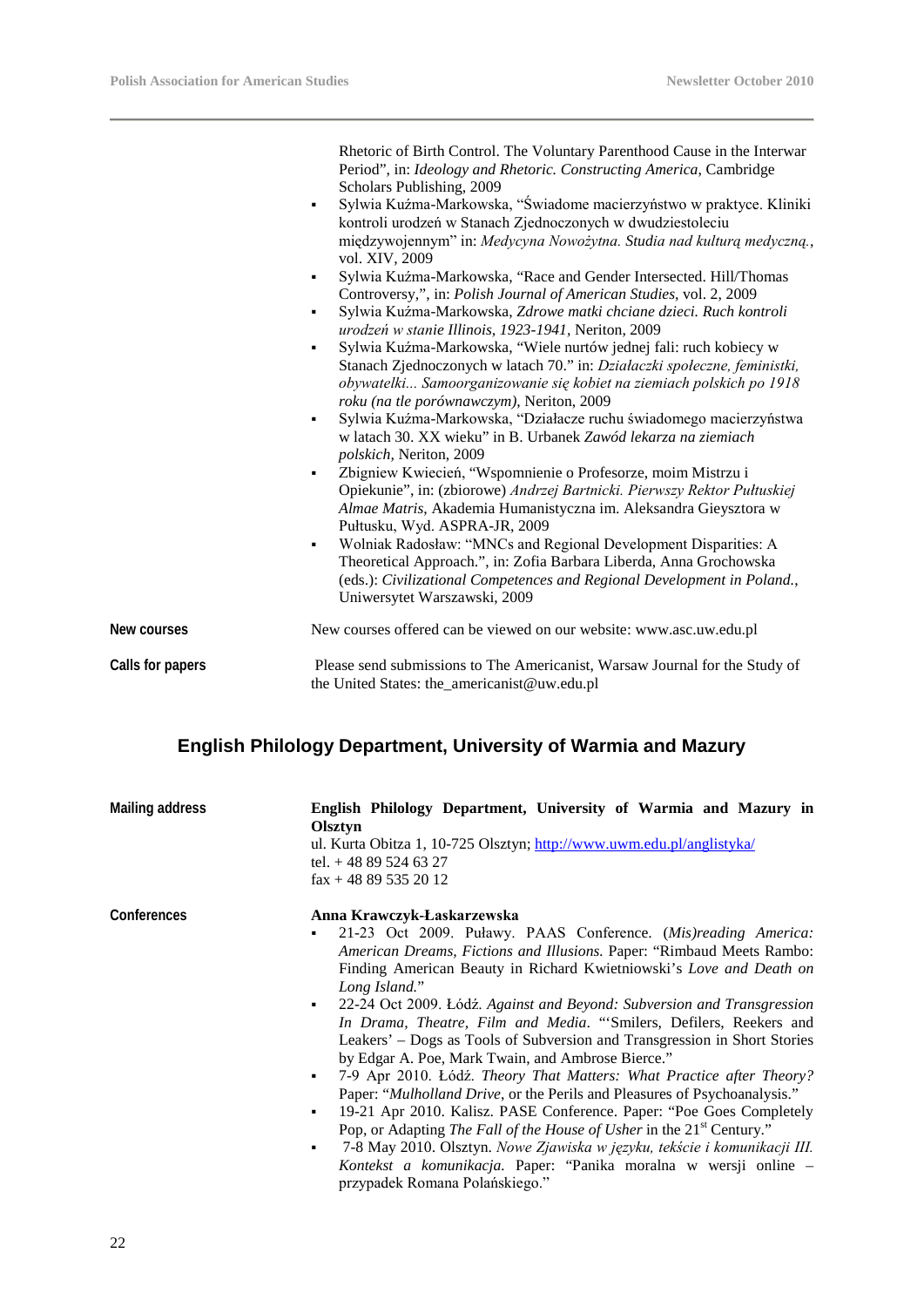|                        | • 22-25 Sep 2010. Ustroń. Civilisation and Fear. Writings and the Subjects of<br><i>Ideology</i> . Paper: "Seek and Ye Shall Mind – the Mechanisms of Online<br>Exposure."                                                                                                                                                                                                                                                                                                                                                                                                                                                                               |
|------------------------|----------------------------------------------------------------------------------------------------------------------------------------------------------------------------------------------------------------------------------------------------------------------------------------------------------------------------------------------------------------------------------------------------------------------------------------------------------------------------------------------------------------------------------------------------------------------------------------------------------------------------------------------------------|
| <b>Publications</b>    | Anna Krawczyk-Łaskarzewska<br>"Breaking the Fourth Wall, or <i>Tristram Shandy</i> in the World of Celebrity<br>٠<br>Culture" in From Queen to Queen Victoria. Readings in $18^{th}$ and $19^{th}$<br>Century British Literature and Culture, eds. Grazyna Bystydzieńska, Emma<br>Harris, Warszawa: Ośrodek Studiów Brytyjskich UW, 2009, pp. 293-302.<br>"Interiorizing Ideologies - Race, Nation, and Masculinity in Mark Behr's<br>۰.<br>The Smell of Apples" in Interiors: Interiority/Exteriority in Literary and<br><i>Cultural Discourse</i> , eds. Sonia Front, Katarzyna Nowak, Newcastle:<br>Cambridge Scholars Publishing, 2010, pp. 131-146. |
| <b>Guest lecturers</b> | 19-20 May 2010. Prof. Richard Kopley, Penn State DuBois, gave lectures on<br>"Poe and Hawthorne versus Transcendentalism" and "Adventures in Poe."                                                                                                                                                                                                                                                                                                                                                                                                                                                                                                       |

### **American Literature Section, Institute of English Studies, University of Warsaw**

| <b>Mailing address</b> | Zakład Literatury Amerykańskiej, Instytut Anglistyki UW, ul. Nowy Świat 4, 00-<br>497 Warsaw                                                                                                                                                                                                                                                                                                                                                                                                                                                                                                                                                                                                                                                                                                                                                                                                                                                                                                                                                                                                                                                                                    |
|------------------------|---------------------------------------------------------------------------------------------------------------------------------------------------------------------------------------------------------------------------------------------------------------------------------------------------------------------------------------------------------------------------------------------------------------------------------------------------------------------------------------------------------------------------------------------------------------------------------------------------------------------------------------------------------------------------------------------------------------------------------------------------------------------------------------------------------------------------------------------------------------------------------------------------------------------------------------------------------------------------------------------------------------------------------------------------------------------------------------------------------------------------------------------------------------------------------|
| Events/Activities      | Julia Fiedorczuk has published her first volume of prose Poranek Marii i inne<br>$\blacksquare$<br>opowiadania. The publisher is Biuro Literackie, Wrocław. The book has been<br>reviewed, among others, in the weeklies Przekrój and Polityka.<br>Tadeusz Pióro appeared at events promoting the book Frank O'Hara Now<br>٠<br>(Liverpool University Press, 2010) in London and Paris. He had contributed a<br>chapter to this important new volume.<br>In the first half of 2010, Julia Fiedorczuk conducted workshops in creative<br>٠<br>writing, gave poetry readings or appeared at literary festivals in Wrocław and<br>Rybnik. In June she was invited as poet and lecturer to the University of<br>Regensburg and in September she attended the workshop "Metropoetica" and<br>read her poems at a poetry festival in Riga, Latvia.<br>In October 2009, Hanna Baguta-Marchel defended her doctoral dissertation<br>$\blacksquare$<br>entitled "The Evil, the Fated, the Biblical: The Latent Metaphysics of Cormac<br>McCarthy's Fiction." Agata Preis-Smith supervised the dissertation, while<br>Małgorzata Grzegorzewska and Zofia Kolbuszewska served as reviewers |
| <b>Guest lecturers</b> | In October 2009, two distinguished guests visited the Institute of English<br>Studies UW: Prof. Andrea Herrera, University of Colorado, Colorado<br>Springs, lectured on "Cartographies of Knowledge: The Remapping of<br>American Literature and Culture," and Prof. John Leo, University of Rhode<br>Island, Kingston, gave a talk entitled "'Cultural Studies,' 'Keywords,' and<br>'Concepts': Some Thoughts on Mapping the 'Field.'"                                                                                                                                                                                                                                                                                                                                                                                                                                                                                                                                                                                                                                                                                                                                        |
| Conferences            | The following colleagues presented papers at the PAAS conference in<br>٠<br>Puławy in October 2009: Julia Fiedorczuk ("Rereading Nature: Postpastoral<br>Sensibility in Recent American Poetry"), Jarosław Kuczyński ("Un-Mapping<br>Faulkner"), Zuzanna Ładyga ("Simulating the Pastoral in David Foster<br>Wallace's 'The View from Mrs. Thompson's"'), Anna Pochmara<br>("Following the Transatlantic Trail: Africa, America and Europe in the<br>Writings of Alain Locke"), Marek Paryż ("Whatever Happened to the<br>American Scholar? The Absence of America in Emerson's Lecture"), Justyna<br>Włodarczyk ("From the Inside Looking In: The Mis/Education of Michelle<br>Tea").                                                                                                                                                                                                                                                                                                                                                                                                                                                                                          |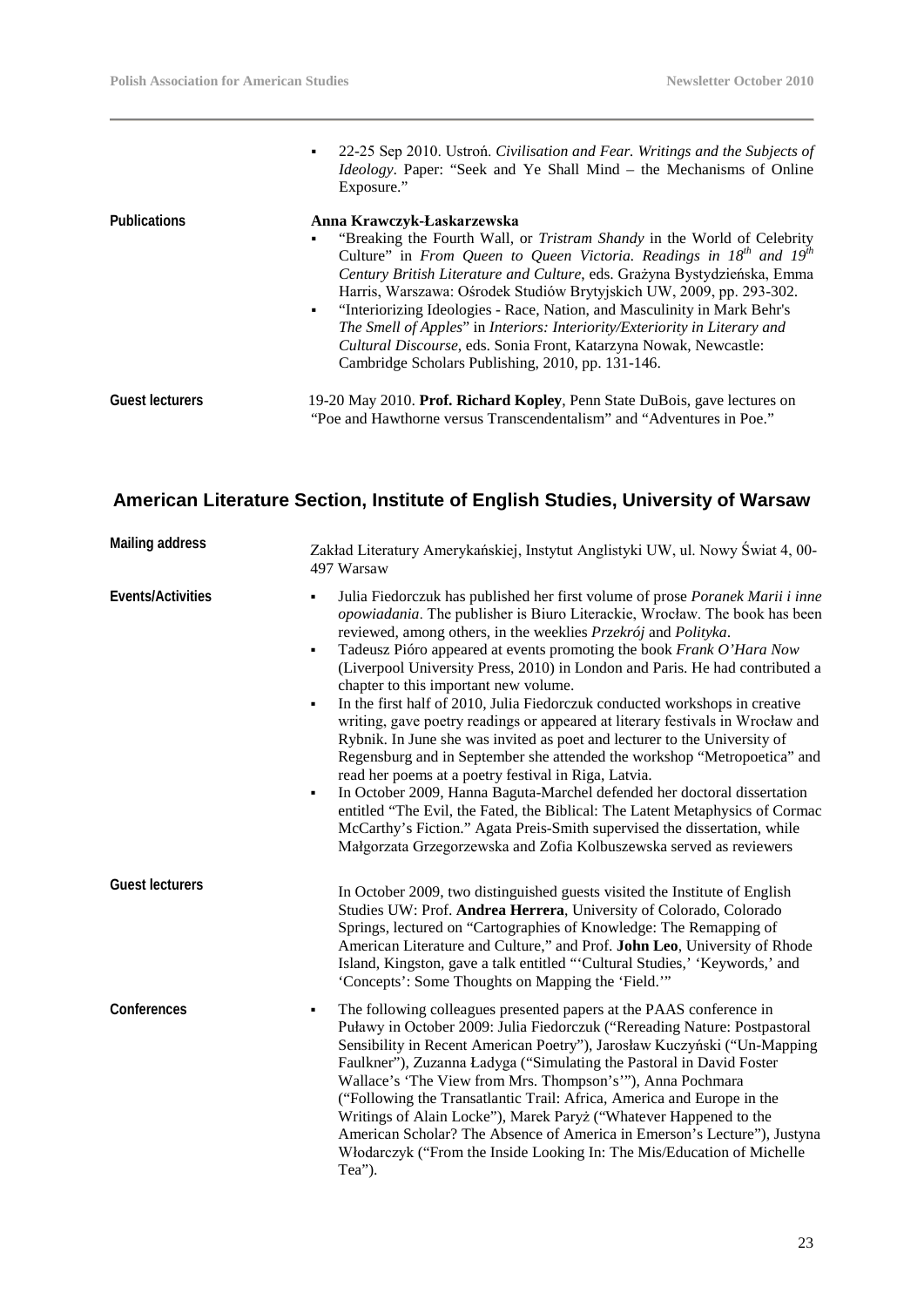- In October, Marek Paryż spoke on "Urban Spaces in Edgar Allan Poe's Stories" at a bicentennial Poe conference organized by the Institute of Polish Literature, University of Warsaw.
- In March 2010, Marek Paryż and Andrew Gross, JFK Institute in Berlin, chaired a panel on "Rhetorical Constructions of Youth from the American Revolution to the Civil War" at the EAAS Biennial Conference in Dublin. Marek Paryż presented a paper titled "The National v. the Regional in Emerson's 'The Young American.'"
- In April, Agata Preis-Smith spoke on "Myth and Politics in Theory: Roland Bathes's 'Myth Today' and Its Contemporary (Postcolonial) Significance" at the conference "Theory That Matters" in Łódź.
- In May, Ewa Łuczak and Joanna Ziarkowska organized a conference entitled "Post-Colonial Discourse, Ethnicity and Race in the United States: the Past and the Present." Four distinguished speakers delivered plenary keynote: Andrea Herrera (University of Colorado, Colorado Springs), Magda J. Zaborowska (University of Michigan, Ann Arbor), Samir Dayal (Bentley University, Mass.), and Joelle Rostkowski (École des Hautes Études en Sciences Sociales, Paris). The following colleagues from the Section of American Literature read papers at the conference: Ewa Łuczak ("Exiles, Nomads, or Members of the Diaspora? African American Expatriate Writers of the 1960s'), Anna Pochmara ("The New Negro Renaissance and the Postcolonial Rhetoric"), Justyna Włodarczyk ("Post-Ethnic Passing? Functions of Passing in Three African American Novels, from Johnson's *Autobiography of an Ex-Colored Man* to Danzy Senna's *Caucasia*").
- In June, Ewa Łuczak and Joanna Ziarkowska participated in the MESEA Conference in Pecs, Hungary, with papers titled, respectively, "Too far away from home? Frank Yerby's European Exile" and "From Santo Domingo to Mordor and Back: Multicultural and Diasporic Identity in Junot Diaz's *Brief Wondrous Life of Oscar Wao*".
- In June, Julia Fiedorczuk participated in the conference of ALLE-UK at the University of Bath, UK, where she and Zoe Skoulding talked on "Metropoetica: Walking the City."
- In September, Tadeusz Pióro attended the Frank O'Hara Symposium at the University of London in Paris.
- In October 2010, Julia Fiedorczuk read a paper entitled "'Cudzysłów': o jednym wierszu Andrzeja Sosnowskiego" at a conference devoted to the poetry of Andrzej Sosnowski in Poznań.

#### Publications **Agata** Preis-Smith

- "The Mother of Us All: Gertrude Stein y la poetica del modernismo americano." *Itinerarios* 10 (2009).
- "The Uncanny at the Heart of the Country Household: Gertrude Stein's *Blood on the Dining Room Floor*." *Polish Journal for American Studies* 4 (2010). Julia Fiedorczuk
- "Die Welt ist nicht für uns gemacht worden" (in conversation with Anja Utler). *Ökopoetik: Stellungbeziehen für lebende Körper*, Manuscripte 187 (2010).
- "Dom ze słów." *Res Publica Nowa* 9 (2010).
- "Ekokrytyka. Bardzo krótkie wprowadzenie." *Fragile* 3 (2010).
- "Język całkiem dziki. Rozmowa z Gregiem Gerrardem." *Fragile* 3 (2010). Zuzanna Ładyga
- "Fatigue, Indolence, and the 'there is,' or, the Temporal Logic of Collage in Donald Barthelme's *Snow White*." *European Journal of American Studies* 2 (2010). Web.

Ewa Łuczak

 *How Their Living Outside America Affected Five African American Authors: Toward a Theory of Expatriate Literature*. Lewiston: Edwin Mellen Press, 2010.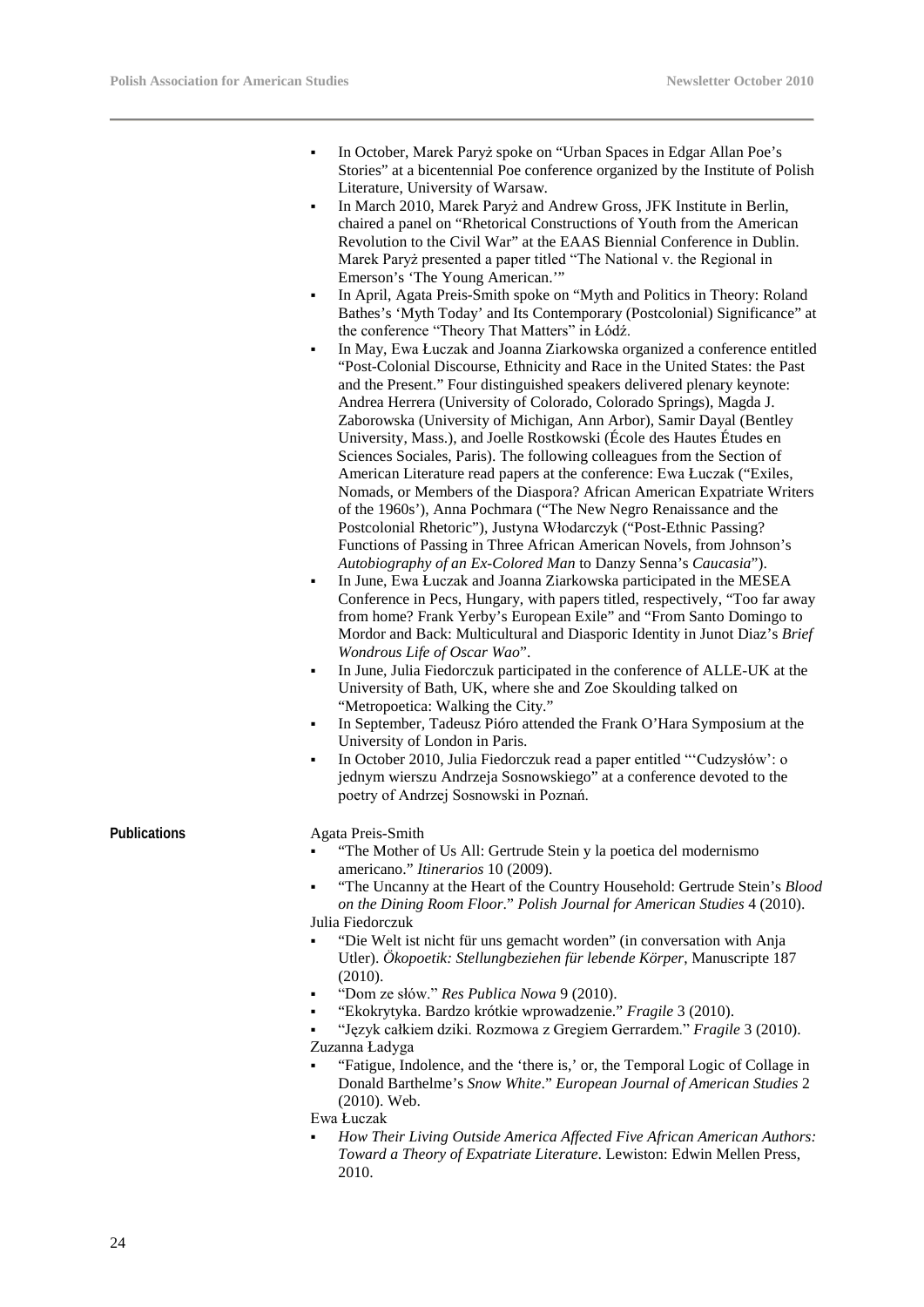Anna Pochmara

- "The Black Man's Burden: Dilemmas of Black Masculinity in Booker T. Washington's Up from Slavery." *The Americanist* 25 (2009).
- "Defying Time, Celebrating Space: The Construction of Male Bonds in the Leatherstocking Tales by James Fenimore Cooper." *Mapping Literary Spaces: Memory, Place, Locality*. Ed. Wojciech Kalaga and Jacek Mydla. Katowice: Wydawnictwo Uniwersytetu Śląskiego, 2009.
- Review of *Czarno na białym. Afroamerykanie, którzy poruszyli Amerykę*, edited by Ewa Łuczak and Andrzej Antoszek, *Polish Journal for American Studies* 4 (2010).

Justyna Włodarczyk

 *Ungrateful Daughters. Third Wave Feminist Writings*. Newcastle: Cambridge Scholars, 2010.

Joanna Ziarkowska

 "Dancing for Survival: Reinterpretations of the Ghost Dance in Leslie Marmon Silko's *Gardens in the Dunes*." *Polish Journal for American Studies* 4 (2009).

Tadeusz Pióro

- "A Certain Keenness: The Boring and the New in Frank O'Hara 's Poetry." *Frank O'Hara Now*. Ed. Robert Hampson and Will Montgomery. Liverpool: Liverpool University Press, 2010.
- "Beyond Parody: Literariness in John Ashbery's Plays." *Polish Journal for American Studies* 4 (2009).
- "Artysta i obywatel w twórczości Jamesa Joyce'a." *Acta Philologica* 37 (2010).

Marek Paryż

- "Na styku dyskursów. Literacka konstrukcja szaleństwa w trzech opowiadaniach Poego." *Edgar Allan Poe. Klasyk grozy i perwersji. W dwusetną rocznicę urodzin pisarza*. Ed. Edward Kasperski and Żaneta Nalewajk. Warszawa: Wydawnictwo Uniwersytetu Warszawskiego, 2009.
- "Dyskurs medyczny w 'Berenice.'" *Edgar Allan Poe. Klasyk grozy i perwersji. W dwusetną rocznicę urodzin pisarza*.
- "Architektura obłędu: Hawthorne i Poe." *Edgar Allan Poe. Klasyk grozy i perwersji. W dwusetną rocznicę urodzin pisarza*.
- Review of *Americans in British Literature, 1770-1832. A Breed Apart* by Christopher Flynn, *Polish Journal for American Studies* 4 (2009).
- Reviews of the Polish editions of: *Last Exit to Brooklyn* by Hubert Selby, *Alfred and Emily* by Doris Lessing, *The Western Lands* by William Burroughs, *The Easter Parade* by Richard Yates, *Mao II* by Don DeLillo, *A Mercy* by Toni Morrison, *Invisible Monsters* by Chuck Palahniuk, *My Father's Tears and Other Stories* by John Updike, *Blood Meridian* by Cormac McCarthy, *The Unaccustomed Earth* by Jhumpa Lahiri. *Nowe Książki*, 11 (2009) - 10 (2010).

Jarosław Kuczyński

 "The 1936 Map of Yoknapatawpha as an Ideological Space." *Polish Journal for American Studies* 4 (2010).

**Ne w faculty Marta Werbanowska** is a new doctoral student in the Section of American Literature

- **New courses Zuzanna Ładyga**: "Marxist Literary Theory"
	- **Anna Pochmara**: "American Realism"
	- **Justyna Włodarczyk**: "Nineteenth-Century American Women Writers"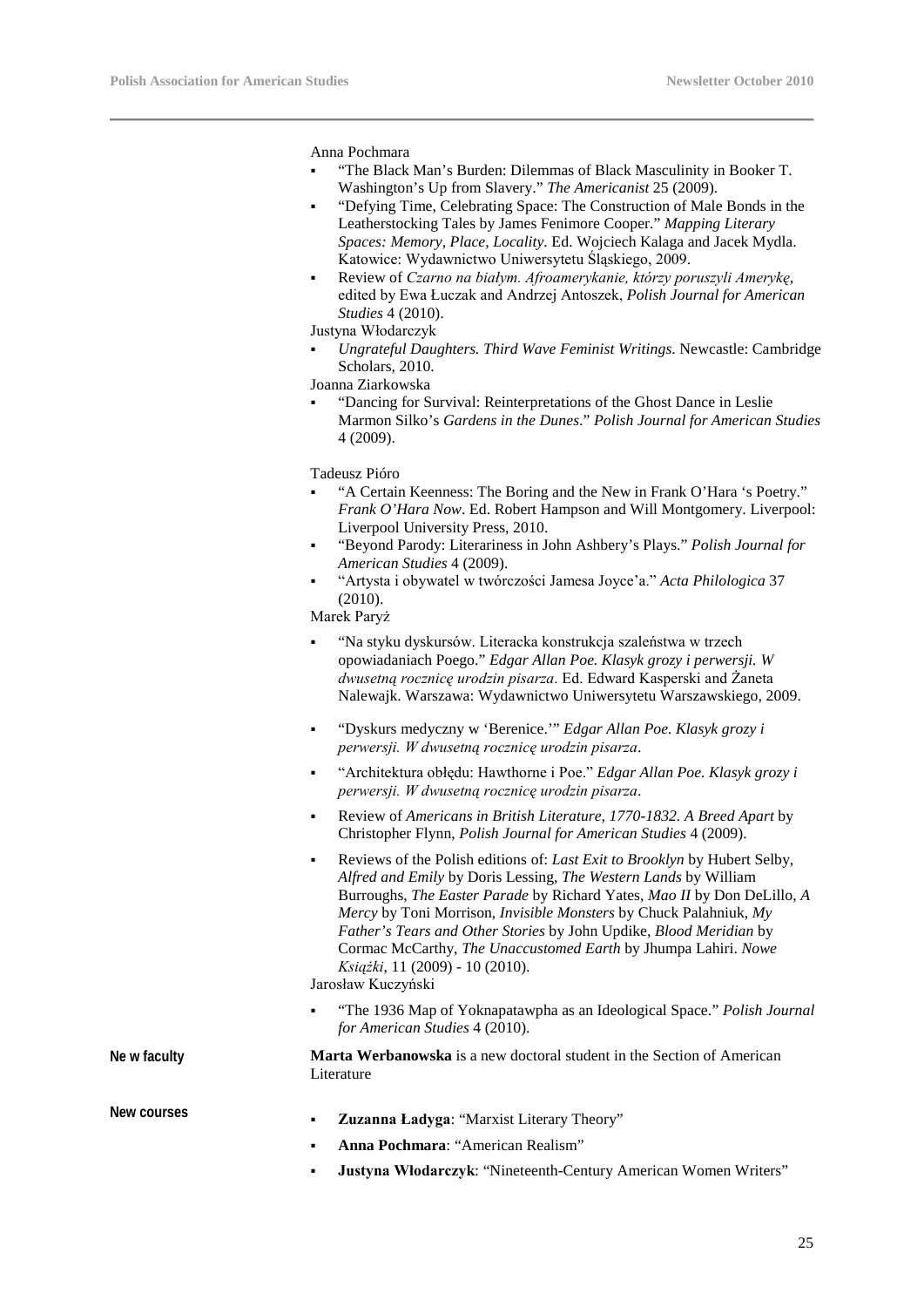- **Justyna Włodarczyk**: "American Autobiography"
- **Joanna Ziarkowska**: "Literature and Medicine"

### **Institute of English Philology, University of Wrocław**

| <b>Mailing address</b> | Department of English, University of Wrocław, ul. Kuźnicza 22, 50-138<br>Wrocław                                                                                                                                                                                                                                                                                                                                                                                                                                                                                                                                                                                                                                                                                                                                                                                                                                                                                                                                                                                                                                                                                                                                                                                                                                                                                                                                                                                                                                                                                                                                                                                                                                                                    |  |  |
|------------------------|-----------------------------------------------------------------------------------------------------------------------------------------------------------------------------------------------------------------------------------------------------------------------------------------------------------------------------------------------------------------------------------------------------------------------------------------------------------------------------------------------------------------------------------------------------------------------------------------------------------------------------------------------------------------------------------------------------------------------------------------------------------------------------------------------------------------------------------------------------------------------------------------------------------------------------------------------------------------------------------------------------------------------------------------------------------------------------------------------------------------------------------------------------------------------------------------------------------------------------------------------------------------------------------------------------------------------------------------------------------------------------------------------------------------------------------------------------------------------------------------------------------------------------------------------------------------------------------------------------------------------------------------------------------------------------------------------------------------------------------------------------|--|--|
| Events/activities      | Marek Oziewicz's One Earth, One People (McFarland 2008) won the 2010<br>٠<br>Mythopoeic Scholarship Award in Myth and Fantasy Studies.<br>Marek Oziewicz talked about "Children's Literature in Eastern Europe -<br>$\blacksquare$<br>Eastern Europe in Children's Literature" to students and faculty of<br>Brooklyn College, CUNY, on March 11, and to students and faculty of<br>Pennsylvania State University, State College campus, on March 15 and 16.<br>Marek Oziewicz gave a talk "Klonowane dzieci: literatura science fiction o<br>٠<br>niebezpieczeństwach nowych technologii" dla słuchaczy Uniwersytetu<br>Dzieci. Wrocław, 27 marca 2010.<br>Marek Oziewicz talked about American mythopoeic fantasy to students and<br>٠<br>faculty of Ege University, Izmir, Turkey, Apr 26-29, 2010<br>Marek Oziewicz talked about "Pullman and Rowling: Eastern Europe in<br>٠<br>Children's Literature" to students and faculty of Latvian Academy of<br>Culture, Riga, Latvia, on May 9-14, 2010<br>Piotr Zazula traveled to Denmark on an LLP-Erasmus Grant (September<br>٠<br>24-30, 2009), where he lectured at Aarhus Universitet. Lecture titles: 1)<br>"Ecopoetry in America: Gary Snyder and Wendell Berry", 2) "New Walls<br>and Old Prejudices: Political Theater on the U.S.-Mexican Border".<br>Piotr Zazula traveled to the UK on an LLP-Erasmus Grant (September 20-<br>٠<br>26, 2010), where he lectured at the University of Glamorgan. Lecture titles:<br>1) "Lessons in Contingency: Czesław Miłosz and Milan Kundera", 2) "Free<br>and Fatalistic: The Post-Communist Mind in Contemporary Polish Fiction".                                                                                                                  |  |  |
| Conferences            | Elżbieta Klimek-Dominiak presented "Exposing Personal trauma in Life<br>٠<br>Writing and Polish Counter-discourse on the Domestic Sphere" 2010<br>International Auto/biography Association Conference: Life Writing and<br>Intimate Publics, Brighton, UK, June 27- July 1, 2010.<br>Elżbieta Klimek-Dominiak presented "Disintegration of a Jewish Polish<br>٠<br>Immigrant Identity and Re-Invention of a Postmodern Hybridized Self in<br>Eva Hoffmans's Autobiography Lost in Translation: Life in a New<br>Language," International Auto/biography Association Europe Founding<br>Conference, Amsterdam, Netherlands, October 28-November 1, 2009.<br>Elżbieta Klimek-Dominiak presented "Dziedzictwo samotności i żalu"-<br>٠<br>długotrwałe konsekwencje przemocy fizycznej i kazirodztwa w powieści<br>Jane Smiley Tysiąc Akrów. Konferencja interdyscyplinarna:<br>Zrozumienienie Interpersonalnej traumy/Understanding Interpersonal<br>Trauma, University of Wrocław, Institute of Psychology, Wrocław, October<br>2-3,2009.<br>Justyna Kociatkiewicz presented "Reading of a Reading of America: Robert<br>٠<br>Coover's The Public Burning," PAAS Conference: (Mis)Reading America,<br>Puławy, October 2009<br>Justyna Kociatkiewicz presented "Coping with the Antisemitic Universe:<br>٠<br>the Construction of Alternate Realities in Bellow's The Victim and Roth's<br>The Polot Against America", Alternate Construals in Language, Literature<br>and Culture, Wrocław, September 2010<br>Marek Oziewicz presented "Restorative Justice Scripts in Ursula K. Le<br>٠<br>Guin's Voices" at International Conference on the Fantastic in the Arts 31.<br>International Association for the Fantastic in the Arts, Orlando, FL, Mar. |  |  |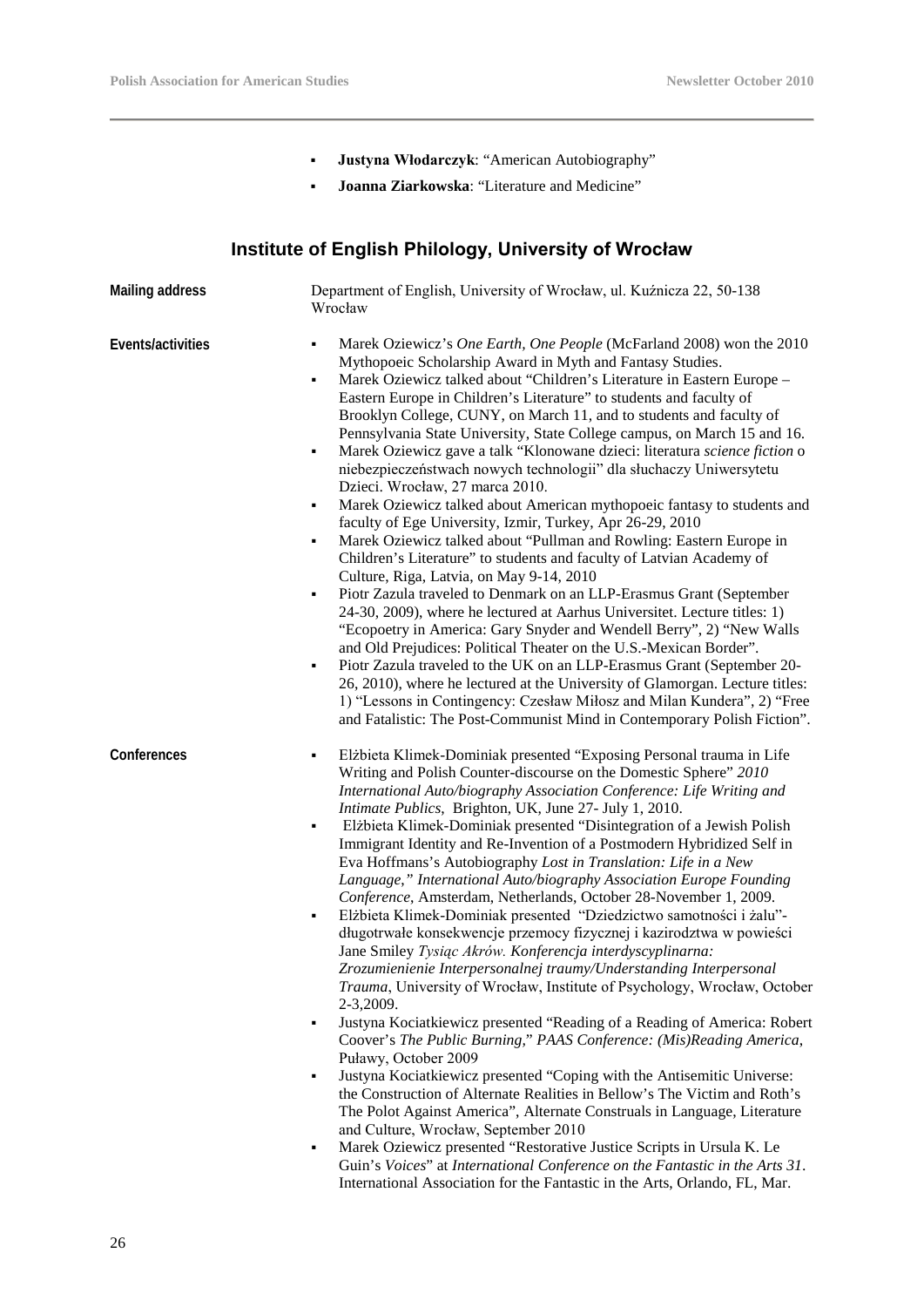17-21, 2010.

- Marek Oziewicz presented "The Market and Fantasy Literature: Reflections on the Interface" at *International Conference "The Market in Culture*." Siauliai University, Lithuania, May 13-14, 2010.
- Marek Oziewicz presented "The First Polish Story Combo: Andrzej Maleszka's The Magic Tree Series" at 37<sup>th</sup> Annual Children's Literature Association Conference, Eastern Michigan University, Ann Arbor, MI, Jun. 10-12 2010.
- Marek Oziewicz presented "Coping with the Trauma of National Betrayal: Alternate Histories of Poland in Konrad T. Lewandowski's 'Noteka 2015' and Marcin Ciszewski's *Major* trilogy" at International Conference Alternate Construals in Language, Literature and Culture, The Philological School of Higher Education in Wrocław, Sep. 17-18, 2010.
- Marek Oziewicz was on the conference committee of International Conference Alternate Construals in Language, Literature and Culture, The Philological School of Higher Education in Wrocław, Sep. 17-18, 2010.
- Piotr Zazula presented "Fear Over Facts: American Anti-Immigration Policy and the Mexican Border Today." *2nd International Conference on POLITICAL LINGUISTICS*. Uniwersytet Łódzki, Łódź, September 17-19, 2009.
- Dominika Ferens presented "Reading Whiteness in New Jersey: The Turn from Ethnography to Fiction." *PAAS Conference:* (*Mis)Reading America: American Dreams, Fictions, and Illusions,* Puławy, October 2009.
- Dominika Ferens presented "Jamaica Kincaid's Caribbean Acts in *The New Yorker*" at *Postcolonial Discourse, Ethnicity, and Race in the United States,*  Warsaw University, Warsaw, May 2010.

- Publications **Elżbieta Klimek-Dominiak.** "They came like a lion'- Sarah Winnemucca Hopkins's *Life Among the Piutes: Their Wrongs and Claims* as a Personal and Tribal Account of Native American and Euro-American Contacts." *Belgrade English Language and Literature Studies* 1 (2009): 221-228.
	- Elżbieta Klimek-Dominiak. "Fictions of Western Masculinity and Freedom: A. Proulx's *Close Range: Brokeback Mountains and Other Stories*. *Anglica Wratislaviensia* 47 (2009): 9-16.
	- Justyna Kociatkiewicz. "City Boys and Crocuses: Bellow's Natural, Bellow's Artificial." *America: The Natural and the Artificial*. Eds. Magdalena Zapędowska and Paweł Stachura. Wydawnictwo Naukowe UAM: Poznań, 2010.
	- Justyna Kociatkiewicz. "What Do the Americans Do Abroad, or Saul Bellow and Globalization." *Anglica Wratislaviensia* 48 (2010).
	- Katarzyna Nowak and Sonia Front, eds. *Interiors: Interiority/Exteriority in Literary and Cultural Discourse*. Amersham: Cambridge Scholars Publishing, 2010.
	- Katarzyna Nowak. "The Orphic Myth and America: The Representation of Immigrants in Puccini's La Fanciulla del West." *Anglica Wratislaviensia* 48 (2010).
	- Katarzyna Nowak. "In the name of the father: identity, disruption, difference." *Mapping Literary Space(s)*. Eds. W. Kalaga, M. Kubisz. and J. Mydla. Katowice: Wydawnictwo Uniwersytetu Śląskiego, 2009. 106-117.
	- Marek Oziewicz, Justyna Deszcz-Tryhubczak and Agata Zarzycka. "Wstęp" and "Introduction." *Relevant across Cultures: Visions of Connectedness and Earth Citizenship in Modern Fantasy for Young Readers*. Eds. Justyna Deszcz-Tryhubczak, Marek Oziewicz, and Agata Zarzycka. Wrocław: ATUT, 2009. 7-18.
	- Marek Oziewicz. " 'Into Our Hands They Are Absolutely Delivered'? Animal Fantasy as a Form of Affirmative Action." *Relevant across Cultures: Visions of Connectedness and Earth Citizenship in Modern Fantasy for Young Readers*. Eds. Justyna Deszcz-Tryhubczak, Marek Oziewicz, and Agata Zarzycka. Wrocław: ATUT, 2009. 119-32.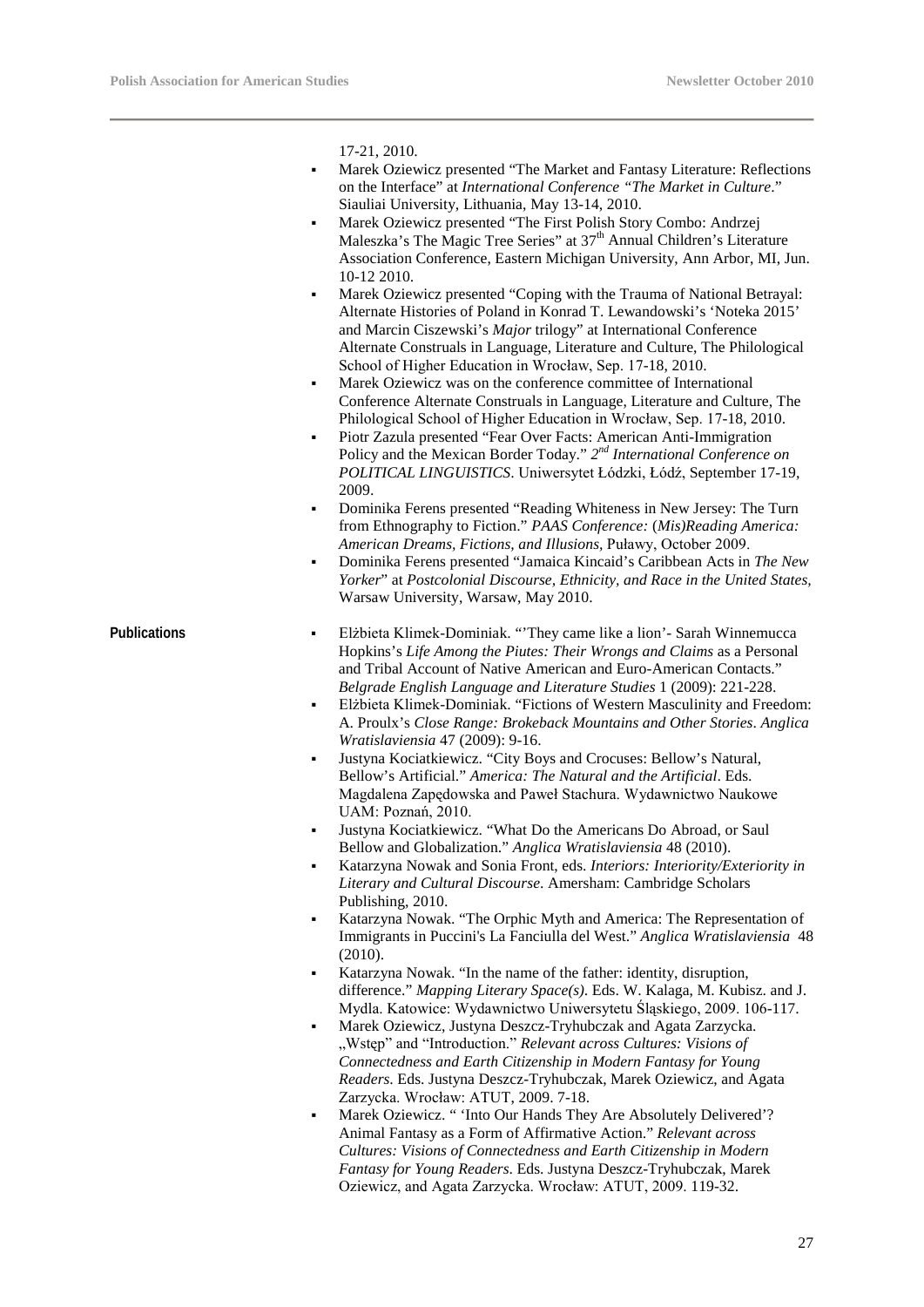L,

|                        | ٠<br>٠<br>٠<br>٠<br>٠<br>٠<br>٠<br>٠<br>$\Box$ | Marek Oziewicz. Review of William Gray. Fantasy, Myth and the Measure<br>of Truth (Houndmills, Basingstoke: Polgrave-Macmillan, 2009) for<br>International Research Society for Children's Literature. Available at:<br>http://www.irscl.com/review myth and measure truth.html<br>Marek Oziewicz. Ptasi trel: Sto jeden wierszy Rumiego (Przekład zbioru<br>poezji Rumiego pt. Birdsong w angielskich wersjach Colemana Barksa).<br>Kraków, Wydawnictwo Miniatura, 2009.<br>Marek Oziewicz. "Mythos, Logos a korzenie literatury fantasy."<br>Fantastyczność i cudowność: wokół źródeł fantasy. Eds. Tomasz Ratajczak<br>and Bogdan Trocha. Zielona Góra: Oficyna Wydawnicza Uniwersytetu<br>Zielonogórskiego, 2009. 33-43.<br>Marek Oziewicz. "Magical Thinking and Fantasy Literature: The Case for<br>Imaginary Linguistics." Słowo jako wyraz duchowości człowieka. Eds.<br>Zdzisław Wąsik and Józef Zaprucki. Jelenia Góra: Kolegium Karkonoskie<br>w Jeleniej Górze, 2009. 31-41.<br>Marek Oziewicz and Dan Hade. "The Marriage of Heaven and Hell? Philip<br>Pullman, C. S. Lewis, and the Fantasy Tradition." Mythlore 28.3-4<br>(Spring/Summer 2010): 39-54.<br>Marek Oziewicz. "Representations of Eastern Europe in Philip Pullman's<br>His Dark Materials, Jonathan Stroud's The Bartimaeus Trilogy, and J. K.<br>Rowling's Harry Potter Series." International Research in Children's<br>Literature 3.1 (Summer 2010): 1-14.<br>Piotr Zazula. "Rediscovering America: Native American Spirituality in<br>William Carlos Williams's and Gary Snyder's Poems." Język a<br>komunikacja 24. Studies in American Language, Culture and Literature.<br>Eds. P. Chruszczewski and J. Fisiak. Tertium: Kraków, 2009. 203-223.<br>Piotr Zazula. "Od przekładu do przeróbki, czyli o tłumaczeniu wierszy<br>wielokrotnie przekładanych." W kręgu translatoryki i dialogu kultur. Eds.<br>B. Kulka et al. Educator: Częstochowa, 2009. 56-79.<br>Dominika Ferens, Ways of Knowing Small Places: Intersections of<br>American Literature and Ethnography since the 1960s. Wrocław:<br>Wydawnictwo Uniwersytetu Wrocławskiego, 2010.<br>Dominika Ferens, "The Deserving Heathen: Missionary Ethnography of<br>China and its American Converts." Transpacific Interactions: The United<br>States and China, 1880-1950. Red. Vanessa Künnemann and Ruth Mayer.<br>New York: Palgrave Macmillan, 2009. |
|------------------------|------------------------------------------------|------------------------------------------------------------------------------------------------------------------------------------------------------------------------------------------------------------------------------------------------------------------------------------------------------------------------------------------------------------------------------------------------------------------------------------------------------------------------------------------------------------------------------------------------------------------------------------------------------------------------------------------------------------------------------------------------------------------------------------------------------------------------------------------------------------------------------------------------------------------------------------------------------------------------------------------------------------------------------------------------------------------------------------------------------------------------------------------------------------------------------------------------------------------------------------------------------------------------------------------------------------------------------------------------------------------------------------------------------------------------------------------------------------------------------------------------------------------------------------------------------------------------------------------------------------------------------------------------------------------------------------------------------------------------------------------------------------------------------------------------------------------------------------------------------------------------------------------------------------------------------------------------------------------------------------------------------------------------------------------------------------------------------------------------------------------------------------------------------------------------------------------------------------------------------------------------------------------------------------------------------------------------------------------------------------------------------------------------------------------------------------------------------|
| New courses            |                                                | Elżbieta Klimek-Dominiak, MA seminar "Race, Gender and Class in<br>American Autobiography"<br>Dominika Ferens, MA seminar "Ways of Knowing Big Places: The<br>Literature and Film of Los Angeles"                                                                                                                                                                                                                                                                                                                                                                                                                                                                                                                                                                                                                                                                                                                                                                                                                                                                                                                                                                                                                                                                                                                                                                                                                                                                                                                                                                                                                                                                                                                                                                                                                                                                                                                                                                                                                                                                                                                                                                                                                                                                                                                                                                                                    |
| <b>Guest lecturers</b> | ٠<br>٠                                         | Prof. Elisabeth Frost, 2009-10 Fulbright Visiting Scholar at the University<br>of Wrocław, gave lecture on "The 'Photo-Text': Contemporary Women<br>Poets and Visual Artists" on May 24, 2010.<br>Prof. Robert Westerfelhaus, 2009-10 Fulbright Visiting Scholar at Maria<br>Curie-Skłodowska University, Lublin; associate professor of<br>communication at the College of Charleston in South Carolina, gave a guest<br>lecture at IFA Wrocław on "Class, Ethnicity, and Normative Masculinity in<br>American Literature" on December 12, 2009.                                                                                                                                                                                                                                                                                                                                                                                                                                                                                                                                                                                                                                                                                                                                                                                                                                                                                                                                                                                                                                                                                                                                                                                                                                                                                                                                                                                                                                                                                                                                                                                                                                                                                                                                                                                                                                                    |

## **Institute of English, University of Gdansk**

| Mailing address | Amerykanistyka, Instytut Anglistyki, Wydział Filologiczny, Uniwersytet |
|-----------------|------------------------------------------------------------------------|
|                 | Gdański; Wita Stwosza 55, 80-952 Gdańsk                                |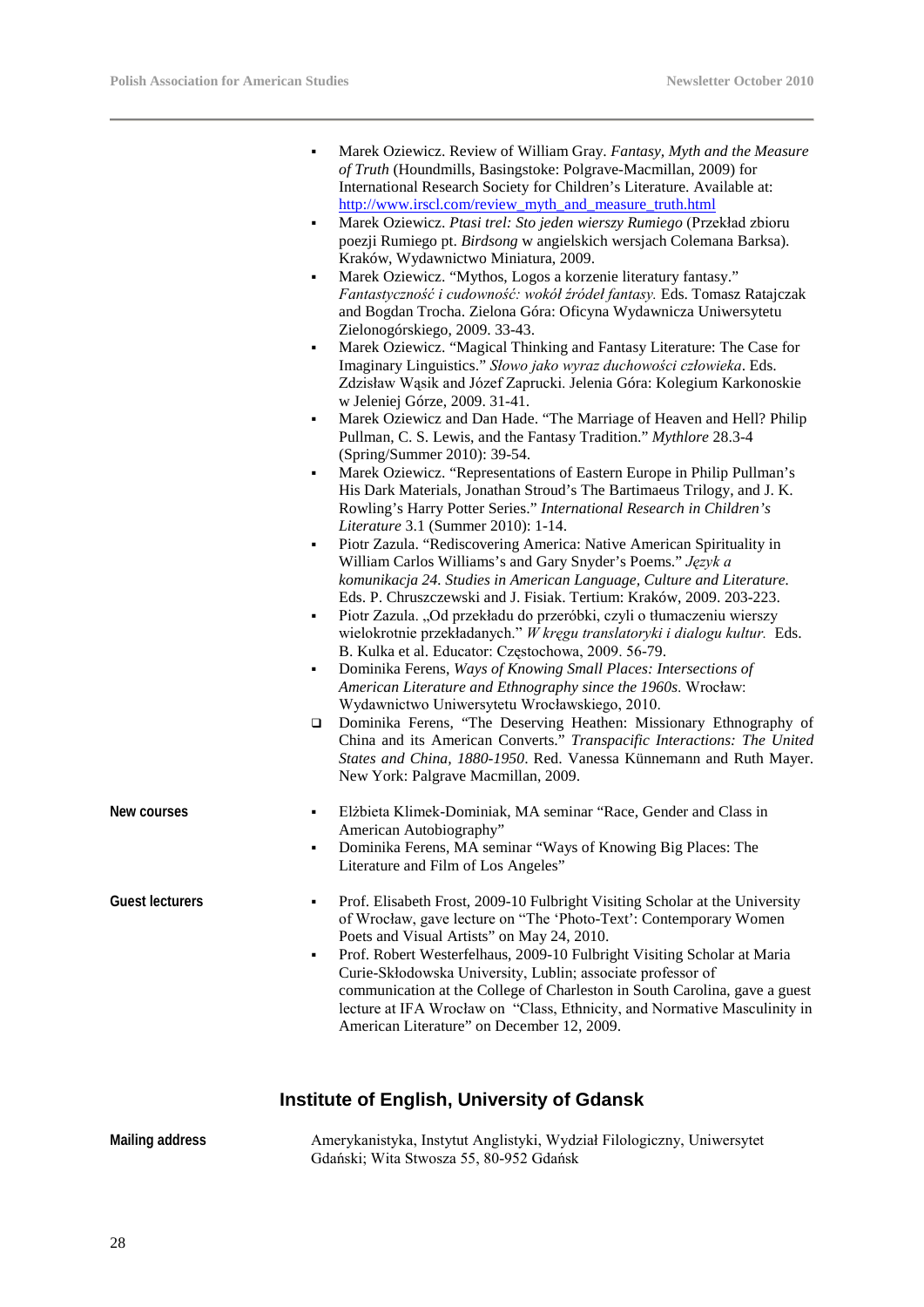| <b>Guest lecturers</b>    | Carlos Morton, University of California, Santa Barbara. Lecture on Chicano<br>theater. April 7, 2010.                                                                                                                                                                                                                                                                                                                                                                                                                                                                                                                                                                                                                                                                                                                                               |  |
|---------------------------|-----------------------------------------------------------------------------------------------------------------------------------------------------------------------------------------------------------------------------------------------------------------------------------------------------------------------------------------------------------------------------------------------------------------------------------------------------------------------------------------------------------------------------------------------------------------------------------------------------------------------------------------------------------------------------------------------------------------------------------------------------------------------------------------------------------------------------------------------------|--|
| Conferences               | dr Arkadiusz Misztal, International Pynchon Week, Lublin, June 2010.<br>Paper: "Varied Modes of Detection: A Forensic Investigation into Thomas<br>Pynchon's Crying of Lot 49 and Inherent Vice"<br>dr Grzegorz Welizarowicz, VII Congreso Internacional de Literatura<br>٠<br>Chicana, Universidad de León, Spain, May 2010. Paper: "Mestizo Land:<br>Richard Montoya's (Re)Reading of American Landscapes"<br>prof. Marek Wilczyński, Biennial EAAS Conference ("Forever Young? The<br>٠<br>Changing Images of America"), Dublin, Ireland, March 2010. Parallel<br>lecture: "The Burden of Youth: The Ambivalences of Immaturity in the<br>Antebellum Discourse of US Cultural Identity"<br>dr Beata Williamson, BelAAS 19th International Conference, Minsk,<br>٠<br>Belarus, May 2010. Paper: "Europe and America in Henry James"<br>Hawthorne" |  |
| <b>Publications</b>       | dr Beata Williamson "A Call to be a Gentleman: Men in the 19th-Century<br>٠<br>Domestic Fiction." On Language and Culture: Interdisciplinary Studies. Ed.<br>Hadrian Lankiewicz. Piła: PWSZ im. Stanislawa Staszica, 2009. 15-22.                                                                                                                                                                                                                                                                                                                                                                                                                                                                                                                                                                                                                   |  |
| New faculty               | dr Izabela Filipiak<br>٠<br>dr Marta Kowal<br>٠<br>dr Małgorzata Lisiewicz (art historian)<br>٠<br>dr Anna Mazurkiewicz (historian)<br>٠                                                                                                                                                                                                                                                                                                                                                                                                                                                                                                                                                                                                                                                                                                            |  |
| Other lectures and events | dr Grzegorz Welizarowicz: "Fight in the Fields: Cesar Chavez and the<br>٠<br>Farmworkers' Struggle" Organizer: American Corner Gdańsk, March 2010.<br>dr Grzegorz Welizarowicz: "Walka Afro Amerykanów o<br>٠<br>równouprawnienie po zniesieniu niewolnictwa." Organizers: American<br>Corner Gdańsk and Nadbałtyckie Centrum Kultury, April 2010.<br>dr Grzegorz Welizarowicz: an exhibition of photographs of Chicano murals.<br>٠<br>April 7 – May 31, 2010. (GW is the author of photographs)                                                                                                                                                                                                                                                                                                                                                   |  |

### **Institute of English Studies, Section of Cultures of Anglo***-***Saxon Countries University of Warsaw**

| Mailing address     | Institute of English Studies, Section of Cultures of Anglo-Saxon Countries<br>University of Warsaw                                                                                                                            |
|---------------------|-------------------------------------------------------------------------------------------------------------------------------------------------------------------------------------------------------------------------------|
| <b>Publications</b> | Aneta Dybska, <i>Black Masculinities in American Social Science and Self-</i><br><i>Narratives of the 1960s and 1970s.</i> Ed. Elżbieta H. Oleksy and Wiesław Oleksy.<br>American Studies and Media Series. Peter Lang, 2010. |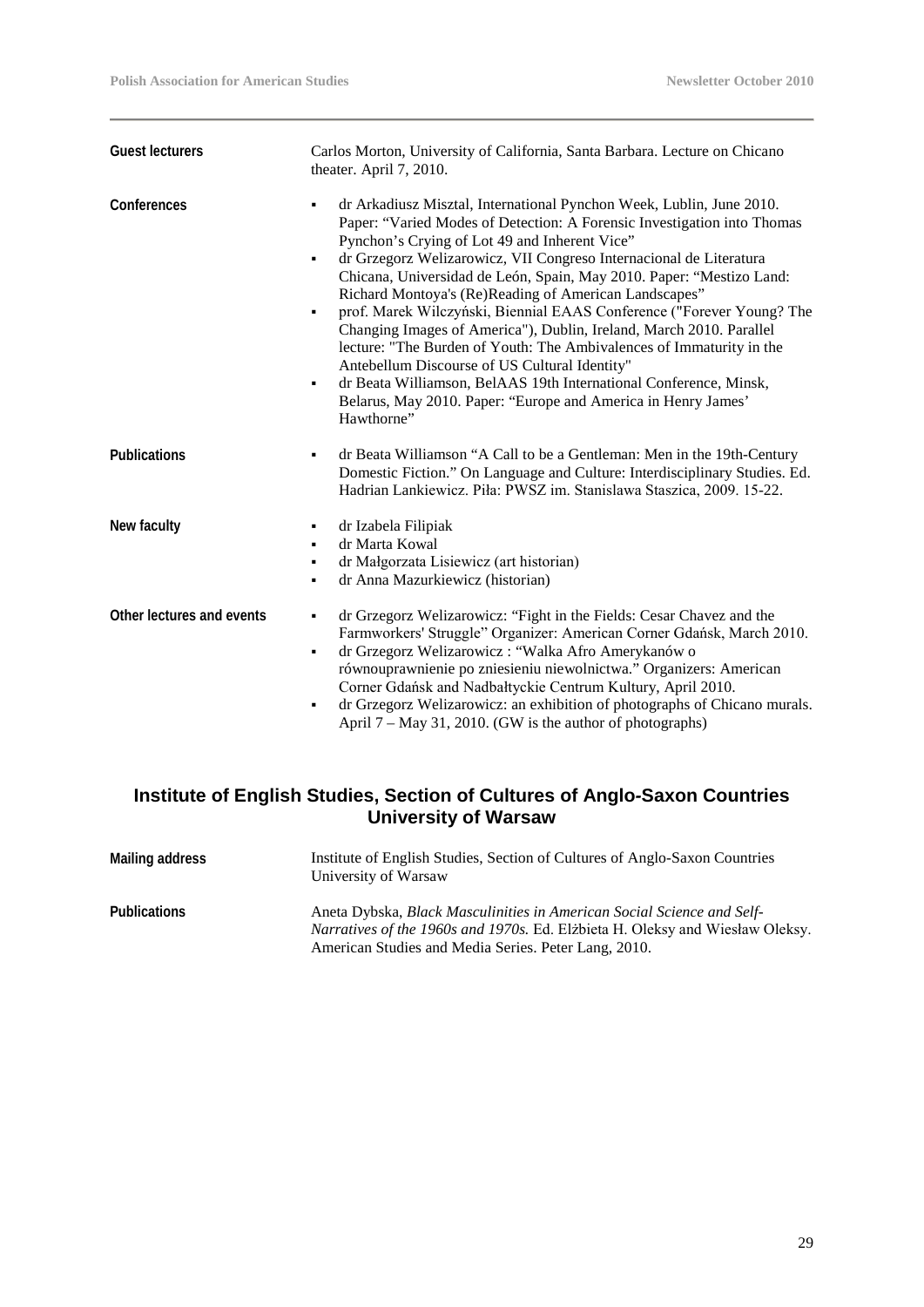\* \* \*

#### A NEW SERIES in American Studies!

### **American Studies and Media**

### General Editors of the series: Elżbieta H. Oleksy & Wiesław Oleksy, University of Łódź, Poland

Peter Lang Publishers is an internationally recognized academic publisher based in Germany, with branch offices and distribution centers in Belgium, Switzerland, UK, and the USA. Peter Lang is well established in the publishing business and possesses professional promotional instruments such as home page [\(www.peterlang.com\)](http://www.peterlang.com/), online bookshop, electronic Newsletter [\(www.peterlang.com/Newsletter\)](http://www.peterlang.com/Newsletter), and widely distributed subject catalogues.

ASM will consider previously unpublished monographs and edited volumes, which deal with any aspect of broadly understood American Studies. ASM editors are especially interested in research, which is inspired by interdisciplinary approaches to the study of the United States as seen through the lenses of gender, ethnicity and race, history, philosophy, and the intersections of media-culturesociety-politics. Organizers of American Studies conferences and seminars and chairs of conference sections devoted to American Studies are invited to submit proposals for publication of edited volumes.

Also considered for publication will be textbooks for American Studies students and American Studies readers.

Recently completed PhD Dissertations can be submitted for consideration if their authors agree to revise them and the proposal is accompanied by recommendations from the supervisor of the dissertation and one reader.

#### **Please send proposals to the general editors with the following information:** Name and institutional affiliation of the author/s Information about the manuscript: authored book and PhD Dissertation title, prospectus, # of pages edited volume title, contributors, # of pages textbook and reader\* title, contributors, # of pages

**Address:** General Editors: Elzbieta H. Oleksy / Wieslaw Oleksy American Studies and Media Series Department of Transatlantic and Media Studies Institute of International Studies UNIVERSITY OF LODZ, ul. Lindleya 5a; 90-131 Lodz, POLAND E-mail: [specamer@uni.lodz.pl](mailto:specamer@uni.lodz.pl)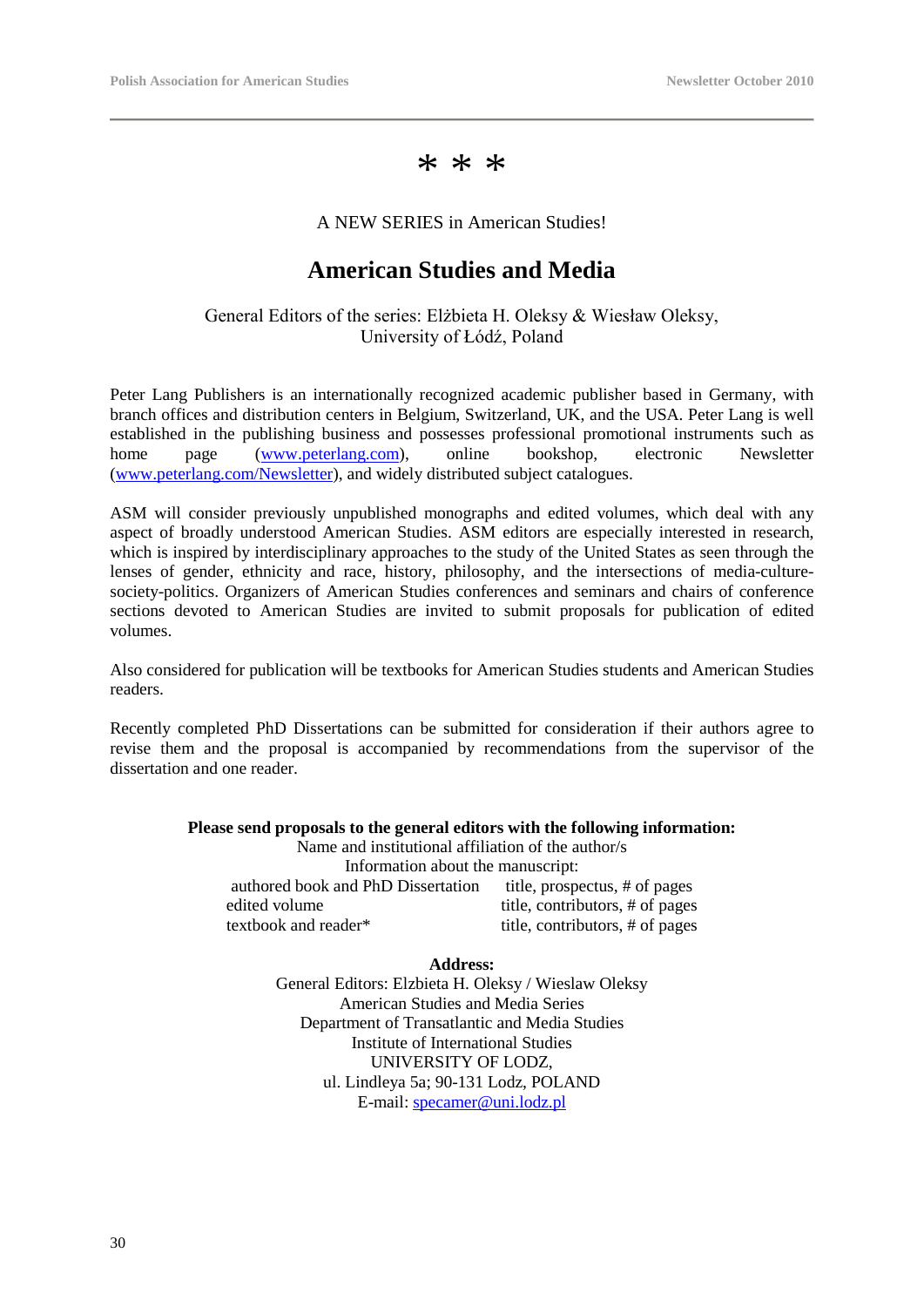# **2012 EAAS conference "The Health of the Nation" March 30–April 2, 2012**

Leave all the afternoon for exercise and recreation, which are as necessary as reading. I will rather say more necessary because health is worth more than learning." (Thomas Jefferson, letter to John Garland Jefferson, June 11, 1790.)

Over the past two years, President Obama's proposed health care reforms initiated an often bitter and sometimes divisive debate which, while focused on health provision, also asked fundamental questions (and exposed tenaciously held positions) about the state of the nation, its history and ideology. Our conference theme, the Health of the Nation, addresses these issues, where health can be both literal and metaphorical, personal and public, human and environmental.

The self-analysis involved in considering the health of the nation has always been a characteristic of Americans, and is an issue variously understood according to time, circumstance, and disciplinary approach. Health and the body also retain their metaphoric power in national self-awareness, while a heightened awareness of environmental health and risk is a topic of growing importance, as is the development of Recreation and Leisure Studies as an academic subject.

The EAAS welcomes proposals for parallel lectures and workshops investigating the Health of the Nation from all perspectives and disciplines. Topics addressed might include:

- The relation between health and wealth (Emerson said "The first wealth is health")
- The health of the individual and the health of the state; the politics and economics of health care
- The legal and constitutional dimensions of healthcare provision; the body's health in literature and film (often linked symbolically to national trauma)
	- The relation between health and healing
		- Illness as metaphor
	- The ideals of health communicated by the media
		- Health and the environment

The deadline for submission of workshop and parallel lecture proposals is:

### **January 31, 2011**

Potential workshop chairs and parallel lecturers should prepare a one-page abstract and a ½-page cv. Please do not submit proposals for individual workshop papers at this time. These should be sent to selected workshop chairs who will be announced in the May 2011 issue of the ASE newsletter.

A workshop may be chaired by one person but should preferably be chaired by two persons from different countries. No one may (co-) chair a workshop at two consecutive EAAS conferences. Chairs are required to be members of their national or joint-national associations as are all presenters accepted by chairs. This also applies to parallel lecturers. EAAS accepts presenters from the U.S. who belong to the American Studies Association or the Organization of American Historians. Other speakers from outside of Europe must also be members of their respective American Studies Associations.

Please send proposals to:

Dr. Jenel Virden EAAS Secretary General American Studies Department, University of Hull Hull HU6 7RX, United Kingdom E-mail: virden@eaas.eu Phone: +44 1482 465287 Fax: +44 1482 466107